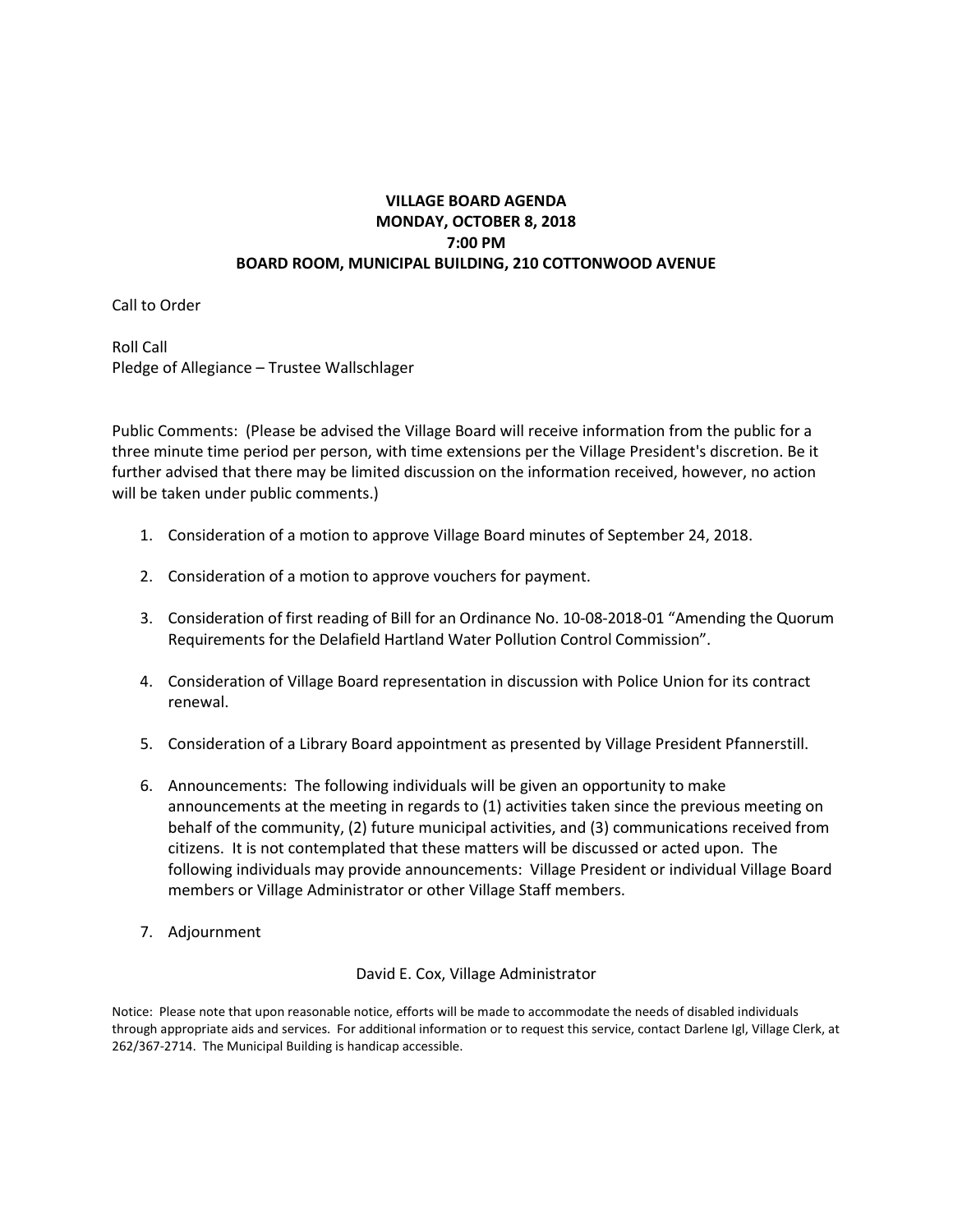### **MEMORANDUM**

**TO:** President and Board of Trustees **FROM:** David E. Cox, Village Administratory **DATE:** October 2, 2018 **SUBJECT:** Agenda Information

The following information relates to the upcoming Village Board meeting agenda and includes additional or summary information and staff recommendations as necessary. The numbering will follow the numbering of the agenda.

Item 3 Related to amending the quorum requirements for Del-Hart.

 Background: The Delafield-Hartland Water Pollution Control Commission (Del-Hart) has recommended a change to the quorum requirements for its oversight body. Under the proposal, the Commission will return to a quorum of five (5) for its eight (8) member board and each municipality must have at least two (2) of its four (4) members at the meeting. As a reminder, Del-Hart is the jointly owned and operated facility for treating the wastewater from the two municipalities. The facility is located in the City of Delafield and discharges to the Bark River. Del-Hart also serves other municipal customers but Hartland and Delafield are the owners.

Recommendation: Provide for first reading of the ordinance.

Item 4 Related to Village Board representation for Police contract renewal discussions.

 Background: As described in the detailed memo, the Board is asked to determine whether it wishes to have a representative in the meetings with the Police Officer's union during discussion of the contract renewal. Regardless of whether the Board appoints a representative, the entire Village Board would be expected to hold one or more closed session meetings to discuss matters related to the contract discussions.

Recommendation: Determine whether the Board desires a representative.

Item 5 Related to a Library Board appointment.

 Background: Library Board member Judi Dimond has left the Board with two years left in her term. The Village Board will be asked to consider the appointment of a new member to serve the term upon President Pfannerstill's recommendation.

Recommendation: Approve the new appointment.

DC:Agenda Info 10-8-2018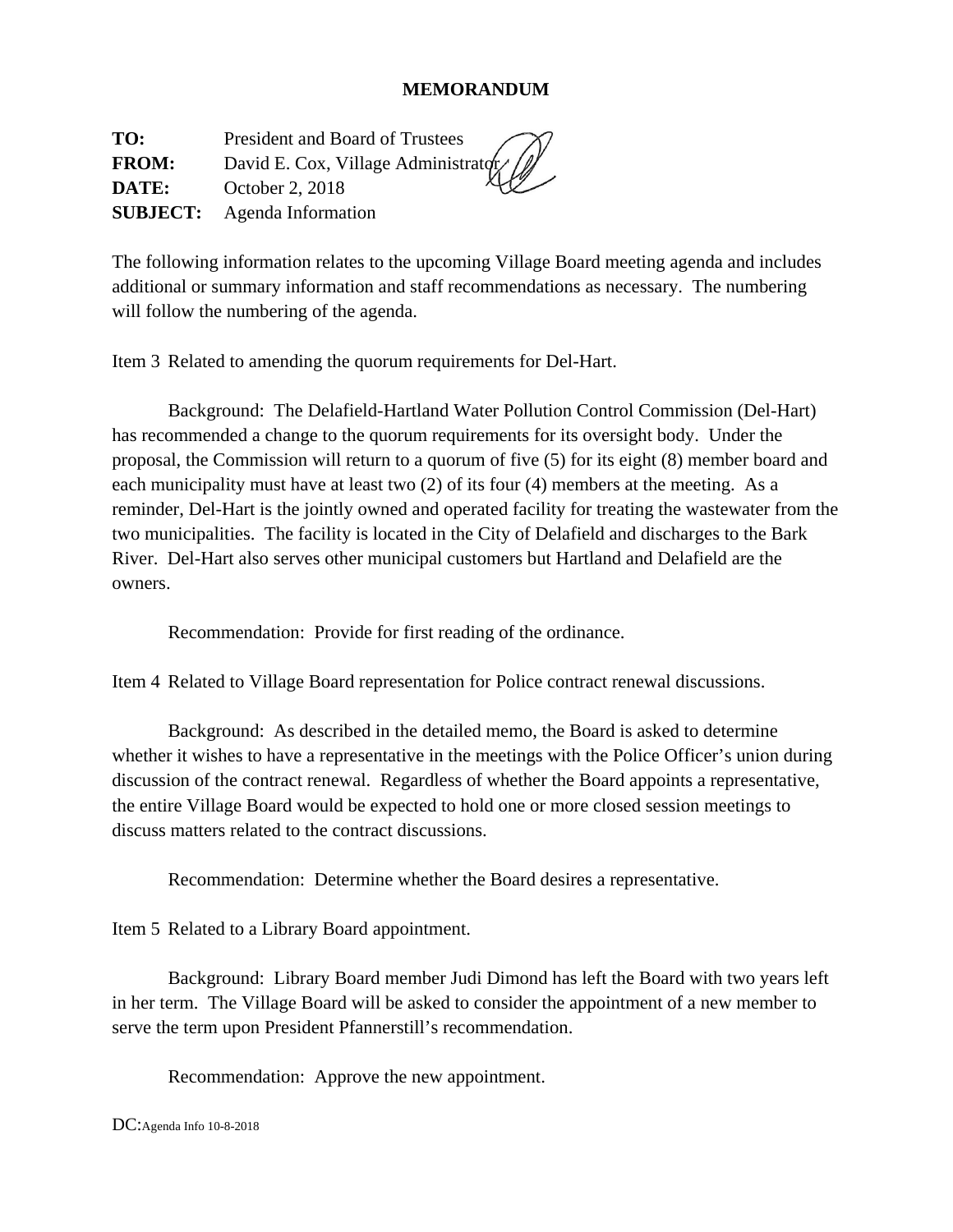### **VILLAGE BOARD MINUTES MONDAY, SEPTEMBER 24, 2018 7:00 PM BOARD ROOM, MUNICIPAL BUILDING, 210 COTTONWOOD AVENUE**

Call to Order

Roll Call Pledge of Allegiance – Trustee Anson

- Present: Trustees Anson, Dorau, Meyers, Landwehr, Swenson, Wallschlager, President Pfannerstill
- Others: Finance Director Bailey, Interim Chief Collura, Clerk Igl, Fire Chief Dean, DPW Operations Supervisor Gerszewski, Village Attorney de la Mora, Reporter Brandon Anderegg, Tom Brass, Matt Neumann, members of the Misko family, members of the Hartland Police Department, various County officials and local Police personnel, Cheryl White (Waukesha County Land Conservancy).

#### **Swearing in of Police Chief Torin Misko**

Village Clerk Igl sworn in Police Chief Torin Misko. Chief Misko made comments including thanking the Village for the opportunity to serve as Police Chief.

Public Comments: (Please be advised the Village Board will receive information from the public for a three minute time period per person, with time extensions per the Village President's discretion. Be it further advised that there may be limited discussion on the information received, however, no action will be taken under public comments.) None.

- 1. Motion (Meyers/Swenson) to approve Village Board minutes of September 10, 2018. Carried (6- 0). Wallschlager abstained.
- 2. Motion (Landwehr/Dorau) to approve vouchers for payment in the amount of \$278,749.43. Carried (6-0). Meyers abstained.
- 3. Consideration of actions related to Licenses and Permits.
	- a. Motion (Wallschlager/Swenson) to approve applications for Operator's (Bartender) Licenses with a term ending June 30, 2020. Carried (7-0).
- 4. Consideration of first reading of Bill for an Ordinance No. 09/24/18-01 "An Ordinance Creating §66-12 Of The Village Of Hartland Code Of Ordinances Establishing A Moratorium While It Enacts An Ordinance Regulating Residency and Presence Restrictions For Sex Offenders"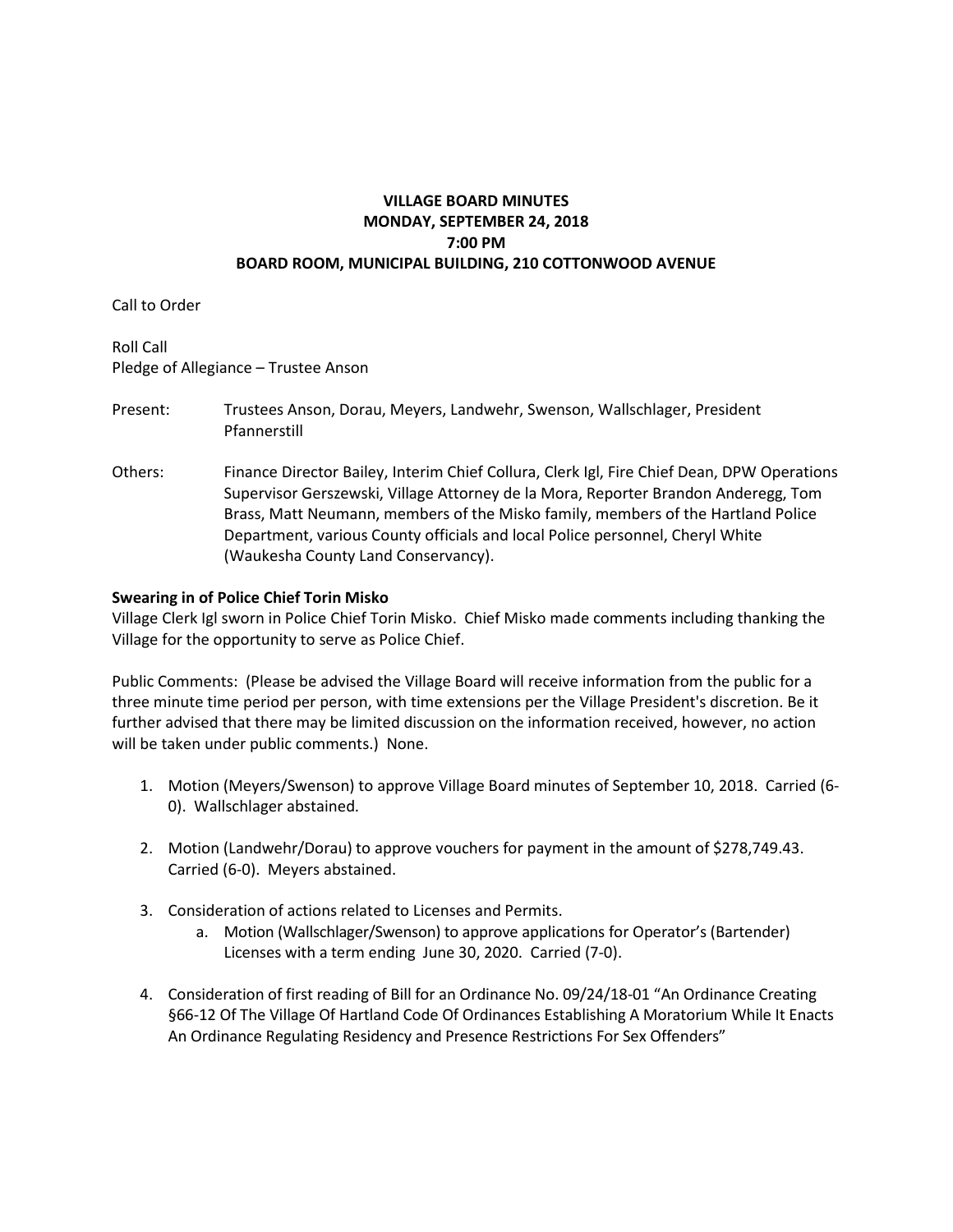Motion (Meyers/Wallschlager) to suspend the rules. Roll call vote – Anson, yes; Dorau, yes; Meyers, yes; Landwehr, yes; Swenson, yes; Wallschlager, yes; Pfannerstill, yes. Rules suspended unanimously.

Resident Mary Walker referenced language in the ordinance that stated that the Village will adopt an ordinance in a "reasonable" amount of time and asked what the time frame would be. President Pfannerstill stated that the Village will likely conduct a study and that it may take some time to pass the actual ordinance. He stated that he proud of the Board and community for moving quickly on this issue.

Trustee Dorau commented that she was surprised that residents were only notified when sex offenders that had committed more serious crimes move in and stated that she wants to see notifications for all. Trustee Anson agreed stating that everyone needs to be notified when a sex offender is placed in the Village.

Resident Peter Walker commented on language in the ordinance stating that input from the Department of Corrections and other agencies interested in sex offenders will be sought. He stated that he feels that it is an outrageous suggestion to receive input from agencies that protect the rights of the offenders.

Motion (Meyers/Swenson) to adopt Ordinance No. 09/24/18-01 "An Ordinance Creating §66-12 Of The Village Of Hartland Code Of Ordinances Establishing A Moratorium While It Enacts An Ordinance Regulating Residency and Presence Restrictions For Sex Offenders". Roll call vote - Anson, yes; Dorau, yes; Meyers, yes; Landwehr, yes; Swenson, yes; Wallschlager, yes; Pfannerstill, yes.

5. Consideration of a motion to partner with the Waukesha County Land Conservancy and the Ice Age Trail Alliance in an Urban Forestry Grant for the purpose of supporting restoration efforts in the Hartland Marsh.

Executive Director of the Waukesha County Land Conservancy presented information regarding partnering in an Urban Forestry Grant to support efforts to restore the Hartland Marsh. Under the proposal from WCLC, the grand would outline about \$12,000 in work and the Village would contribute \$2,000 in funds plus \$500 of in-kind service.

Motion (Dorau/Landwehr) to approve the participation in the Urban Forestry Grant program. Carried (7-0).

#### Items referred from the September 17 Plan Commission meeting

6. Consideration of a motion to approve a revised design for painting of the Village's three water towers.

Tom Brass, 151 E. Capitol Drive, stated that the BID had approched the Village to discuss the use of the water towers for advertising. He stated that the domain ExploreHartland.com has been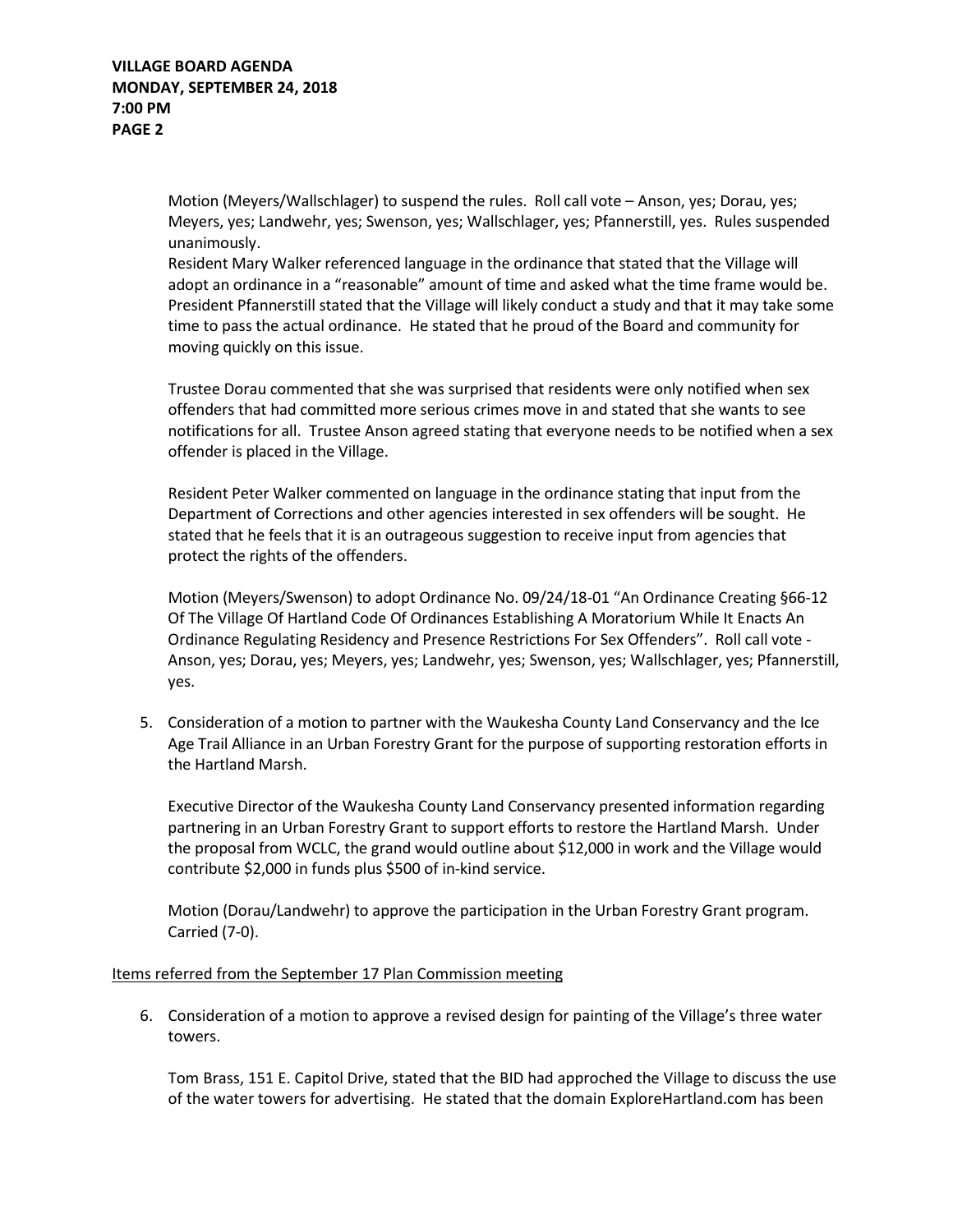purchased for BID but has not yet been designed. He stated that it is intended to be a landing site which will include links to the Village, Chamber and BID. He stated that BID will work with the Village during development of the site. Trustee Wallschlager commented that she felt links to other organizations should be included as well.

Trustee Meyers asked why the Village would not just put the Village's website on the towers rather than creating a new site. He expressed concerns that the new site will require updating and feels it is unnecessary.

Motion (Dorau/Landwehr) to approve a revised design for painting of the Village's water towers. Carried (7-0).

- 7. Consideration of actions related to modifications to the Conditional Use Permit for operations at 700 W. Capitol Drive for Lafarge Aggregates/Meyer Material Co. and Ozinga Ready Mix Concrete, Inc.
	- a. Consideration of a motion to approve amendments to the Conditional Use Permit issued for Lafarge Aggregates/Meyer Material Co. related to temporary crushing activities and other activities.

It was stated that the hours of operation for crushing activity will be Monday through Friday from 7:00 a.m. to 4:00 p.m. Motion (Anson/Meyers) to approve the amended Conditional Use Permit for Lafarge Aggregates/Meyers Material Co. Carried (7-0).

b. Consideration of a motion to approve a Conditional Use Permit for Ozinga Ready Mix Concrete, Inc. related to the operation of a Ready Mix Concrete facility.

It was stated that he CUP includes expanded operations with a start time of 4:00 a.m. It was stated by the representative from Ozinga Ready Mix that there are never more than seven trucks in the yard at a time. Motion (Meyers/Anson) to approve a Conditional Use Permit for Ozinga Ready Mix Concrete, Inc. related to the operation of a Ready Mix Concrete facility. Carried (7-0).

8. Consideration of a motion to approve site and landscaping plans for a parking lot expansion for ABC Supply, 550 S. Industrial Drive.

Motion (Meyers/Anson) to approve site and landscaping plans for a parking lot expansion for ABC Supply, 550 S. Industrial Drive. Carried (7-0).

- 9. Consideration of actions and items related to The Glen at Overlook Trails, a condominium development on the property located at and adjacent to N56 W28628 CTH K (Lisbon Road).
	- a. Review of annexation, zoning of the property, Planned Unit Development Overlay and Preliminary Plat.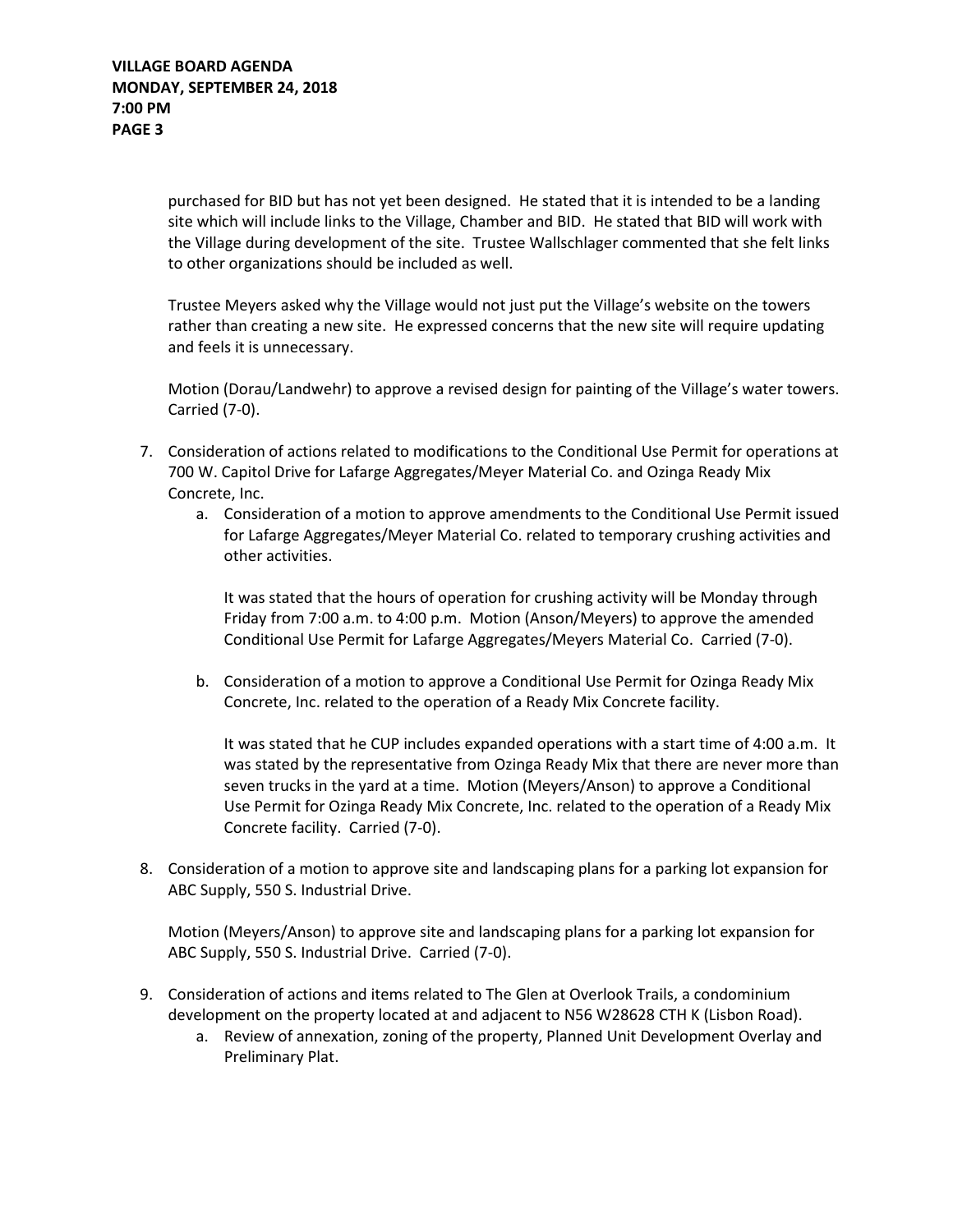Trustee Wallschlager commented that she had concerns regarding the emergency road from the development going into Mary Hill. It was stated that this will be discussed further at the next Plan Commission meeting.

b. Motion (Meyers/Wallschlager) to set a Public Hearing regarding zoning, including Planned Unit Development Overlay, for The Glen at Overlook Trails for the regular Village Board meeting scheduled on Monday, October 22 beginning at 7:00pm. Carried (7-0).

#### Other Items for Consideration

10. Consideration of a motion to approve an Agreement with the Humane Animal Welfare Society (HAWS) of Waukesha County for stray and injured animal care for the years 2019-2021 in the annual amount of \$2,772 for each year of the agreement.

Village Resident Dave Dean commented that he had adopted a dog from HAWS in January. Recently the dog was picked up and immediately taken to HAWS. He commented that if the Village is not going to utilize the kennel facility here, it should be disposed of. He stated that he felt the Village should keep the animal for a reasonable amount of time, possibly eight hours, before transporting to HAWS.

Motion (Meyers/Dorau) to approve an Agreement with the Humane Animal Welfare Society (HAWS) of Waukesha County for stray and injured animal care for the years 2019-2021 in the annual amount of \$2,772 for each year of the agreement. Carried (7-0).

11. Announcements: The following individuals will be given an opportunity to make announcements at the meeting in regards to (1) activities taken since the previous meeting on behalf of the community, (2) future municipal activities, and (3) communications received from citizens. It is not contemplated that these matters will be discussed or acted upon. The following individuals may provide announcements: Village President or individual Village Board members or Village Administrator or other Village Staff members.

President Pfannerstill commented that good things are happening in the Village; there is more communication. Trustees Anson and Dorau thanked the Fire Department for the experience provided through the recent practice burn. They commented on the HFD staff professionalism in managing the scene. Fire Chief Dean thanked his staff for their dedication and hard work.

Operations Supervisor Gerszewski commented that there had been two water main breaks over the weekend. He commended his staff for their team work and professionalism during working the long hours.

#### 12. Adjournment

Motion (Dorau/Wallschlager) to adjourn at 8:12 p.m.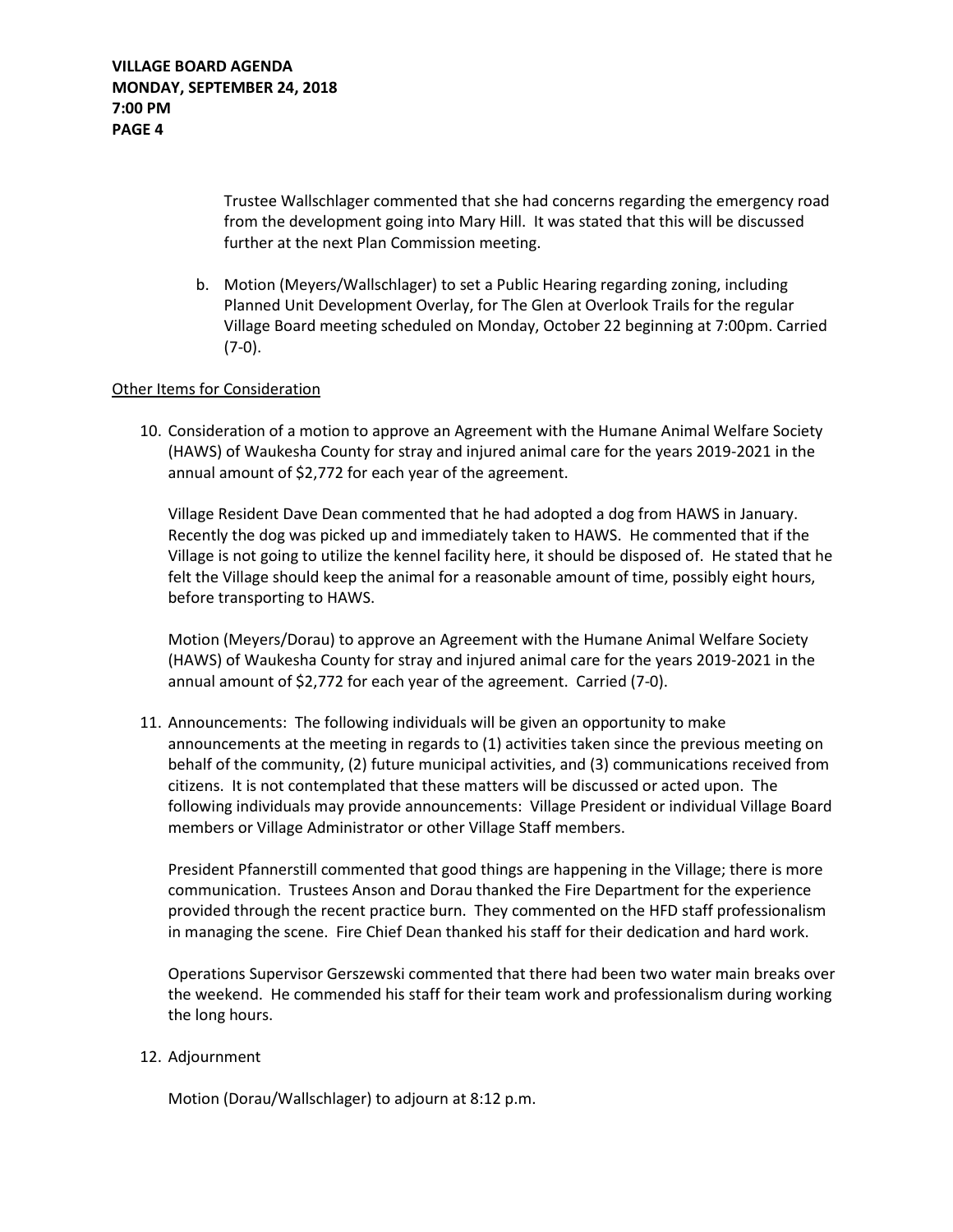**VILLAGE BOARD AGENDA MONDAY, SEPTEMBER 24, 2018 7:00 PM PAGE 5**

Respectfully submitted,

Darlene Igl Village Clerk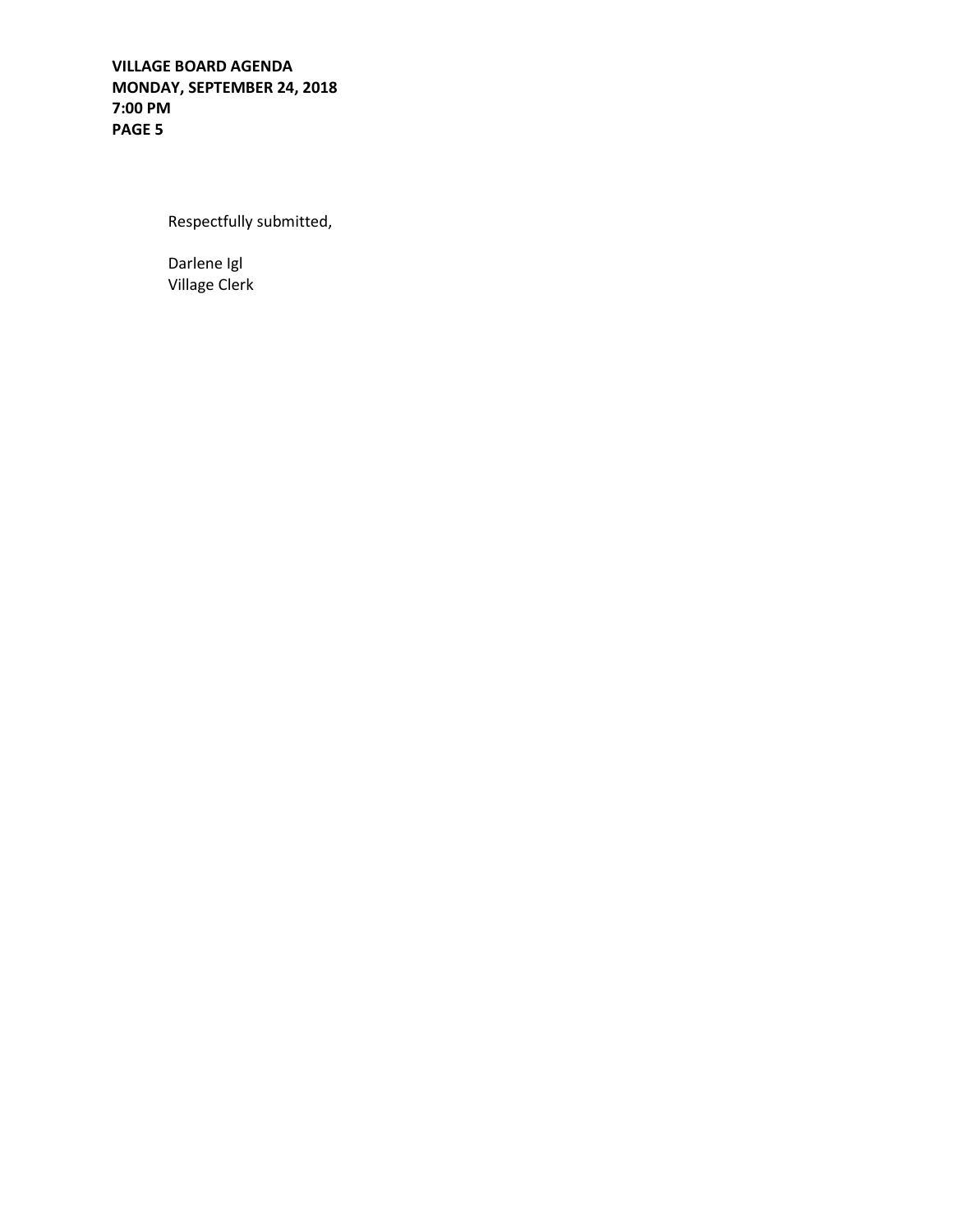| RE:   | Voucher List                          |  |  |  |  |
|-------|---------------------------------------|--|--|--|--|
| DATE: | October 3, 2018                       |  |  |  |  |
| FROM: | Kinsey Detert, Fiscal Clerk           |  |  |  |  |
| TO:   | Village President & Board of Trustees |  |  |  |  |

Attached is the voucher list for the October 8, 2018 Village Board meeting.

| October 8, 2018 Checks:  | \$116,206.98         |
|--------------------------|----------------------|
| September Manual Checks: | $\uparrow$ 3,910.57  |
| September Credit Card:   | $\uparrow$ 41,255.18 |

Total amount to be approved:

 $$161,372.73$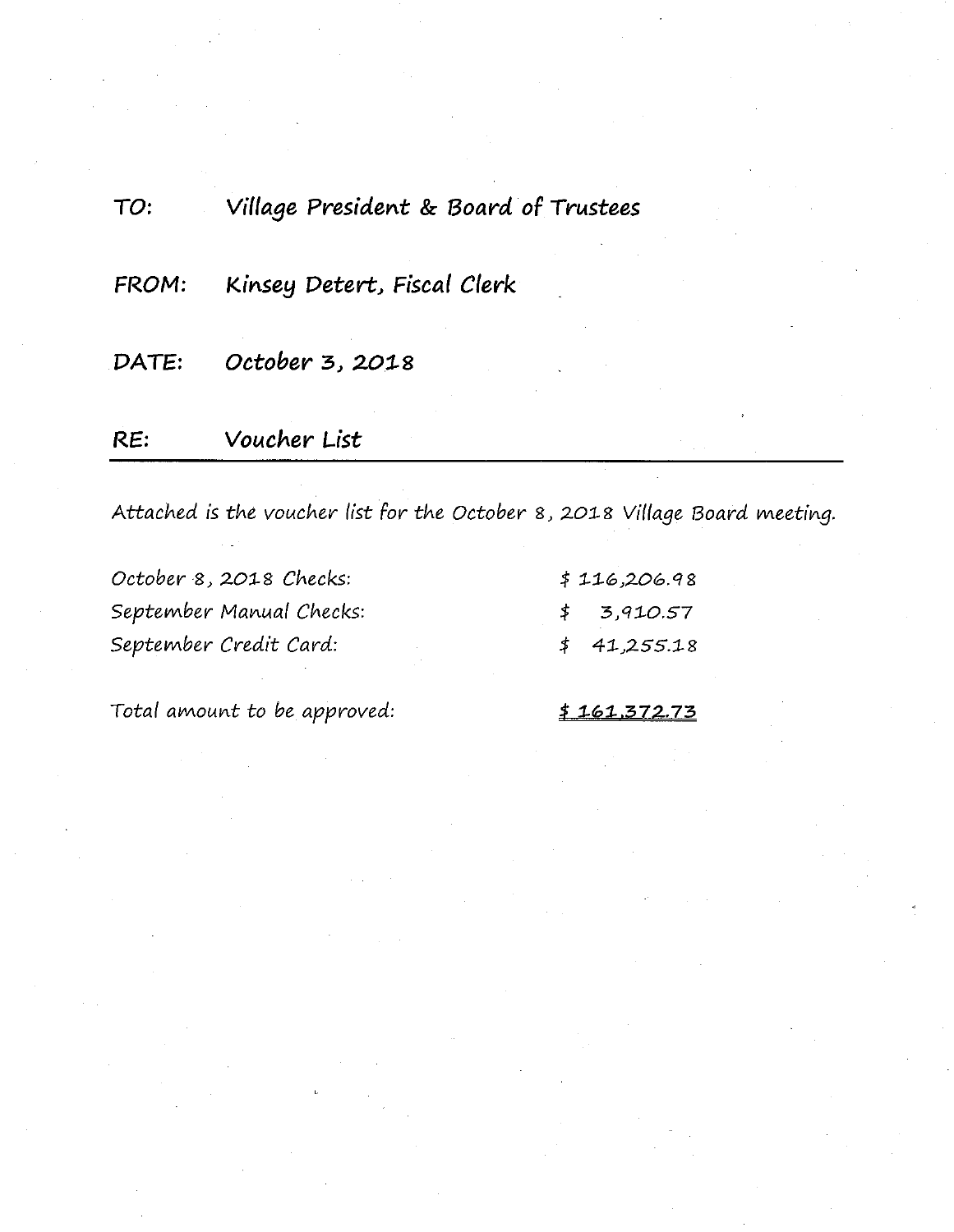**VILLAGE OF HARTLAND VOUCHER LIST - OCTOBER 8, 2018** 

10/02/18 4:18 PM Page 1

 $\mathcal{L}$ 

| <b>Account Descr</b>                                                                                                                                                                                                                                                                                                                                                                                                                                           | Search Name                                                                                                                                                                                                                                                                                                             | Comments                                                                                                                                                                                                                                                                                                                              | Amount                                                                                                                               |
|----------------------------------------------------------------------------------------------------------------------------------------------------------------------------------------------------------------------------------------------------------------------------------------------------------------------------------------------------------------------------------------------------------------------------------------------------------------|-------------------------------------------------------------------------------------------------------------------------------------------------------------------------------------------------------------------------------------------------------------------------------------------------------------------------|---------------------------------------------------------------------------------------------------------------------------------------------------------------------------------------------------------------------------------------------------------------------------------------------------------------------------------------|--------------------------------------------------------------------------------------------------------------------------------------|
| <b>EXPENSE Descr</b>                                                                                                                                                                                                                                                                                                                                                                                                                                           |                                                                                                                                                                                                                                                                                                                         |                                                                                                                                                                                                                                                                                                                                       |                                                                                                                                      |
| R 101-44300 PERMITS<br>G 101-23020 HPD CONFISCATED CASH<br>G 101-21550 UNION DUES DEDUCTIONS PAYABLE<br>G 101-24240 COURT FINES DUE STATE<br>G 101-21515 SALES TAXES PAYABLE<br>R 101-46720 PARK RENTALS<br>G 403-31859 MW WAREHOUSE<br>G 403-31752 BENCHMARK SECURED STORAGE<br>G 403-31756 AUSTIN PLUMBING<br>G 101-23020 HPD CONFISCATED CASH<br>G 101-12320 DELINQUENT PERS PROP TAXES<br>G 204-34187 FWW LIFT STATION REPLACEMENT<br><b>EXPENSE Descr</b> | DROEGKAMP FURNANCE<br>HALVERSON, ANITA<br>HARTLAND PROFESSIONAL POLICE<br>LAKE CTRY MUNICIPAL COURT<br>MCDEVITT, WILLIAM & MARY<br>MCDEVITT, WILLIAM & MARY<br><b>RUEKERT &amp; MIELKE</b><br><b>RUEKERT &amp; MIELKE</b><br><b>RUEKERT &amp; MIELKE</b><br>TIMM, ROBERT<br>WAUKESHA CTY TREASURER (515)<br>WE ENERGIES | 700 NORTH AVE PERMIT<br>FOUND MONEY/H18005218<br>OCT DUES<br>THOMAS/BC605404<br>PARK SHELTER CANCELLATION<br>PARK SHELTER CANCELLATION<br>EROSION CONTROL INSPECTIONS<br><b>EROSION CONTROL INSEPCTIONS</b><br><b>EROSION CONTROL INSPECTIONS</b><br>FOUND MONEY/H18005218<br>DELIQUENT PERSONAL PROPERTY<br>AUG-SEPT FOUR WINDS WEST | \$50.00<br>\$100.00<br>\$426.00<br>\$312.60<br>\$2.55<br>\$50.00<br>\$49.22<br>\$93.72<br>\$44.50<br>\$100.00<br>\$134.13<br>\$60.34 |
| EXPENSE Descr 222/224 WILLOW CT DRAINAGE IMP                                                                                                                                                                                                                                                                                                                                                                                                                   |                                                                                                                                                                                                                                                                                                                         |                                                                                                                                                                                                                                                                                                                                       | \$1,423.06                                                                                                                           |
| E 401-74110-290 OUTSIDE SERVICES/CONTRACTS<br>EXPENSE Descr 222/224 WILLOW CT DRAINAGE IMP                                                                                                                                                                                                                                                                                                                                                                     | <b>RUEKERT &amp; MIELKE</b>                                                                                                                                                                                                                                                                                             | <b>WILLOW CT DRAINAGE</b>                                                                                                                                                                                                                                                                                                             | \$3,289.27<br>\$3,289.27                                                                                                             |
| EXPENSE Descr 258 BIRCH CT DRAINAGE IMPR                                                                                                                                                                                                                                                                                                                                                                                                                       |                                                                                                                                                                                                                                                                                                                         |                                                                                                                                                                                                                                                                                                                                       |                                                                                                                                      |
| E 401-74115-290 OUTSIDE SERVICES/CONTRACTS<br>EXPENSE Descr 258 BIRCH CT DRAINAGE IMPR                                                                                                                                                                                                                                                                                                                                                                         | <b>RUEKERT &amp; MIELKE</b>                                                                                                                                                                                                                                                                                             | <b>BIRCH CT DRAINAGE</b>                                                                                                                                                                                                                                                                                                              | \$1,829.68<br>\$1,829.68                                                                                                             |
| <b>EXPENSE Descr AMBULANCE</b>                                                                                                                                                                                                                                                                                                                                                                                                                                 |                                                                                                                                                                                                                                                                                                                         |                                                                                                                                                                                                                                                                                                                                       |                                                                                                                                      |
| E 101-52300-300 OPERATING SUPPLIES/EXPENSES<br>E 101-52300-300 OPERATING SUPPLIES/EXPENSES<br>E 101-52300-300 OPERATING SUPPLIES/EXPENSES<br>E 101-52300-300 OPERATING SUPPLIES/EXPENSES<br>E 101-52300-300 OPERATING SUPPLIES/EXPENSES<br>E 101-52300-290 OUTSIDE SERVICES/CONTRACTS<br>E 101-52300-300 OPERATING SUPPLIES/EXPENSES<br><b>EXPENSE Descr AMBULANCE</b>                                                                                         | AIRGAS USA LLC<br><b>EMERGENCY MEDICAL PRODUCTS</b><br>LISBON FIRE DEPARTMENT<br>LISBON FIRE DEPARTMENT<br>U.S. CELLULAR<br>WAUKESHA CTY TREASURER (515)<br>WAUKESHA MEMORIAL HOSPITAL                                                                                                                                  | <b>OXYGEN FOR AMBULANCE</b><br>DIPHENHYDRAMINE<br>CPR/AED CLASS<br><b>BLS CARDS/CPR AED</b><br>SEPT-OCT CELLULAR<br>PROGRAMMING OF RADIOS<br>SUPPLY PURCHASE                                                                                                                                                                          | \$984.56<br>\$12.54<br>\$19.80<br>\$2,224.00<br>\$91.21<br>\$1,007.50<br>\$458.00<br>\$4,797.61                                      |
| <b>EXPENSE Descr BRISTLECONE DR</b>                                                                                                                                                                                                                                                                                                                                                                                                                            |                                                                                                                                                                                                                                                                                                                         |                                                                                                                                                                                                                                                                                                                                       |                                                                                                                                      |
| E 401-70460-290 OUTSIDE SERVICES/CONTRACTS<br><b>EXPENSE Descr BRISTLECONE DR</b>                                                                                                                                                                                                                                                                                                                                                                              | <b>RUEKERT &amp; MIELKE</b>                                                                                                                                                                                                                                                                                             | CONSTRUCTION REVIEW SERVICES                                                                                                                                                                                                                                                                                                          | \$3,503.80<br>\$3,503.80                                                                                                             |
| EXPENSE Descr CARDINAL LANE PATCHING                                                                                                                                                                                                                                                                                                                                                                                                                           |                                                                                                                                                                                                                                                                                                                         |                                                                                                                                                                                                                                                                                                                                       |                                                                                                                                      |
| E 401-70485-290 OUTSIDE SERVICES/CONTRACTS<br>E 401-70485-290 OUTSIDE SERVICES/CONTRACTS<br>EXPENSE Descr CARDINAL LANE PATCHING                                                                                                                                                                                                                                                                                                                               | <b>RUEKERT &amp; MIELKE</b><br><b>RUEKERT &amp; MIELKE</b>                                                                                                                                                                                                                                                              | <b>CONSTRUCTION REVIEW SERVICES</b><br>CARDINAL LANE PATCHING                                                                                                                                                                                                                                                                         | \$3,503.80<br>\$1,301.50<br>\$4,805.30                                                                                               |

 $\mathcal{L}$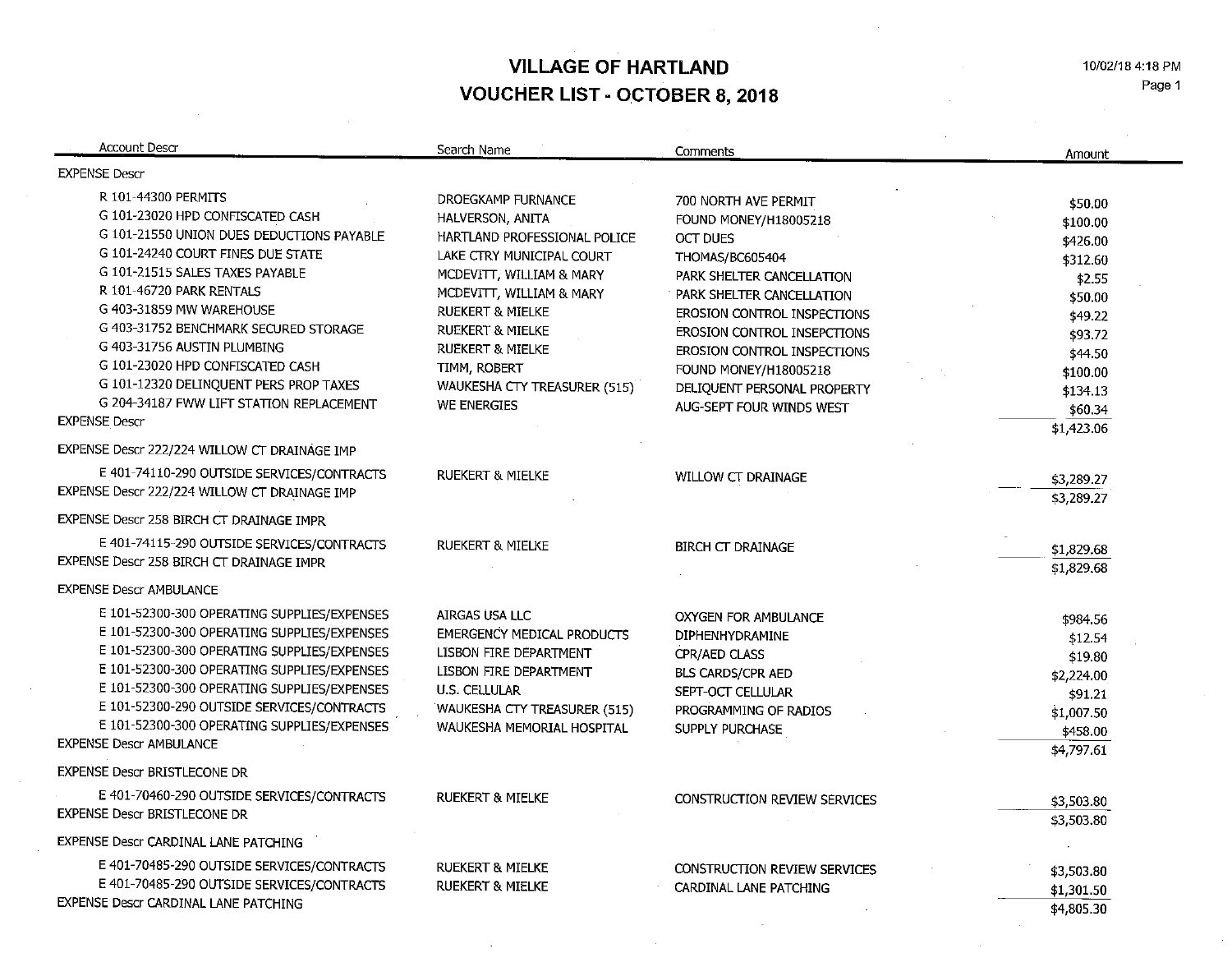Page 2

 $\mathbb{R}^2$ 

 $\sim$ 

 $\sim$ 

| Account Descr                                                                              | Search Name                  | Comments                        | Amount                   |
|--------------------------------------------------------------------------------------------|------------------------------|---------------------------------|--------------------------|
| EXPENSE Descr CEMETERY DRIVEWAY REPLACE                                                    |                              |                                 |                          |
| E 401-79210-290 OUTSIDE SERVICES/CONTRACTS                                                 | <b>RUEKERT &amp; MIELKE</b>  | CEMETERY DRIVEWAY REPLACEMENT   | \$205.50                 |
| EXPENSE Descr CEMETERY DRIVEWAY REPLACE                                                    |                              |                                 | \$205.50                 |
| EXPENSE Descr CRACK SEALING/PATCHING/POTHOLE                                               |                              |                                 |                          |
| E 401-70235-285 CONSTRUCTION COSTS                                                         | <b>RUEKERT &amp; MIELKE</b>  | CONSTRUCTION REVIEW SERVICES    |                          |
| EXPENSE Descr CRACK SEALING/PATCHING/POTHOLE                                               |                              |                                 | \$3,503.80<br>\$3,503.80 |
| EXPENSE Descr ECONOMIC DEVELOPMENT                                                         |                              |                                 |                          |
| E 804-56700-746 TELEPHONE                                                                  | <b>CARDMEMBER SERVICES</b>   | AT&T                            |                          |
| E 804-56700-758 MEETINGS                                                                   | <b>CARDMEMBER SERVICES</b>   | ECON DEV LUNCH/AUG 22           | \$123.15                 |
| E 804-56700-719 EVENTS                                                                     | <b>CARDMEMBER SERVICES</b>   | HARTLAND LIGHTS/TROLLEY DEPOSIT | \$49.23                  |
| E 804-56700-748 POSTAGE                                                                    | <b>CARDMEMBER SERVICES</b>   | <b>STAMPS</b>                   | \$200.00                 |
| E 804-56700-711 FAÇADE PROGRAM                                                             | PALMERS STEAKHOUSE           | <b>FAÇADE GRANT</b>             | \$10.00<br>\$10,000.00   |
| EXPENSE Descr ECONOMIC DEVELOPMENT                                                         |                              |                                 | \$10,382.38              |
| <b>EXPENSE Descr ELECTIONS</b>                                                             |                              |                                 |                          |
| E 101-51440-300 OPERATING SUPPLIES/EXPENSES                                                | <b>BEAR GRAPHICS</b>         | <b>ELECTION ENVELOPES</b>       |                          |
| <b>EXPENSE Descr ELECTIONS</b>                                                             |                              |                                 | \$182.57                 |
|                                                                                            |                              |                                 | \$182.57                 |
| EXPENSE Descr FINANCIAL ADMINISTRATION                                                     |                              |                                 |                          |
| E 101-51500-300 OPERATING SUPPLIES/EXPENSES                                                | AT&T                         | SEPT-OCT PHONE SERVICE          | \$19.25                  |
| E 101-51500-290 OUTSIDE SERVICES/CONTRACTS                                                 | DIVERSIFIED BENEFIT SERVICES | <b>SEPT FSA FEES</b>            | \$95.78                  |
| E 101-51500-500 PROPERTY ASSESSMENT                                                        | <b>GROTA APPRAISALS LLC</b>  | SEPT-OCT ANNUAL ASSESSMENT WORK | \$10,374.00              |
| EXPENSE Descr FINANCIAL ADMINISTRATION                                                     |                              |                                 | \$10,489.03              |
| <b>EXPENSE Descr FIRE PROTECTION</b>                                                       |                              |                                 |                          |
| E 101-52200-220 UTILITY SERVICES                                                           | AT&T                         | SEPT-OCT PHONE SERVICE          | \$19.25                  |
| E 101-52200-300 OPERATING SUPPLIES/EXPENSES                                                | BATTERY PRODUCTS INC         | <b>BATTERY</b>                  | \$5.60                   |
| E 101-52200-300 OPERATING SUPPLIES/EXPENSES                                                | BATTERY PRODUCTS INC         | <b>BATTERIES</b>                | \$69.42                  |
| E 101-52200-220 UTILITY SERVICES                                                           | <b>U.S. CELLULAR</b>         | SEPT-OCT CELLULAR               | \$91.21                  |
| E 101-52200-220 UTILITY SERVICES                                                           | <b>WE ENERGIES</b>           | AUG SURVIVE ALIVE/ELECT         | \$109.38                 |
| E 101-52200-220 UTILITY SERVICES                                                           | WE ENERGIES                  | AUG ELECTRIC/GAS                | \$834.99                 |
| E 101-52200-220 UTILITY SERVICES                                                           | <b>WE ENERGIES</b>           | AUG SURVIVE ALIVE HOUSE         | \$9.57                   |
| E 101-52200-300 OPERATING SUPPLIES/EXPENSES                                                | XEROX CORPORATION            | <b>COPIER CHARGE</b>            | \$25.00                  |
| E 101-52200-300 OPERATING SUPPLIES/EXPENSES<br>E 101-52200-300 OPERATING SUPPLIES/EXPENSES | XEROX CORPORATION            | JUNE-JULY COPIER                | \$24.76                  |
| <b>EXPENSE Descr FIRE PROTECTION</b>                                                       | XEROX CORPORATION            | <b>JULY-AUG COPIER</b>          | \$19.55                  |
|                                                                                            |                              |                                 | \$1,208.73               |
| <b>EXPENSE Descr GENERAL ADMINISTRATION</b>                                                |                              |                                 |                          |
| E 101-51400-300 OPERATING SUPPLIES/EXPENSES                                                | AT&T                         | SEPT-OCT PHONE SERVICE          | \$19.25                  |
| E 101-51400-395 COMMUNITY RELATIONS                                                        | FOX COMPANY, INC             | FALL 2018 NEWSLETTER            | \$2,291.20               |
| E 101-51400-300 OPERATING SUPPLIES/EXPENSES                                                | OFFICE PRO INC               | OFFICE SUPPLIES                 | \$53.92                  |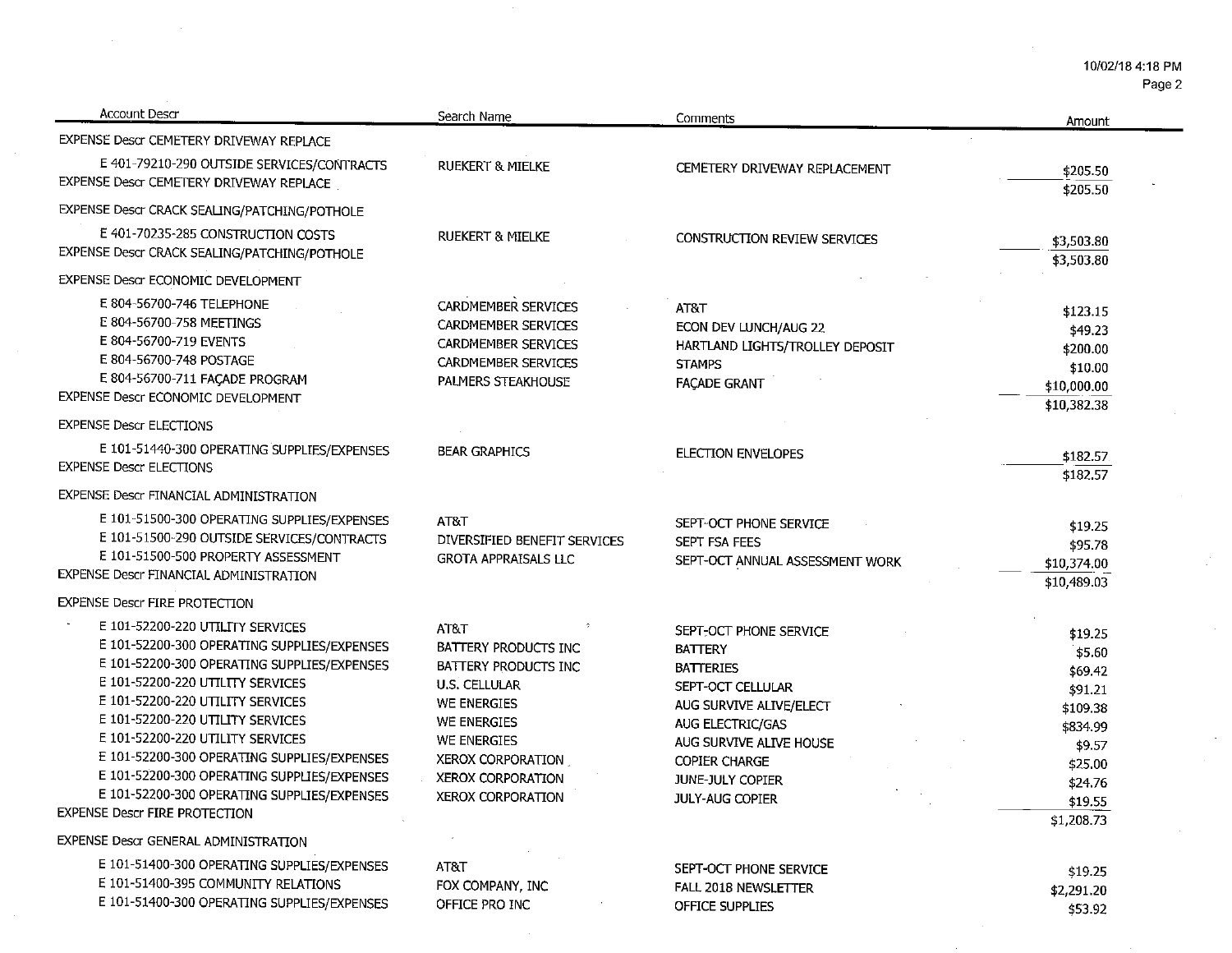Page 3

| <b>Account Descr</b>                                                                                                                                                                                                                                                                                                                                                                                                                                                                                                                                                                                                                          | Search Name                                                                                                                                                                                                                                                                                                                    | Comments                                                                                                                                                                                                                                                                                                                                | Amount                                                                                                                                                                 |
|-----------------------------------------------------------------------------------------------------------------------------------------------------------------------------------------------------------------------------------------------------------------------------------------------------------------------------------------------------------------------------------------------------------------------------------------------------------------------------------------------------------------------------------------------------------------------------------------------------------------------------------------------|--------------------------------------------------------------------------------------------------------------------------------------------------------------------------------------------------------------------------------------------------------------------------------------------------------------------------------|-----------------------------------------------------------------------------------------------------------------------------------------------------------------------------------------------------------------------------------------------------------------------------------------------------------------------------------------|------------------------------------------------------------------------------------------------------------------------------------------------------------------------|
| E 101-51400-290 OUTSIDE SERVICES/CONTRACTS<br>EXPENSE Descr GENERAL ADMINISTRATION                                                                                                                                                                                                                                                                                                                                                                                                                                                                                                                                                            | WI DEPT OF JUSTICE (CHKS)                                                                                                                                                                                                                                                                                                      | BARTENDER RECORD CHECKS                                                                                                                                                                                                                                                                                                                 | \$49.00<br>\$2,413.37                                                                                                                                                  |
| <b>EXPENSE Descr GREYSTONE BLVD</b>                                                                                                                                                                                                                                                                                                                                                                                                                                                                                                                                                                                                           |                                                                                                                                                                                                                                                                                                                                |                                                                                                                                                                                                                                                                                                                                         |                                                                                                                                                                        |
| E 401-70480-290 OUTSIDE SERVICES/CONTRACTS<br><b>EXPENSE Descr GREYSTONE BLVD</b>                                                                                                                                                                                                                                                                                                                                                                                                                                                                                                                                                             | RUEKERT & MIELKE                                                                                                                                                                                                                                                                                                               | <b>GREYSTONE BLVD</b>                                                                                                                                                                                                                                                                                                                   | \$6,364.50<br>\$6,364.50                                                                                                                                               |
| <b>EXPENSE Descr INSPECTION</b>                                                                                                                                                                                                                                                                                                                                                                                                                                                                                                                                                                                                               |                                                                                                                                                                                                                                                                                                                                |                                                                                                                                                                                                                                                                                                                                         |                                                                                                                                                                        |
| E 101-52400-300 OPERATING SUPPLIES/EXPENSES<br><b>EXPENSE Descr INSPECTION</b>                                                                                                                                                                                                                                                                                                                                                                                                                                                                                                                                                                | AT&T                                                                                                                                                                                                                                                                                                                           | SEPT-OCT PHONE SERVICE                                                                                                                                                                                                                                                                                                                  | \$19.25<br>\$19.25                                                                                                                                                     |
| EXPENSE Descr LAW ENFORCEMENT                                                                                                                                                                                                                                                                                                                                                                                                                                                                                                                                                                                                                 |                                                                                                                                                                                                                                                                                                                                |                                                                                                                                                                                                                                                                                                                                         |                                                                                                                                                                        |
| E 101-52100-360 VEHICLE MAINT/EXPENSE<br>E 101-52100-300 OPERATING SUPPLIES/EXPENSES<br>E 101-52100-300 OPERATING SUPPLIES/EXPENSES<br>E 101-52100-300 OPERATING SUPPLIES/EXPENSES<br>E 101-52100-300 OPERATING SUPPLIES/EXPENSES<br>E 101-52100-300 OPERATING SUPPLIES/EXPENSES<br>E 101-52100-360 VEHICLE MAINT/EXPENSE<br>E 101-52100-360 VEHICLE MAINT/EXPENSE<br>E 101-52100-360 VEHICLE MAINT/EXPENSE<br>E 101-52100-300 OPERATING SUPPLIES/EXPENSES<br>E 101-52100-300 OPERATING SUPPLIES/EXPENSES<br>E 101-52100-290 OUTSIDE SERVICES/CONTRACTS<br>E 101-52100-290 OUTSIDE SERVICES/CONTRACTS<br><b>EXPENSE Descr LAW ENFORCEMENT</b> | 10-33 VEHICLE SERVICES<br>AT&T<br>BATTERY PRODUCTS INC<br>GALL S, INC.<br>GALL S, INC.<br>GALL S, INC.<br>HARTLAND SERVICE INC<br>HARTLAND SERVICE INC<br>HARTLAND SERVICE INC<br>MACIEJEWSKI, SCOTT<br>PRECISION CARTRIDGE INC<br>PROHEALTH CARE MEDICAL ASSOC<br>WI DEPT OF JUSTICE (CHKS)                                   | NEW SQUAD #5<br>SEPT-OCT PHONE SERVICE<br><b>BATTERY</b><br>POCKET TROUSERS<br>CHIEF MISKO UNIFORM ITEMS<br><b>MENS SHIRT</b><br>CLEANED COMPLETE INTERIOR SQ #8<br>LOCATE/DIAGNOSE ODOR IN CABIN<br>OIL CHANGE SQ #4<br>REIMBURSE CLOTHING ALLOWANCE<br>AMMUNITION<br>GURGUL/KELSEY FIT TEST AND LUTZ DRUG SCREEN<br>SEPT RECORD CHECK | \$6,987.75<br>\$19.25<br>\$131.95<br>\$145.13<br>\$468.95<br>\$54.99<br>\$161.96<br>\$57.50<br>\$48.54<br>\$121.50<br>\$1,075.62<br>\$165.00<br>\$7.00<br>\$9,445.14   |
| <b>EXPENSE Descr LIBRARY</b><br>E 101-55110-310 BOOKS & MATERIALS<br>E 101-55110-220 UTILITY SERVICES<br>E 101-55110-300 OPERATING SUPPLIES/EXPENSES<br>E 101-55110-310 BOOKS & MATERIALS<br>E 101-55110-300 OPERATING SUPPLIES/EXPENSES<br>E 101-55110-300 OPERATING SUPPLIES/EXPENSES<br>E 101-55110-310 BOOKS & MATERIALS<br>E 101-55110-310 BOOKS & MATERIALS<br>E 101-55110-310 BOOKS & MATERIALS<br>E 101-55110-310 BOOKS & MATERIALS<br>E 101-55110-255 BLDGS/GROUNDS<br>E 101-55110-255 BLDGS/GROUNDS<br>E 101-55110-300 OPERATING SUPPLIES/EXPENSES<br>E 101-55110-310 BOOKS & MATERIALS<br>E 101-55110-255 BLDGS/GROUNDS            | ABDO PUBLISHING COMPANY<br>AT&T<br><b>BRODART CO</b><br>COUGHLAN COMPANIES LLC<br>DEMCO INC<br>DEMCO INC<br><b>GALE/CENGAGE LEARNING</b><br>GALE/CENGAGE LEARNING<br>GALE/CENGAGE LEARNING<br><b>GARETH STEVENS</b><br>HOME DEPOT<br>KAESTNER AUTO ELECTRIC CO<br><b>KAPCO</b><br>LERNER PUBLISHING GROUP<br>MENARDS- PEWAUKEE | <b>BOOKS</b><br>SEPT-OCT PHONE SERVICE<br><b>BOOK SUPPORT</b><br><b>BOOKS</b><br>WALL DISPLAY/FILE CASE<br><b>BOOKMARK/LABELS</b><br><b>LARGE PRINT</b><br><b>LARGE PRINTS</b><br><b>LARGE PRINT</b><br><b>BOOKS</b><br><b>FOAM</b><br>POW FLAG<br><b>BOOK COVERS</b><br><b>BOOKS</b><br>PRE-MIXED CONCRETE                             | \$339.05<br>\$19.25<br>\$59.89<br>\$192.37<br>\$109.53<br>\$23.23<br>\$27.87<br>\$61.48<br>\$55.74<br>\$159.60<br>\$74.05<br>\$48.00<br>\$292.63<br>\$368.84<br>\$6.29 |

 $\mathcal{F}_{\mathcal{A}}$ 

 $\sim$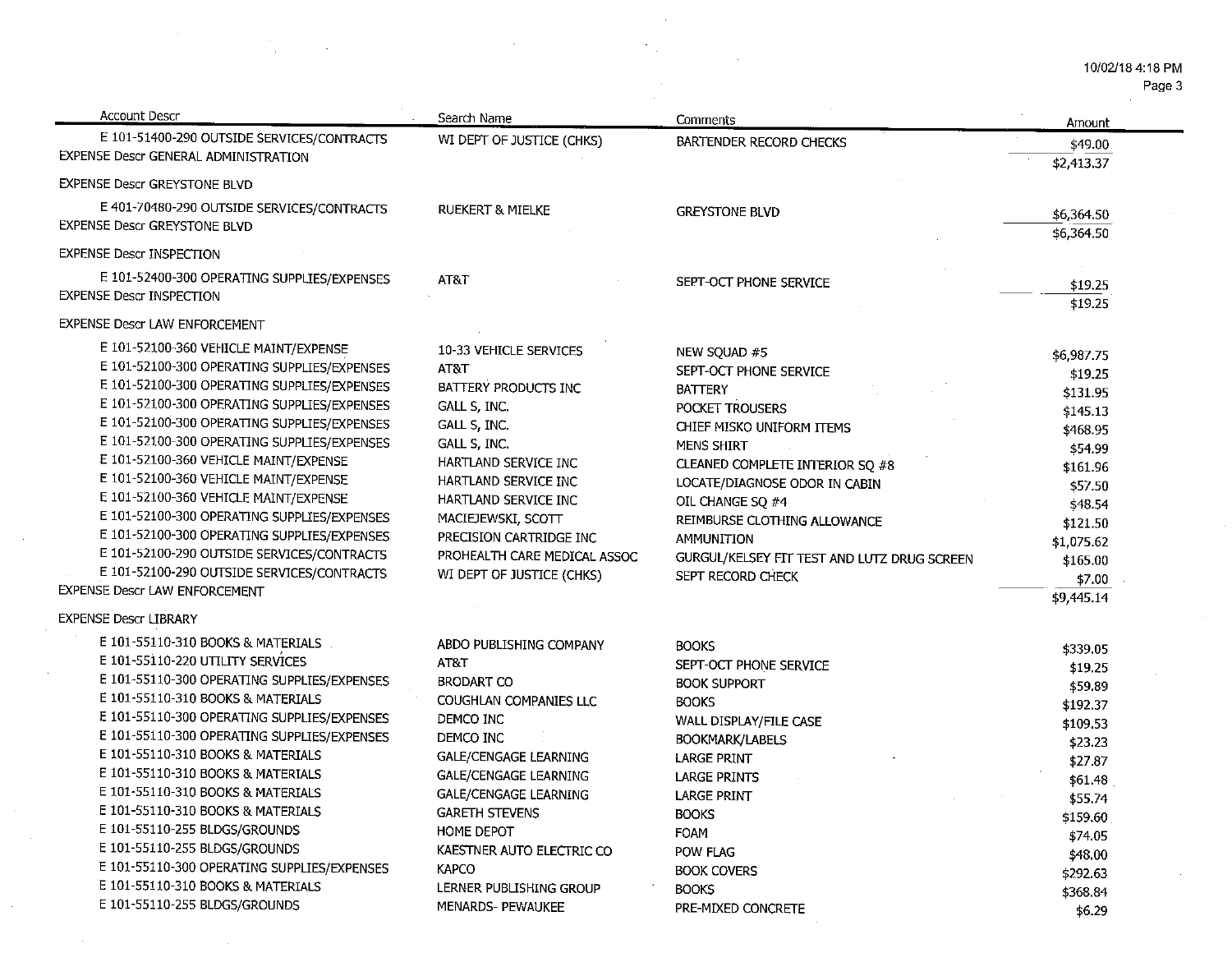Page 4

| <b>Account Descr</b>                        | Search Name                   | Comments                         | Amount              |
|---------------------------------------------|-------------------------------|----------------------------------|---------------------|
| E 101-55110-310 BOOKS & MATERIALS           | MIDWEST TAPE                  | CHILDRENS CD                     | \$14.69             |
| E 101-55110-310 BOOKS & MATERIALS           | MIDWEST TAPE                  | ADULT AUDIO VISUAL               | \$79.97             |
| E 101-55110-310 BOOKS & MATERIALS           | MIDWEST TAPE                  | <b>CHILDRENS DVD</b>             | \$15.96             |
| E 101-55110-310 BOOKS & MATERIALS           | MIDWEST TAPE                  | CHILDRENS AUDIO VISUAL MATERIALS | \$54.57             |
| E 101-55110-310 BOOKS & MATERIALS           | MIDWEST TAPE                  | <b>ADULT DVD</b>                 | \$18.10             |
| E 101-55110-300 OPERATING SUPPLIES/EXPENSES | OFFICE PRO INC                | OFFICE SUPPLIES                  | \$307.81            |
| E 101-55110-310 BOOKS & MATERIALS           | PENGUIN RANDOM HOUSE LLC      | ADULT AUDIOBOOK/LARGE PRINT      | \$52.50             |
| E 101-55110-310 BOOKS & MATERIALS           | PENGUIN RANDOM HOUSE LLC      | <b>BOOKS/CDS</b>                 | \$74.25             |
| E 101-55110-310 BOOKS & MATERIALS           | PENGUIN RANDOM HOUSE LLC      | <b>BOOKS</b>                     | \$81.00             |
| E 101-55110-310 BOOKS & MATERIALS           | PENGUIN RANDOM HOUSE LLC      | <b>BOOKS</b>                     | \$101.25            |
| E 101-55110-355 JANITORIAL SUPPLIES         | PIONEER SUPPLY LLC            | <b>JANITORIAL SUPPLIES</b>       | \$163.50            |
| E 101-55110-355 JANITORIAL SUPPLIES         | PIONEER SUPPLY LLC            | <b>JANITORIAL SUPPLIES</b>       | \$31.50             |
| E 101-55110-290 OUTSIDE SERVICES/CONTRACTS  | RICOH AMERICAS CORP           | <b>OCT COPIER</b>                | \$77.31             |
| E 101-55110-290 OUTSIDE SERVICES/CONTRACTS  | RICOH AMERICAS CORP           | <b>OCT COPIER</b>                | \$76.35             |
| E 101-55110-310 BOOKS & MATERIALS           | SCHOLASTIC LIBRARY PUBLISHING | <b>BOOKS</b>                     | \$462.11            |
| E 101-55110-220 UTILITY SERVICES            | WE ENERGIES                   | AUG-SEPT ELECTRIC                | \$2,202.18          |
| E 101-55110-255 BLDGS/GROUNDS               | <b>WIL-KIL</b>                | COMMERICAL CONTRACT              | \$50.00             |
| <b>EXPENSE Descr LIBRARY</b>                |                               |                                  | \$5,700.87          |
| EXPENSE Descr MUNICIPAL BUILDING            |                               |                                  |                     |
| E 101-51600-290 OUTSIDE SERVICES/CONTRACTS  | <b>ALSCO</b>                  | <b>FLOOR MAT SERVICE</b>         | \$136.32            |
| E 101-51600-255 BLDGS/GROUNDS               | HOME DEPOT                    | OUTLET/DEHUMID                   | \$208.98            |
| E 101-51600-355 JANITORIAL SUPPLIES         | PIONEER SUPPLY LLC            | <b>JANITORIAL SUPPLIES</b>       | \$163.50            |
| E 101-51600-355 JANITORIAL SUPPLIES         | PIONEER SUPPLY LLC            | JANITORIAL SUPPLIES              | \$31.50             |
| E 101-51600-220 UTILITY SERVICES            | WE ENERGIES                   | <b>AUG-SEPT GAS</b>              | \$38.59             |
| EXPENSE Descr MUNICIPAL BUILDING            |                               |                                  | \$578.89            |
| <b>EXPENSE Descr PARKS</b>                  |                               |                                  |                     |
| E 101-55200-220 UTILITY SERVICES            | WE ENERGIES                   | <b>AUG-SEPT HARTBROOK</b>        |                     |
| E 101-55200-220 UTILITY SERVICES            | <b>WE ENERGIES</b>            | <b>AUG FAC</b>                   | \$16.79             |
| E 101-55200-220 UTILITY SERVICES            | <b>WE ENERGIES</b>            | AUG NIXON                        | \$218.67            |
| E 101-55200-220 UTILITY SERVICES            | WE ENERGIES                   | AUG BARK RIVER                   | \$20.75             |
| E 101-55200-220 UTILITY SERVICES            | <b>WE ENERGIES</b>            | AUG NIXON                        | \$138.19            |
| E 101-55200-220 UTILITY SERVICES            | <b>WE ENERGIES</b>            | <b>AUG NIXON</b>                 | \$40.91             |
| E 101-55200-220 UTILITY SERVICES            | WE ENERGIES                   | AUG-SEPT CENTENNIAL              | \$190.81            |
| E 101-55200-220 UTILITY SERVICES            | WE ENERGIES                   | <b>AUG-SEPT HARTBROOK</b>        | \$24.09             |
| E 101-55200-220 UTILITY SERVICES            | WE ENERGIES                   | AUG-SEPT CENTENNIAL              | \$32.83<br>\$169.06 |
| E 101-55200-220 UTILITY SERVICES            | <b>WE ENERGIES</b>            | AUG-SEPT PENBROOK                |                     |
| E 101-55200-220 UTILITY SERVICES            | WE ENERGIES                   | <b>AUG-SEPT PENBROOK</b>         | \$23.39             |
| E 101-55200-220 UTILITY SERVICES            | <b>WE ENERGIES</b>            | <b>AUG NIXON</b>                 | \$17.33<br>\$34.28  |
| <b>EXPENSE Descr PARKS</b>                  |                               |                                  | \$927.10            |

**EXPENSE Descr PUBLIC WORKS** 

 $\overline{a}$ 

 $\sim$ 

 $\sim$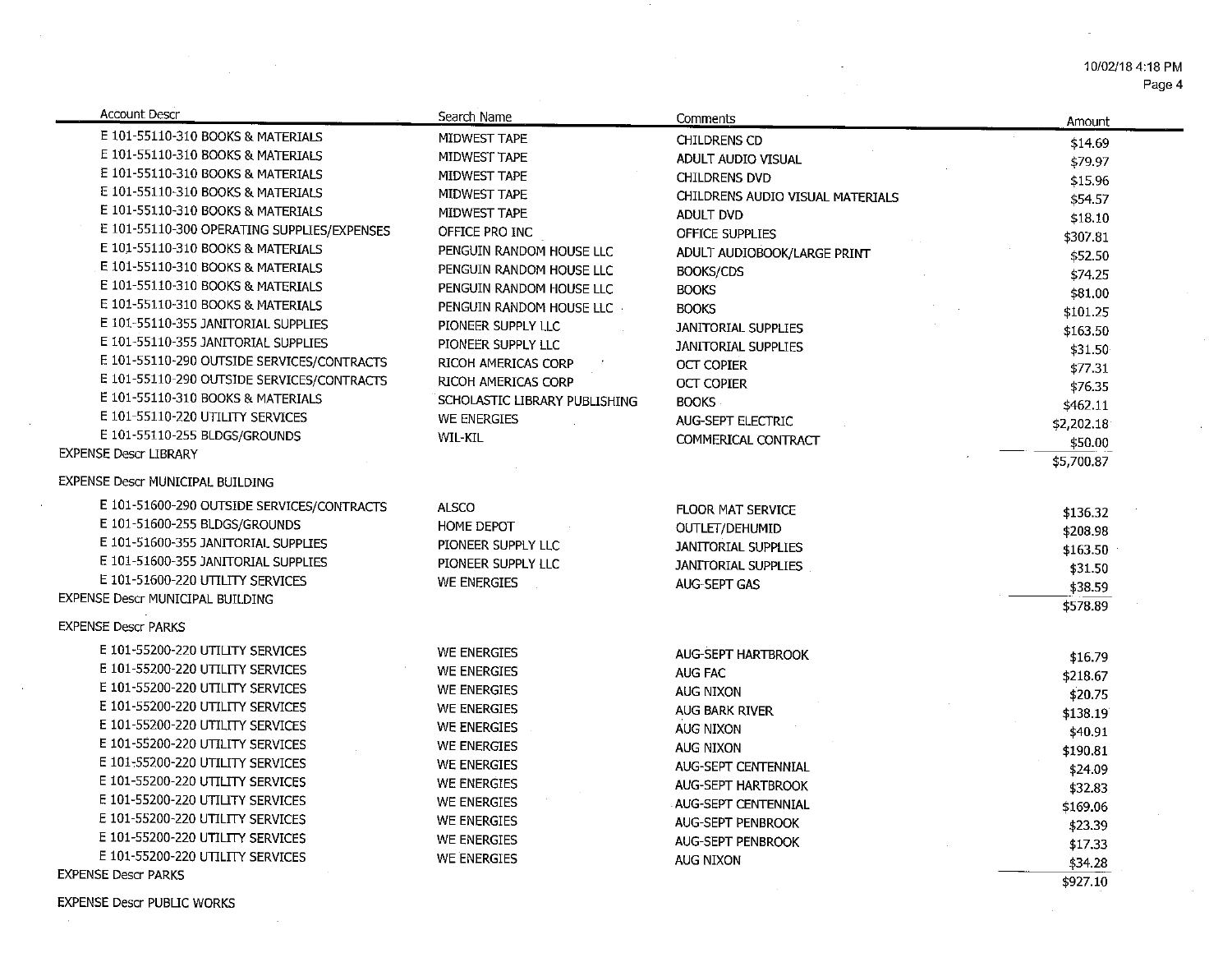10/02/18 4:18 PM Page 5

 $\tilde{\phantom{a}}$ 

 $\sim 10^{-1}$ 

 $\sim 10^{-10}$ 

| Amount<br>E 101-53000-410 STREETS GEN MAINT<br>ALL-WAYS CONTRACTORS INC<br>TOP SOIL<br>\$425.00<br>E 101-53000-220 UTILITY SERVICES<br>AT&T<br>SEPT-OCT PHONE SERVICE<br>\$19.25<br>E 101-53000-360 VEHICLE MAINT/EXPENSE<br>BOBCAT PLUS INC<br>BUSHING/PLUG<br>\$14.47<br>E 101-53000-360 VEHICLE MAINT/EXPENSE<br>BUMPER TO BUMPER<br><b>TOW STRAPS</b><br>\$49.90<br>E 101-53000-410 STREETS GEN MAINT<br>COFFMANS LAWN SPRINKLERS<br>REPAIR SPRINKLER SYSTEM/MARY HILL<br>\$576.25<br>E 101-53000-360 VEHICLE MAINT/EXPENSE<br>E.H. WOLF<br><b>DIESEL FUEL</b><br>\$261.65<br>E 101-53000-360 VEHICLE MAINT/EXPENSE<br>E.H. WOLF<br><b>DIESEL FUEL</b><br>\$1,497.46<br>E 101-53000-360 VEHICLE MAINT/EXPENSE<br>E.H. WOLF<br>UNLEADED GASOLINE<br>\$1,631.17<br>E 101-53000-300 OPERATING SUPPLIES/EXPENSES<br>FELKNER, DAVID<br>REIMBURSE FOOD EXPENSE<br>\$40.41<br>E 101-53000-420 STORM SEWER<br>HALQUIST STONE CO INC<br><b>STONE</b><br>\$91.63<br>E 101-53000-360 VEHICLE MAINT/EXPENSE<br><b>INTERSTATE BATTERIES</b><br><b>BATTERY</b><br>\$122.95<br>E 101-53000-360 VEHICLE MAINT/EXPENSE<br><b>INTERSTATE BATTERIES</b><br><b>BATTERY</b><br>\$122.95<br>E 101-53000-180 OTHER BENEFITS<br>ITU ABSORBTECH INC<br><b>UNIFORMS</b><br>\$102.45<br>E 101-53000-180 OTHER BENEFITS<br>ITU ABSORBTECH INC<br><b>UNIFORMS</b><br>\$129.45<br>E 101-53000-360 VEHICLE MAINT/EXPENSE<br>JENSEN EQUIPMENT CO INC<br><b>CHAIN SAW PARTS</b><br>\$18.35<br>E 101-53000-360 VEHICLE MAINT/EXPENSE<br>KIMBALL MIDWEST<br>WASHERS/NUTS/BOLTS<br>\$290.56<br>E 101-53000-360 VEHICLE MAINT/EXPENSE<br>NAPA AUTO PARTS<br><b>HOSE/TUBING</b><br>\$195.83<br>E 101-53000-360 VEHICLE MAINT/EXPENSE<br>NJ TOOLS LLC<br><b>CARBIDE BITS</b><br>\$136.25<br>E 101-53000-410 STREETS GEN MAINT<br>OKAUCHEE REDI-MIX INC<br><b>CONCRETE</b><br>\$384.00<br>E 101-53000-420 STORM SEWER<br>PAYNE AND DOLAN INC<br><b>ASPHALT</b><br>\$165.00<br>E 101-53000-360 VEHICLE MAINT/EXPENSE<br>PRICE ENGINEERING<br><b>HYDRO CLAMPS</b><br>\$20.26<br>E 101-53000-290 OUTSIDE SERVICES/CONTRACTS<br><b>RUEKERT &amp; MIELKE</b><br>AUG DPW SERVICES<br>\$411.00<br>E 101-53000-220 UTILITY SERVICES<br><b>U.S. CELLULAR</b><br>SEPT-OCT CELLULAR<br>\$100.96<br>E 101-53000-360 VEHICLE MAINT/EXPENSE<br>VAN HORN FORD<br>HUB COVER/PIN<br>\$69.76<br>E 101-53000-220 UTILITY SERVICES<br>WE ENERGIES<br>AUG-SEPT GAS<br>\$25.89<br>E 101-53000-225 STREET LIGHTING<br>WE ENERGIES<br><b>JULY-AUG CLOCK</b><br>\$23.40<br>E 101-53000-225 STREET LIGHTING<br>WE ENERGIES<br>AUG ST LIGHTING<br>\$69.68<br>E 101-53000-225 STREET LIGHTING<br>WE ENERGIES<br>AUG-SEPT CAMPUS DR<br>\$388.27<br>E 101-53000-220 UTILITY SERVICES<br>WE ENERGIES<br><b>AUG ELECTRIC</b><br>\$531.09<br>E 101-53000-410 STREETS GEN MAINT<br>WOLF PAVING CO INC<br><b>MILLINGS</b><br>\$1,655.87 |
|------------------------------------------------------------------------------------------------------------------------------------------------------------------------------------------------------------------------------------------------------------------------------------------------------------------------------------------------------------------------------------------------------------------------------------------------------------------------------------------------------------------------------------------------------------------------------------------------------------------------------------------------------------------------------------------------------------------------------------------------------------------------------------------------------------------------------------------------------------------------------------------------------------------------------------------------------------------------------------------------------------------------------------------------------------------------------------------------------------------------------------------------------------------------------------------------------------------------------------------------------------------------------------------------------------------------------------------------------------------------------------------------------------------------------------------------------------------------------------------------------------------------------------------------------------------------------------------------------------------------------------------------------------------------------------------------------------------------------------------------------------------------------------------------------------------------------------------------------------------------------------------------------------------------------------------------------------------------------------------------------------------------------------------------------------------------------------------------------------------------------------------------------------------------------------------------------------------------------------------------------------------------------------------------------------------------------------------------------------------------------------------------------------------------------------------------------------------------------------------------------------------------------------------------------------------------------------------------------------------------------------------------------------------------------------------------------------------------------------------------------------------------------------------------------------------------------------------------------------------|
|                                                                                                                                                                                                                                                                                                                                                                                                                                                                                                                                                                                                                                                                                                                                                                                                                                                                                                                                                                                                                                                                                                                                                                                                                                                                                                                                                                                                                                                                                                                                                                                                                                                                                                                                                                                                                                                                                                                                                                                                                                                                                                                                                                                                                                                                                                                                                                                                                                                                                                                                                                                                                                                                                                                                                                                                                                                                  |
|                                                                                                                                                                                                                                                                                                                                                                                                                                                                                                                                                                                                                                                                                                                                                                                                                                                                                                                                                                                                                                                                                                                                                                                                                                                                                                                                                                                                                                                                                                                                                                                                                                                                                                                                                                                                                                                                                                                                                                                                                                                                                                                                                                                                                                                                                                                                                                                                                                                                                                                                                                                                                                                                                                                                                                                                                                                                  |
|                                                                                                                                                                                                                                                                                                                                                                                                                                                                                                                                                                                                                                                                                                                                                                                                                                                                                                                                                                                                                                                                                                                                                                                                                                                                                                                                                                                                                                                                                                                                                                                                                                                                                                                                                                                                                                                                                                                                                                                                                                                                                                                                                                                                                                                                                                                                                                                                                                                                                                                                                                                                                                                                                                                                                                                                                                                                  |
|                                                                                                                                                                                                                                                                                                                                                                                                                                                                                                                                                                                                                                                                                                                                                                                                                                                                                                                                                                                                                                                                                                                                                                                                                                                                                                                                                                                                                                                                                                                                                                                                                                                                                                                                                                                                                                                                                                                                                                                                                                                                                                                                                                                                                                                                                                                                                                                                                                                                                                                                                                                                                                                                                                                                                                                                                                                                  |
|                                                                                                                                                                                                                                                                                                                                                                                                                                                                                                                                                                                                                                                                                                                                                                                                                                                                                                                                                                                                                                                                                                                                                                                                                                                                                                                                                                                                                                                                                                                                                                                                                                                                                                                                                                                                                                                                                                                                                                                                                                                                                                                                                                                                                                                                                                                                                                                                                                                                                                                                                                                                                                                                                                                                                                                                                                                                  |
|                                                                                                                                                                                                                                                                                                                                                                                                                                                                                                                                                                                                                                                                                                                                                                                                                                                                                                                                                                                                                                                                                                                                                                                                                                                                                                                                                                                                                                                                                                                                                                                                                                                                                                                                                                                                                                                                                                                                                                                                                                                                                                                                                                                                                                                                                                                                                                                                                                                                                                                                                                                                                                                                                                                                                                                                                                                                  |
|                                                                                                                                                                                                                                                                                                                                                                                                                                                                                                                                                                                                                                                                                                                                                                                                                                                                                                                                                                                                                                                                                                                                                                                                                                                                                                                                                                                                                                                                                                                                                                                                                                                                                                                                                                                                                                                                                                                                                                                                                                                                                                                                                                                                                                                                                                                                                                                                                                                                                                                                                                                                                                                                                                                                                                                                                                                                  |
|                                                                                                                                                                                                                                                                                                                                                                                                                                                                                                                                                                                                                                                                                                                                                                                                                                                                                                                                                                                                                                                                                                                                                                                                                                                                                                                                                                                                                                                                                                                                                                                                                                                                                                                                                                                                                                                                                                                                                                                                                                                                                                                                                                                                                                                                                                                                                                                                                                                                                                                                                                                                                                                                                                                                                                                                                                                                  |
|                                                                                                                                                                                                                                                                                                                                                                                                                                                                                                                                                                                                                                                                                                                                                                                                                                                                                                                                                                                                                                                                                                                                                                                                                                                                                                                                                                                                                                                                                                                                                                                                                                                                                                                                                                                                                                                                                                                                                                                                                                                                                                                                                                                                                                                                                                                                                                                                                                                                                                                                                                                                                                                                                                                                                                                                                                                                  |
|                                                                                                                                                                                                                                                                                                                                                                                                                                                                                                                                                                                                                                                                                                                                                                                                                                                                                                                                                                                                                                                                                                                                                                                                                                                                                                                                                                                                                                                                                                                                                                                                                                                                                                                                                                                                                                                                                                                                                                                                                                                                                                                                                                                                                                                                                                                                                                                                                                                                                                                                                                                                                                                                                                                                                                                                                                                                  |
|                                                                                                                                                                                                                                                                                                                                                                                                                                                                                                                                                                                                                                                                                                                                                                                                                                                                                                                                                                                                                                                                                                                                                                                                                                                                                                                                                                                                                                                                                                                                                                                                                                                                                                                                                                                                                                                                                                                                                                                                                                                                                                                                                                                                                                                                                                                                                                                                                                                                                                                                                                                                                                                                                                                                                                                                                                                                  |
|                                                                                                                                                                                                                                                                                                                                                                                                                                                                                                                                                                                                                                                                                                                                                                                                                                                                                                                                                                                                                                                                                                                                                                                                                                                                                                                                                                                                                                                                                                                                                                                                                                                                                                                                                                                                                                                                                                                                                                                                                                                                                                                                                                                                                                                                                                                                                                                                                                                                                                                                                                                                                                                                                                                                                                                                                                                                  |
|                                                                                                                                                                                                                                                                                                                                                                                                                                                                                                                                                                                                                                                                                                                                                                                                                                                                                                                                                                                                                                                                                                                                                                                                                                                                                                                                                                                                                                                                                                                                                                                                                                                                                                                                                                                                                                                                                                                                                                                                                                                                                                                                                                                                                                                                                                                                                                                                                                                                                                                                                                                                                                                                                                                                                                                                                                                                  |
|                                                                                                                                                                                                                                                                                                                                                                                                                                                                                                                                                                                                                                                                                                                                                                                                                                                                                                                                                                                                                                                                                                                                                                                                                                                                                                                                                                                                                                                                                                                                                                                                                                                                                                                                                                                                                                                                                                                                                                                                                                                                                                                                                                                                                                                                                                                                                                                                                                                                                                                                                                                                                                                                                                                                                                                                                                                                  |
|                                                                                                                                                                                                                                                                                                                                                                                                                                                                                                                                                                                                                                                                                                                                                                                                                                                                                                                                                                                                                                                                                                                                                                                                                                                                                                                                                                                                                                                                                                                                                                                                                                                                                                                                                                                                                                                                                                                                                                                                                                                                                                                                                                                                                                                                                                                                                                                                                                                                                                                                                                                                                                                                                                                                                                                                                                                                  |
|                                                                                                                                                                                                                                                                                                                                                                                                                                                                                                                                                                                                                                                                                                                                                                                                                                                                                                                                                                                                                                                                                                                                                                                                                                                                                                                                                                                                                                                                                                                                                                                                                                                                                                                                                                                                                                                                                                                                                                                                                                                                                                                                                                                                                                                                                                                                                                                                                                                                                                                                                                                                                                                                                                                                                                                                                                                                  |
|                                                                                                                                                                                                                                                                                                                                                                                                                                                                                                                                                                                                                                                                                                                                                                                                                                                                                                                                                                                                                                                                                                                                                                                                                                                                                                                                                                                                                                                                                                                                                                                                                                                                                                                                                                                                                                                                                                                                                                                                                                                                                                                                                                                                                                                                                                                                                                                                                                                                                                                                                                                                                                                                                                                                                                                                                                                                  |
|                                                                                                                                                                                                                                                                                                                                                                                                                                                                                                                                                                                                                                                                                                                                                                                                                                                                                                                                                                                                                                                                                                                                                                                                                                                                                                                                                                                                                                                                                                                                                                                                                                                                                                                                                                                                                                                                                                                                                                                                                                                                                                                                                                                                                                                                                                                                                                                                                                                                                                                                                                                                                                                                                                                                                                                                                                                                  |
|                                                                                                                                                                                                                                                                                                                                                                                                                                                                                                                                                                                                                                                                                                                                                                                                                                                                                                                                                                                                                                                                                                                                                                                                                                                                                                                                                                                                                                                                                                                                                                                                                                                                                                                                                                                                                                                                                                                                                                                                                                                                                                                                                                                                                                                                                                                                                                                                                                                                                                                                                                                                                                                                                                                                                                                                                                                                  |
|                                                                                                                                                                                                                                                                                                                                                                                                                                                                                                                                                                                                                                                                                                                                                                                                                                                                                                                                                                                                                                                                                                                                                                                                                                                                                                                                                                                                                                                                                                                                                                                                                                                                                                                                                                                                                                                                                                                                                                                                                                                                                                                                                                                                                                                                                                                                                                                                                                                                                                                                                                                                                                                                                                                                                                                                                                                                  |
|                                                                                                                                                                                                                                                                                                                                                                                                                                                                                                                                                                                                                                                                                                                                                                                                                                                                                                                                                                                                                                                                                                                                                                                                                                                                                                                                                                                                                                                                                                                                                                                                                                                                                                                                                                                                                                                                                                                                                                                                                                                                                                                                                                                                                                                                                                                                                                                                                                                                                                                                                                                                                                                                                                                                                                                                                                                                  |
|                                                                                                                                                                                                                                                                                                                                                                                                                                                                                                                                                                                                                                                                                                                                                                                                                                                                                                                                                                                                                                                                                                                                                                                                                                                                                                                                                                                                                                                                                                                                                                                                                                                                                                                                                                                                                                                                                                                                                                                                                                                                                                                                                                                                                                                                                                                                                                                                                                                                                                                                                                                                                                                                                                                                                                                                                                                                  |
|                                                                                                                                                                                                                                                                                                                                                                                                                                                                                                                                                                                                                                                                                                                                                                                                                                                                                                                                                                                                                                                                                                                                                                                                                                                                                                                                                                                                                                                                                                                                                                                                                                                                                                                                                                                                                                                                                                                                                                                                                                                                                                                                                                                                                                                                                                                                                                                                                                                                                                                                                                                                                                                                                                                                                                                                                                                                  |
|                                                                                                                                                                                                                                                                                                                                                                                                                                                                                                                                                                                                                                                                                                                                                                                                                                                                                                                                                                                                                                                                                                                                                                                                                                                                                                                                                                                                                                                                                                                                                                                                                                                                                                                                                                                                                                                                                                                                                                                                                                                                                                                                                                                                                                                                                                                                                                                                                                                                                                                                                                                                                                                                                                                                                                                                                                                                  |
|                                                                                                                                                                                                                                                                                                                                                                                                                                                                                                                                                                                                                                                                                                                                                                                                                                                                                                                                                                                                                                                                                                                                                                                                                                                                                                                                                                                                                                                                                                                                                                                                                                                                                                                                                                                                                                                                                                                                                                                                                                                                                                                                                                                                                                                                                                                                                                                                                                                                                                                                                                                                                                                                                                                                                                                                                                                                  |
|                                                                                                                                                                                                                                                                                                                                                                                                                                                                                                                                                                                                                                                                                                                                                                                                                                                                                                                                                                                                                                                                                                                                                                                                                                                                                                                                                                                                                                                                                                                                                                                                                                                                                                                                                                                                                                                                                                                                                                                                                                                                                                                                                                                                                                                                                                                                                                                                                                                                                                                                                                                                                                                                                                                                                                                                                                                                  |
|                                                                                                                                                                                                                                                                                                                                                                                                                                                                                                                                                                                                                                                                                                                                                                                                                                                                                                                                                                                                                                                                                                                                                                                                                                                                                                                                                                                                                                                                                                                                                                                                                                                                                                                                                                                                                                                                                                                                                                                                                                                                                                                                                                                                                                                                                                                                                                                                                                                                                                                                                                                                                                                                                                                                                                                                                                                                  |
|                                                                                                                                                                                                                                                                                                                                                                                                                                                                                                                                                                                                                                                                                                                                                                                                                                                                                                                                                                                                                                                                                                                                                                                                                                                                                                                                                                                                                                                                                                                                                                                                                                                                                                                                                                                                                                                                                                                                                                                                                                                                                                                                                                                                                                                                                                                                                                                                                                                                                                                                                                                                                                                                                                                                                                                                                                                                  |
|                                                                                                                                                                                                                                                                                                                                                                                                                                                                                                                                                                                                                                                                                                                                                                                                                                                                                                                                                                                                                                                                                                                                                                                                                                                                                                                                                                                                                                                                                                                                                                                                                                                                                                                                                                                                                                                                                                                                                                                                                                                                                                                                                                                                                                                                                                                                                                                                                                                                                                                                                                                                                                                                                                                                                                                                                                                                  |
|                                                                                                                                                                                                                                                                                                                                                                                                                                                                                                                                                                                                                                                                                                                                                                                                                                                                                                                                                                                                                                                                                                                                                                                                                                                                                                                                                                                                                                                                                                                                                                                                                                                                                                                                                                                                                                                                                                                                                                                                                                                                                                                                                                                                                                                                                                                                                                                                                                                                                                                                                                                                                                                                                                                                                                                                                                                                  |
| E 101-53000-410 STREETS GEN MAINT                                                                                                                                                                                                                                                                                                                                                                                                                                                                                                                                                                                                                                                                                                                                                                                                                                                                                                                                                                                                                                                                                                                                                                                                                                                                                                                                                                                                                                                                                                                                                                                                                                                                                                                                                                                                                                                                                                                                                                                                                                                                                                                                                                                                                                                                                                                                                                                                                                                                                                                                                                                                                                                                                                                                                                                                                                |
| WOLF PAVING CO INC<br><b>MILLINGS</b><br>\$581.67<br>E 101-53000-410 STREETS GEN MAINT                                                                                                                                                                                                                                                                                                                                                                                                                                                                                                                                                                                                                                                                                                                                                                                                                                                                                                                                                                                                                                                                                                                                                                                                                                                                                                                                                                                                                                                                                                                                                                                                                                                                                                                                                                                                                                                                                                                                                                                                                                                                                                                                                                                                                                                                                                                                                                                                                                                                                                                                                                                                                                                                                                                                                                           |
| WOLF PAVING CO INC<br><b>MILLINGS</b><br>\$1,637.52<br><b>EXPENSE Descr PUBLIC WORKS</b>                                                                                                                                                                                                                                                                                                                                                                                                                                                                                                                                                                                                                                                                                                                                                                                                                                                                                                                                                                                                                                                                                                                                                                                                                                                                                                                                                                                                                                                                                                                                                                                                                                                                                                                                                                                                                                                                                                                                                                                                                                                                                                                                                                                                                                                                                                                                                                                                                                                                                                                                                                                                                                                                                                                                                                         |
| \$11,790.35                                                                                                                                                                                                                                                                                                                                                                                                                                                                                                                                                                                                                                                                                                                                                                                                                                                                                                                                                                                                                                                                                                                                                                                                                                                                                                                                                                                                                                                                                                                                                                                                                                                                                                                                                                                                                                                                                                                                                                                                                                                                                                                                                                                                                                                                                                                                                                                                                                                                                                                                                                                                                                                                                                                                                                                                                                                      |
| EXPENSE Descr RECREATION PROGRAMS/EVENTS                                                                                                                                                                                                                                                                                                                                                                                                                                                                                                                                                                                                                                                                                                                                                                                                                                                                                                                                                                                                                                                                                                                                                                                                                                                                                                                                                                                                                                                                                                                                                                                                                                                                                                                                                                                                                                                                                                                                                                                                                                                                                                                                                                                                                                                                                                                                                                                                                                                                                                                                                                                                                                                                                                                                                                                                                         |
| E 101-55300-300 OPERATING SUPPLIES/EXPENSES<br>AT&T<br>SEPT-OCT PHONE SERVICE<br>\$19.25                                                                                                                                                                                                                                                                                                                                                                                                                                                                                                                                                                                                                                                                                                                                                                                                                                                                                                                                                                                                                                                                                                                                                                                                                                                                                                                                                                                                                                                                                                                                                                                                                                                                                                                                                                                                                                                                                                                                                                                                                                                                                                                                                                                                                                                                                                                                                                                                                                                                                                                                                                                                                                                                                                                                                                         |
| E 101-55300-300 OPERATING SUPPLIES/EXPENSES<br><b>AVALON GRAPHICS LLC</b><br>ZUMBA BANNER<br>\$250.00                                                                                                                                                                                                                                                                                                                                                                                                                                                                                                                                                                                                                                                                                                                                                                                                                                                                                                                                                                                                                                                                                                                                                                                                                                                                                                                                                                                                                                                                                                                                                                                                                                                                                                                                                                                                                                                                                                                                                                                                                                                                                                                                                                                                                                                                                                                                                                                                                                                                                                                                                                                                                                                                                                                                                            |
| E 101-55300-302 TO THE POINTE DANCE PROGRAM<br>CRABB, JUDITH<br>SEPT DANCE CLASSES<br>\$70.94                                                                                                                                                                                                                                                                                                                                                                                                                                                                                                                                                                                                                                                                                                                                                                                                                                                                                                                                                                                                                                                                                                                                                                                                                                                                                                                                                                                                                                                                                                                                                                                                                                                                                                                                                                                                                                                                                                                                                                                                                                                                                                                                                                                                                                                                                                                                                                                                                                                                                                                                                                                                                                                                                                                                                                    |
| E 101-55300-290 OUTSIDE SERVICES/CONTRACTS<br>DUMA, KERRY<br>SEPT MODERATE YOGA<br>\$201.60                                                                                                                                                                                                                                                                                                                                                                                                                                                                                                                                                                                                                                                                                                                                                                                                                                                                                                                                                                                                                                                                                                                                                                                                                                                                                                                                                                                                                                                                                                                                                                                                                                                                                                                                                                                                                                                                                                                                                                                                                                                                                                                                                                                                                                                                                                                                                                                                                                                                                                                                                                                                                                                                                                                                                                      |
| E 101-55300-290 OUTSIDE SERVICES/CONTRACTS<br>DUMA, KERRY<br>SEPT GENTLE YOGA PUNCH CARDS<br>\$369.60                                                                                                                                                                                                                                                                                                                                                                                                                                                                                                                                                                                                                                                                                                                                                                                                                                                                                                                                                                                                                                                                                                                                                                                                                                                                                                                                                                                                                                                                                                                                                                                                                                                                                                                                                                                                                                                                                                                                                                                                                                                                                                                                                                                                                                                                                                                                                                                                                                                                                                                                                                                                                                                                                                                                                            |
| E 101-55300-290 OUTSIDE SERVICES/CONTRACTS<br>DUMA, KERRY<br>SEPT-OCT ALIGNMENT YOGA<br>\$288.00                                                                                                                                                                                                                                                                                                                                                                                                                                                                                                                                                                                                                                                                                                                                                                                                                                                                                                                                                                                                                                                                                                                                                                                                                                                                                                                                                                                                                                                                                                                                                                                                                                                                                                                                                                                                                                                                                                                                                                                                                                                                                                                                                                                                                                                                                                                                                                                                                                                                                                                                                                                                                                                                                                                                                                 |
| E 101-55300-290 OUTSIDE SERVICES/CONTRACTS                                                                                                                                                                                                                                                                                                                                                                                                                                                                                                                                                                                                                                                                                                                                                                                                                                                                                                                                                                                                                                                                                                                                                                                                                                                                                                                                                                                                                                                                                                                                                                                                                                                                                                                                                                                                                                                                                                                                                                                                                                                                                                                                                                                                                                                                                                                                                                                                                                                                                                                                                                                                                                                                                                                                                                                                                       |

 $\sim 10$ 

 $\sim$ 

 $\sim$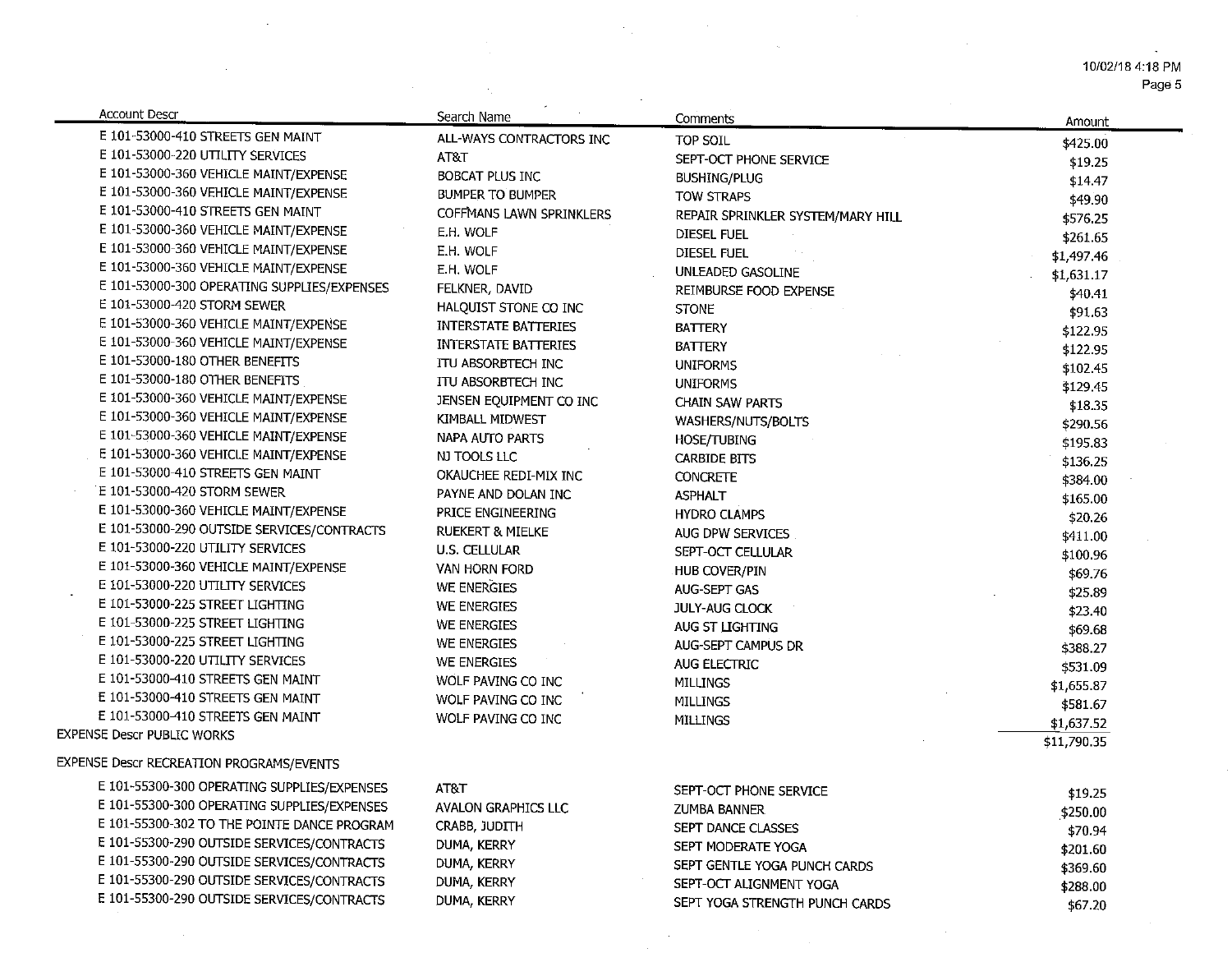Page 6

| <b>Account Descr</b>                            | Search Name                    | Comments                             | Amount              |
|-------------------------------------------------|--------------------------------|--------------------------------------|---------------------|
| E 101-55300-290 OUTSIDE SERVICES/CONTRACTS      | DUMA, KERRY                    | SEPT-OCT ALIGNMENT YOGA              | \$720.00            |
| E 101-55300-290 OUTSIDE SERVICES/CONTRACTS      | DUSOLD, CAROL                  | SEPT NIA PUNCH CARD                  | \$160.00            |
| E 101-55300-290 OUTSIDE SERVICES/CONTRACTS      | DUVAL, SHANNON                 | SMART SITTER                         | \$316.80            |
| E 101-55300-290 OUTSIDE SERVICES/CONTRACTS      | FARMER-TIEFENTHALER, SUSAN     | ART STUDIO AM                        | \$720.00            |
| E 101-55300-290 OUTSIDE SERVICES/CONTRACTS      | FARMER-TIEFENTHALER, SUSAN     | ART STUDIO AM SENIOR                 | \$256.00            |
| E 101-55300-290 OUTSIDE SERVICES/CONTRACTS      | FARMER-TIEFENTHALER, SUSAN     | ART STUDIO PM                        | \$936.00            |
| E 101-55300-290 OUTSIDE SERVICES/CONTRACTS      | FARMER-TIEFENTHALER, SUSAN     | ART STUDIO PM SENIORS                | \$448.00            |
| E 101-55300-302 TO THE POINTE DANCE PROGRAM     | GAYDOS-FEDAK, NINA M           | SEPT DANCE CLASSES                   | \$1,299.26          |
| E 101-55300-302 TO THE POINTE DANCE PROGRAM     | HECKEL DANCE LLC               | SEPT DANCE CLASSES                   | \$212.80            |
| E 101-55300-290 OUTSIDE SERVICES/CONTRACTS      | HOOPER HANDS BASKETBALL AC     | <b>BASKETBALL 101</b>                | \$1,392.00          |
| E 101-55300-290 OUTSIDE SERVICES/CONTRACTS      | ITS IN EVERY DETAIL            | SEPT BARRE STRETCH                   | \$128.00            |
| E 101-55300-290 OUTSIDE SERVICES/CONTRACTS      | ITS IN EVERY DETAIL            | SEPT BARRE STRENGTH PUNCH CARDS      | \$320.00            |
| E 101-55300-290 OUTSIDE SERVICES/CONTRACTS      | KIDS SPORTS LLC                | MULTISPORT/SOCCER PROGRAMS           | \$1,964.00          |
| E 101-55300-290 OUTSIDE SERVICES/CONTRACTS      | LAKE COUNTRY MARTIAL ARTS      | KALI STICKS DEMO                     |                     |
| E 101-55300-295 TRIPS                           | MENOMONEE FALLS SCHOOL DISTRIC | NEW GLARUS/LITTLE SWITZERLAND TRIP   | \$45.00<br>\$127.80 |
| E 101-55300-300 OPERATING SUPPLIES/EXPENSES     | OFFICE PRO INC                 | OFFICE SUPPLIES                      | \$35.79             |
| E 101-55300-300 OPERATING SUPPLIES/EXPENSES     | OFFICE PRO INC                 | OFFICE SUPPLIES                      | \$14.34             |
| E 101-55300-300 OPERATING SUPPLIES/EXPENSES     | OFFICE PRO INC                 | OFFICE SUPPLIES                      |                     |
| E 101-55300-290 OUTSIDE SERVICES/CONTRACTS      | OLSEN, MARJORIE                | SEPT CORE FITNESS 10 PUNCH CARDS     | \$18.99<br>\$240.00 |
| E 101-55300-290 OUTSIDE SERVICES/CONTRACTS      | OLSEN, MARJORIE                | SEPT CORE FITNESS 10 SR PUNCH CARDS  | \$268.80            |
| E 101-55300-290 OUTSIDE SERVICES/CONTRACTS      | OLSEN, MARJORIE                | SEPT SENIOR FITNESS PUNCH CARDS      | \$552.00            |
| E 101-55300-290 OUTSIDE SERVICES/CONTRACTS      | OLSEN, MARJORIE                | SEPT CORE FITNESS 6 PUNCHCARDS       | \$28.80             |
| E 101-55300-290 OUTSIDE SERVICES/CONTRACTS      | OSBORNE, SHEILA RAE            | HELP I HAVE NOTHING TO WEAR PROGRAM  | \$100.00            |
| E 101-55300-290 OUTSIDE SERVICES/CONTRACTS      | SPRECHER, MARIA                | SEPT QIGONG 6 PUNCH CARDS            | \$32.00             |
| E 101-55300-290 OUTSIDE SERVICES/CONTRACTS      | SPRECHER, MARIA                | SEPT QIGONG 10 PUNCH CARDS           |                     |
| E 101-55300-300 OPERATING SUPPLIES/EXPENSES     | U.S. CELLULAR                  | SEPT-OCT CELLULAR                    | \$48.00             |
| E 101-55300-302 TO THE POINTE DANCE PROGRAM     | VALERIE CZEKALSKI              | SEPT DANCE CLASSES                   | \$36.25             |
| E 101-55300-295 TRIPS                           | VILLAGE OF SUSSEX              | <b>BUS TRIPS</b>                     | \$112.00            |
| E 101-55300-290 OUTSIDE SERVICES/CONTRACTS      | WEHLAGE, MARY                  | SEPT YOGA IN THE PARK 10 PUNCH CARD  | \$1,261.65          |
| E 101-55300-290 OUTSIDE SERVICES/CONTRACTS      | WEHLAGE, MARY                  | SEPT YOGA FOR LIFE 6 SR PUNCH CARDS  | \$48.00             |
| E 101-55300-290 OUTSIDE SERVICES/CONTRACTS      | WEHLAGE, MARY                  | SEPT YOGA FOR LIFE 10 SR PUNCH CARDS | \$28.80<br>\$806.40 |
| E 101-55300-290 OUTSIDE SERVICES/CONTRACTS      | WEHLAGE, MARY                  | SEPT YOGA FOR LIFE 6 PUNCH CARDS     | \$128.00            |
| E 101-55300-290 OUTSIDE SERVICES/CONTRACTS      | WEHLAGE, MARY                  | SEPT CHAIR YOGA PUNCH CARDS          | \$160.00            |
| E 101-55300-290 OUTSIDE SERVICES/CONTRACTS      | <b>WEHLAGE, MARY</b>           | SEPT YOGA FOR LIFE 10 PUNCH CARDS    | \$528.00            |
| <b>EXPENSE Descr RECREATION PROGRAMS/EVENTS</b> |                                |                                      | \$14,760.07         |
|                                                 |                                |                                      |                     |
| <b>EXPENSE Descr SEWER SERVICE</b>              |                                |                                      |                     |
| E 204-53610-290 OUTSIDE SERVICES/CONTRACTS      | AMERICAN BUSINESS TECHNOLIGIES | 3RD QTR WATER/SEWER BILLINGS         | \$960.07            |
| E 204-53610-385 MAINTENANCE-COLLECT EQP PUMP    | AT&T                           | SEPT-OCT PHONE SERVICE               | \$19.26             |
| E 204-53610-300 OPERATING SUPPLIES/EXPENSES     | BIEBELS TRUE VALUE             | DRILL BIT/TAPE/SEALANT               | \$17.04             |
| E 204-53610-300 OPERATING SUPPLIES/EXPENSES     | BIEBELS TRUE VALUE             | UTILITY KNIFE                        | \$5.28              |
| E 204-53610-385 MAINTENANCE-COLLECT EQP PUMP    | CUMMINS N POWER LLC            | REPAIR GENERATOR ARLENE LIFT STATION | \$1,463.19          |

 $\label{eq:2.1} \frac{1}{\sqrt{2}}\sum_{i=1}^n\frac{1}{\sqrt{2}}\sum_{i=1}^n\frac{1}{\sqrt{2}}\sum_{i=1}^n\frac{1}{\sqrt{2}}\sum_{i=1}^n\frac{1}{\sqrt{2}}\sum_{i=1}^n\frac{1}{\sqrt{2}}\sum_{i=1}^n\frac{1}{\sqrt{2}}\sum_{i=1}^n\frac{1}{\sqrt{2}}\sum_{i=1}^n\frac{1}{\sqrt{2}}\sum_{i=1}^n\frac{1}{\sqrt{2}}\sum_{i=1}^n\frac{1}{\sqrt{2}}\sum_{i=1}^n\frac$ 

 $\sim$ 

 $\sim$   $\sim$ 

 $\sim 10^{-10}$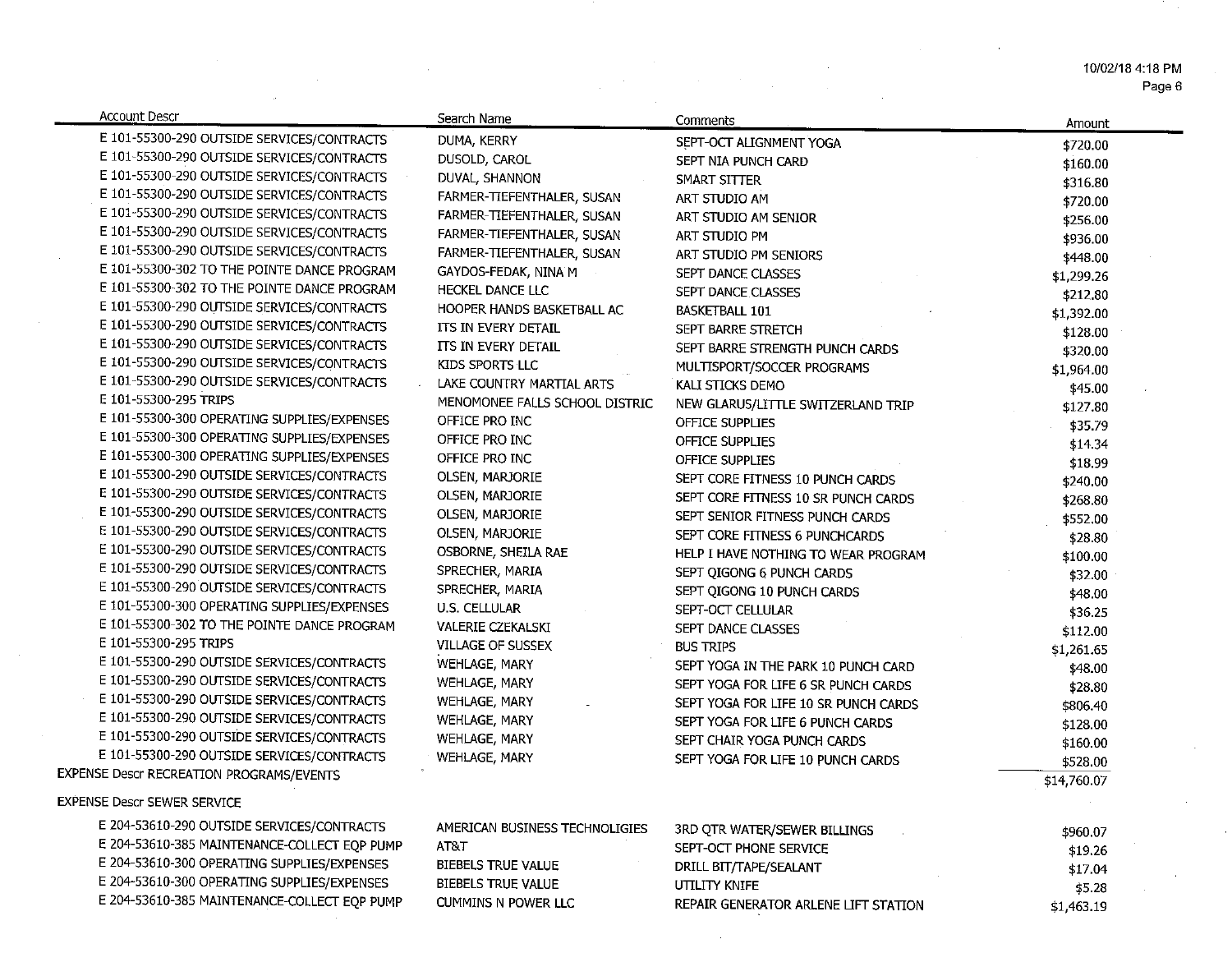10/02/18 4:18 PM Page 7

| Account Descr                                       | Search Name                    | Comments                             | Amount     |
|-----------------------------------------------------|--------------------------------|--------------------------------------|------------|
| E 204-53610-290 OUTSIDE SERVICES/CONTRACTS          | DIVERSIFIED BENEFIT SERVICES   | SEPT FSA FEES                        | \$14.73    |
| E 204-53610-385 MAINTENANCE-COLLECT EQP PUMP        | MENARDS- PEWAUKEE              | ROOFING SUPPLIES/ARLENE LIFT STATION | \$779.47   |
| E 204-53610-385 MAINTENANCE-COLLECT EQP PUMP        | MENARDS- PEWAUKEE              | ROOFING SUPPLIES                     | \$55.94    |
| E 204-53610-380 MAINTENANCE-SEWAGE SYSTEM COLL      | PAYNE AND DOLAN INC            | <b>ASPHALT</b>                       | \$576.82   |
| E 204-53610-290 OUTSIDE SERVICES/CONTRACTS          | <b>RUEKERT &amp; MIELKE</b>    | AUG DPW SERVICES                     | \$411.00   |
| E 204-53610-290 OUTSIDE SERVICES/CONTRACTS          | <b>RUEKERT &amp; MIELKE</b>    | SCADA SERVICE                        | \$277.88   |
| E 204-53610-380 MAINTENANCE-SEWAGE SYSTEM COLL      | SABEL MECHANICAL               | TROUBLE SHOOT ALARM                  | \$437.25   |
| E 204-53610-385 MAINTENANCE-COLLECT EQP PUMP        | U.S. CELLULAR                  | SEPT-OCT CELLULAR                    | \$100.95   |
| E 204-53610-220 UTILITY SERVICES                    | <b>WE ENERGIES</b>             | AUG-SEPT HWY 83                      | \$18.51    |
| E 204-53610-220 UTILITY SERVICES                    | <b>WE ENERGIES</b>             | AUG-SEPT BRADFORD                    | \$38.95    |
| E 204-53610-220 UTILITY SERVICES                    | WE ENERGIES                    | <b>JULY-AUG ARLENE</b>               | \$195.92   |
| E 204-53610-220 UTILITY SERVICES                    | WE ENERGIES                    | <b>JULY-AUG CRYSTAL</b>              | \$82.16    |
| E 204-53610-220 UTILITY SERVICES                    | WE ENERGIES                    | AUG WOODLANDS                        | \$35.07    |
| E 204-53610-220 UTILITY SERVICES                    | WE ENERGIES                    | <b>JULY-AUG RUSTIC</b>               | \$28.84    |
| E 204-53610-220 UTILITY SERVICES                    | WE ENERGIES                    | <b>JULY-AUG SHADOW RIDGE</b>         | \$53.67    |
| <b>EXPENSE Descr SEWER SERVICE</b>                  |                                |                                      | \$5,572.00 |
| <b>EXPENSE Descr WATER UTILITY</b>                  |                                |                                      |            |
| E 620-53700-923 OUTSIDE SERVICES                    | AMERICAN BUSINESS TECHNOLIGIES |                                      |            |
| E 620-53700-605 MAINTENANCE-WATER SOURCE PLANT AT&T |                                | 3RD QTR WATER/SEWER BILLINGS         | \$960.07   |
| E 620-53700-684 TOOLS/SHOP/GARAGE EQUIPMENT         |                                | SEPT-OCT PHONE SERVICE               | \$19.26    |
| E 620-53700-654 MAINTENANCE OF HYDRANTS             | BATTERY PRODUCTS INC           | BATTERY FOR FLASHLIGHT               | \$115.95   |
| E 620-53700-923 OUTSIDE SERVICES                    | CORE & MAIN LP                 | <b>HYDRANT WRENCH</b>                | \$96.00    |
| E 620-53700-651 MAINTENANCE OF MAINS                | DIVERSIFIED BENEFIT SERVICES   | SEPT FSA FEES                        | \$36.84    |
| E 620-53700-651 MAINTENANCE OF MAINS                | OKAUCHEE REDI-MIX INC          | <b>SLURRY</b>                        | \$336.00   |
|                                                     | OKAUCHEE REDI-MIX INC          | <b>SLURRY</b>                        | \$2,160.00 |
| E 620-53700-651 MAINTENANCE OF MAINS                | OKAUCHEE REDI-MIX INC          | <b>CONCRETE</b>                      | \$442.50   |
| E 620-53700-408 TAXES/EQUIVALENTS                   | PUBLIC SERVICE COMMISSION      | 2018-2019 ADVANCE ASSESSMENT         | \$1,826.40 |
| E 620-53700-673 TRANS&DIST MAINS                    | <b>RUEKERT &amp; MIELKE</b>    | AUG DPW SERVICES                     | \$411.00   |
| E 620-53700-923 OUTSIDE SERVICES                    | <b>RUEKERT &amp; MIELKE</b>    | <b>SCADA SERVICE</b>                 | \$1,111.52 |
| E 620-53700-673 TRANS&DIST MAINS                    | <b>RUEKERT &amp; MIELKE</b>    | BRISTLECONE HYDRANT REPLACEMENT      | \$683.00   |
| E 620-53700-605 MAINTENANCE-WATER SOURCE PLANT      | U.S. CELLULAR                  | SEPT-OCT CELLULAR                    | \$100.96   |
| E 620-53700-623 PUMPING - SUPPLIES/EXPENSES         | <b>USA BLUE BOOK</b>           | <b>REPAIR KIT</b>                    | \$140.18   |
| E 620-53700-623 PUMPING - SUPPLIES/EXPENSES         | <b>USA BLUE BOOK</b>           | <b>REPAIR KIT</b>                    | \$88.51    |
| E 620-53700-622 POWER FOR PUMPING                   | WE ENERGIES                    | <b>AUG-SEPT MANCHESTER</b>           | \$1,212.61 |
| E 620-53700-622 POWER FOR PUMPING                   | WE ENERGIES                    | AUG-SEPT SUNNYSLOPE                  | \$675.17   |
| E 620-53700-622 POWER FOR PUMPING                   | WE ENERGIES                    | AUG-SEPT SUNSHINE                    | \$1,550.07 |
| E 620-53700-625 MAINTENANCE OF PUMPING PLANT        | WE ENERGIES                    | JULY-AUG SUNSHINE                    | \$16.94    |
| E 620-53700-622 POWER FOR PUMPING                   | WE ENERGIES                    | AUG-SEPT COVENTRY                    | \$21.45    |
| E 620-53700-622 POWER FOR PUMPING                   | WE ENERGIES                    | <b>AUG-SEPT PENBROOK</b>             | \$337.37   |
| E 620-53700-625 MAINTENANCE OF PUMPING PLANT        | WE ENERGIES                    | AUG-SEPT PENBROOK                    | \$10.56    |
| E 620-53700-622 POWER FOR PUMPING                   | WE ENERGIES                    | <b>AUG-SEPT MICRO BOOSTER</b>        | \$22.08    |
| E 620-53700-625 MAINTENANCE OF PUMPING PLANT        | WE ENERGIES                    | AUG-SEPT BRISTLECONE                 | \$13.13    |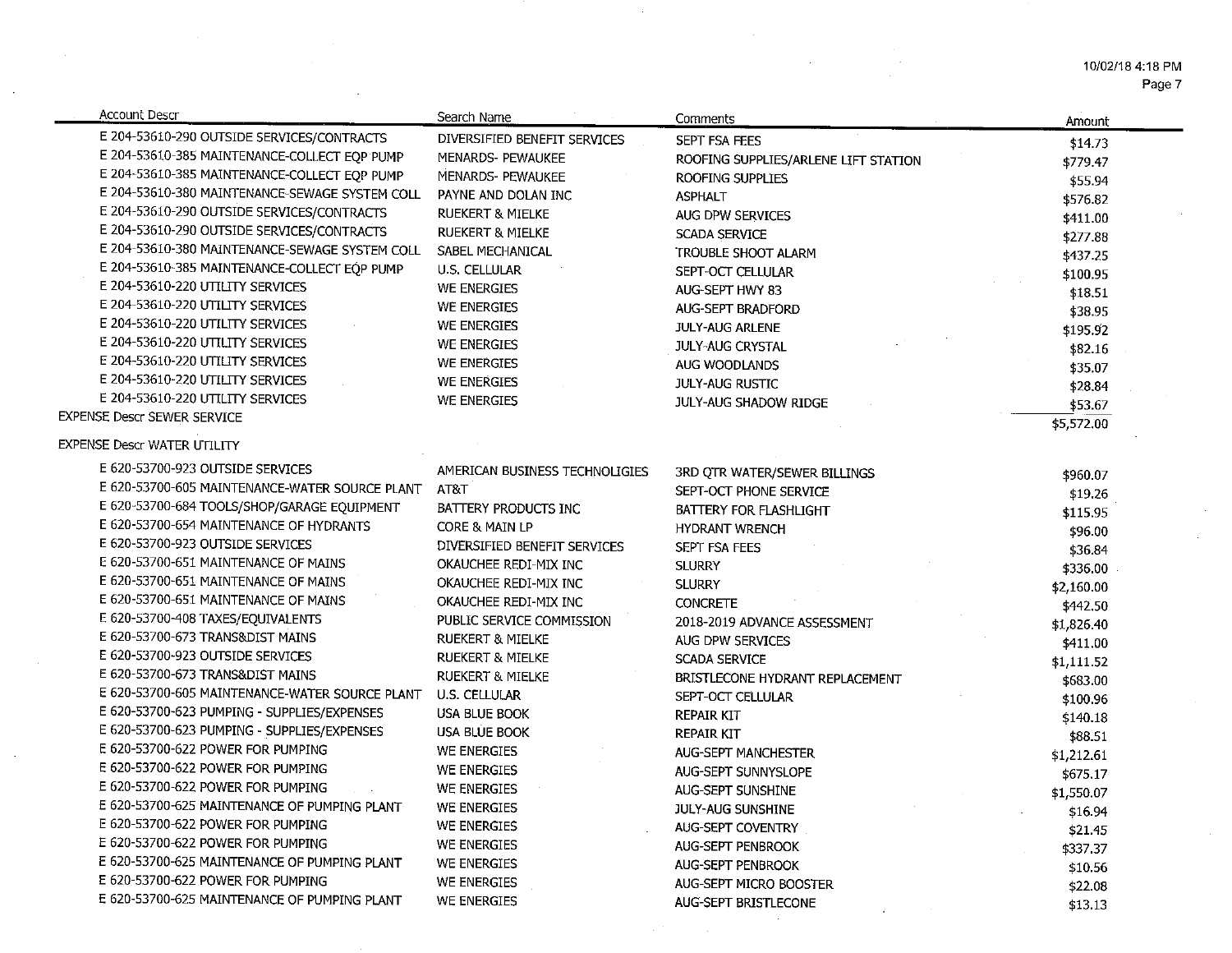10/02/18 4:18 PM Page 8

| Account Descr                                                                                                                                                                                                | Search Name                                                         | Comments                                                                                   | Amount                                                   |
|--------------------------------------------------------------------------------------------------------------------------------------------------------------------------------------------------------------|---------------------------------------------------------------------|--------------------------------------------------------------------------------------------|----------------------------------------------------------|
| E 620-53700-622 POWER FOR PUMPING<br>E 620-53700-622 POWER FOR PUMPING<br>E 620-53700-625 MAINTENANCE OF PUMPING PLANT<br>E 620-53700-625 MAINTENANCE OF PUMPING PLANT<br><b>EXPENSE Descr WATER UTILITY</b> | WE ENERGIES<br>WE ENERGIES<br>WE ENERGIES<br>WERNER ELECTRIC SUPPLY | AUG-SEPT BRISTLECONE<br><b>JULY-AUG HILL ST</b><br>AUG-SEPT #3 PUMPHOUSE<br>SHIELDED CABLE | \$200.51<br>\$19.29<br>\$9.90<br>\$397.44<br>\$13,014.71 |

 $\sim$ 

 $\sim$ 

 $\sim$ 

 $\frac{1}{16,206.98}$ 

 $\bar{\epsilon}$ 

 $\mathcal{L}_{\mathcal{A}}$ 

 $\frac{1}{2}$ 

 $\sim$ 

 $\mathcal{A}$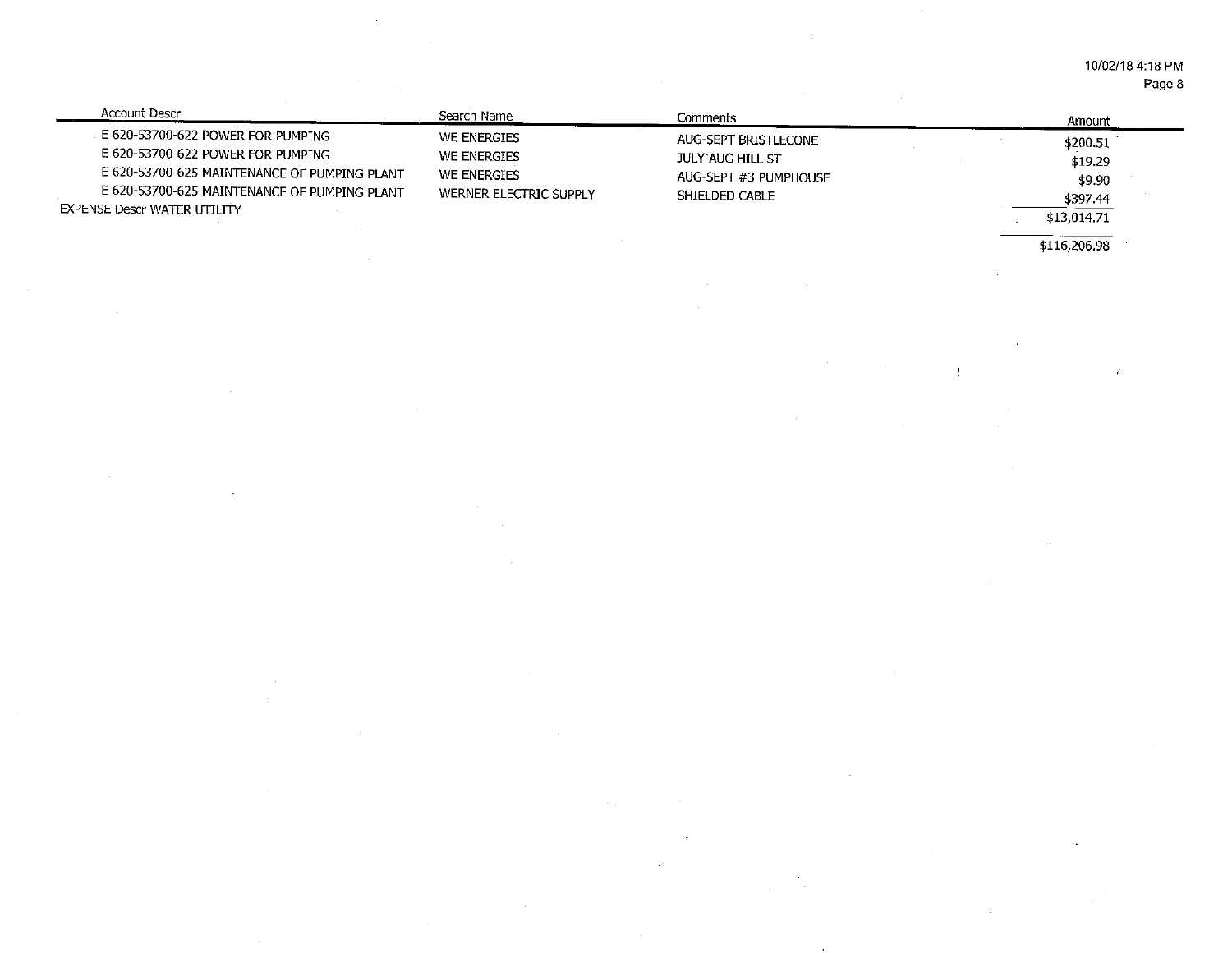# Payments

| Batch Name              | SEPT18MC                                                       | User Dollar Amt     | \$3,910.57             |            |       |            |
|-------------------------|----------------------------------------------------------------|---------------------|------------------------|------------|-------|------------|
|                         | Payments                                                       | Computer Dollar Amt | \$3,910.57             |            |       |            |
|                         |                                                                |                     |                        |            |       |            |
| Refer                   | 57602 WI SUPPORT COLLECTIONS TRUS CK# 008746 9/7/2018          |                     | \$0.00                 | In Balance |       |            |
| Cash Payment            | G 101-21580 GARNISHMENT DEDUCTIO PP #18                        |                     |                        |            |       | \$671.87   |
| Invoice                 |                                                                |                     |                        |            |       |            |
| <b>Transaction Date</b> | 10/1/2018                                                      |                     | GF Checking            | 11100      | Total | \$671.87   |
| Refer                   | 57603 US DEPT OF EDUCATION                                     |                     | Ck# 008747 9/7/2018    |            |       |            |
|                         | Cash Payment G 101-21580 GARNISHMENT DEDUCTIO GARNISHMENT/DYER |                     |                        |            |       | \$209.89   |
| Invoice                 |                                                                |                     |                        |            |       |            |
| <b>Transaction Date</b> | 10/1/2018                                                      |                     | GF Checking            | 11100      | Total | \$209.89   |
| Refer                   | 57604 GEO-SYNTHETICS                                           |                     | Ck# 008748 9/10/2018   |            |       |            |
|                         | Cash Payment E 101-53000-410 STREETS GEN MAINT                 |                     | STAPLES/STRAW BLANKETS |            |       | \$116.33   |
| Invoice IV-40675        |                                                                |                     |                        |            |       |            |
| Invoice IV-40827        | Cash Payment E 101-53000-410 STREETS GEN MAINT                 |                     | <b>STAKES</b>          |            |       | \$90.33    |
| <b>Transaction Date</b> | 10/1/2018                                                      |                     | GF Checking            | 11100      | Total | \$206.66   |
| Refer                   | 57605 SECURIAN FINANCIAL GROUP INC CK# 008749 9/10/2018        |                     |                        |            |       |            |
| Cash Payment            | E 101-51400-150 HEALTH/DENTAL/LIFE                             |                     | <b>OCT PREMIUMS</b>    |            |       | \$80.66    |
| Invoice                 |                                                                |                     |                        |            |       |            |
| Cash Payment            | E 101-51500-150 HEALTH/DENTAL/LIFE                             |                     | <b>OCT PREMIUMS</b>    |            |       | \$43.26    |
| Invoice                 |                                                                |                     |                        |            |       |            |
| Cash Payment            | E 101-55300-150 HEALTH/DENTAL/LIFE                             |                     | <b>OCT PREMIUMS</b>    |            |       | \$4.54     |
| Invoice                 |                                                                |                     |                        |            |       |            |
| Cash Payment<br>Invoice | E 101-52200-150 HEALTH/DENTAL/LIFE                             |                     | <b>OCT PREMIUMS</b>    |            |       | \$14.59    |
| Cash Payment            | E 101-52300-150 HEALTH/DENTAL/LIFE                             |                     | <b>OCT PREMIUMS</b>    |            |       | \$14.59    |
| Invoice                 |                                                                |                     |                        |            |       |            |
| Cash Payment            | E 101-55110-150 HEALTH/DENTAL/LIFE                             |                     | <b>OCT PREMIUMS</b>    |            |       | \$55.20    |
| Invoice                 |                                                                |                     |                        |            |       |            |
| Cash Payment            | E 101-52100-150 HEALTH/DENTAL/LIFE                             |                     | <b>OCT PREMIUMS</b>    |            |       | \$216.37   |
| Invoice                 |                                                                |                     |                        |            |       |            |
| Cash Payment<br>Invoice | E 101-53000-150 HEALTH/DENTAL/LIFE                             |                     | <b>OCT PREMIUMS</b>    |            |       | \$271.10   |
|                         | Cash Payment / G 101-21560 LIFE INSURANCE DEDUCT OCT PREMIUMS  |                     |                        |            |       | \$920.58   |
| Invoice                 |                                                                |                     |                        |            |       |            |
| Transaction Date        | 10/1/2018                                                      |                     | GF Checking            | 11100      | Total | \$1,620.89 |
| Refer                   | 57606 WISTL SOD FARM INC                                       |                     | Ck# 008750 9/13/2018   |            |       |            |
| Cash Payment            | E 101-53000-420 STORM SEWER                                    |                     | SOD                    |            |       | \$319.50   |
| Invoice 51815           |                                                                |                     |                        |            |       |            |
| <b>Transaction Date</b> | 10/1/2018                                                      |                     | GF Checking            | 11100      | Total | \$319.50   |
| Refer                   | 57607 WI SUPPORT COLLECTIONS TRUS CK# 008751 9/21/2018         |                     |                        |            |       |            |
|                         | Cash Payment G 101-21580 GARNISHMENT DEDUCTIO PP #19           |                     |                        |            |       | \$671.87   |
| Invoice :               |                                                                |                     |                        |            |       |            |
| <b>Transaction Date</b> | 10/1/2018                                                      |                     | GF Checking            | 11100      | Total | \$671.87   |
| Refer                   | 57608 US DEPT OF EDUCATION                                     |                     | Ck# 008752 9/21/2018   |            |       |            |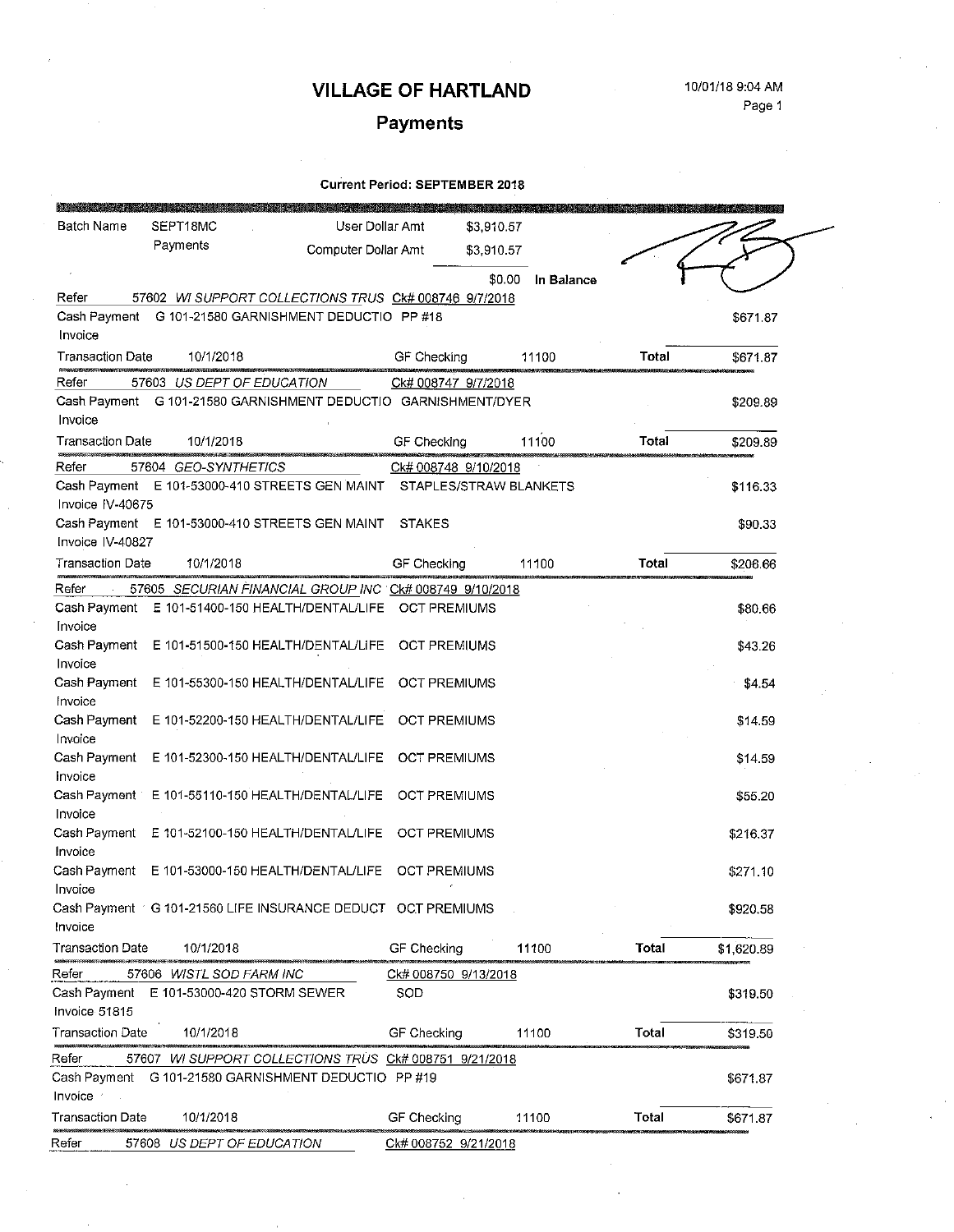# Payments

| G 101-21580 GARNISHMENT DEDUCTIO GARNISHMENT/DYER<br>Cash Payment<br>Invoice |                                 |       |       | \$209.89 |
|------------------------------------------------------------------------------|---------------------------------|-------|-------|----------|
| 10/1/2018<br><b>Transaction Date</b>                                         | GF Checking                     | 11100 | Total | \$209.89 |
| Fund Summary<br>101 GENERAL FUND                                             | 11100 GF Checking<br>\$3,910.57 |       |       |          |
|                                                                              | \$3,910.57                      |       |       |          |
| Pre-Written Checks<br>Checks to be Generated by the Computer                 | \$3,910.57<br>\$0.00            |       |       |          |
| Total                                                                        | \$3,910.57                      |       |       |          |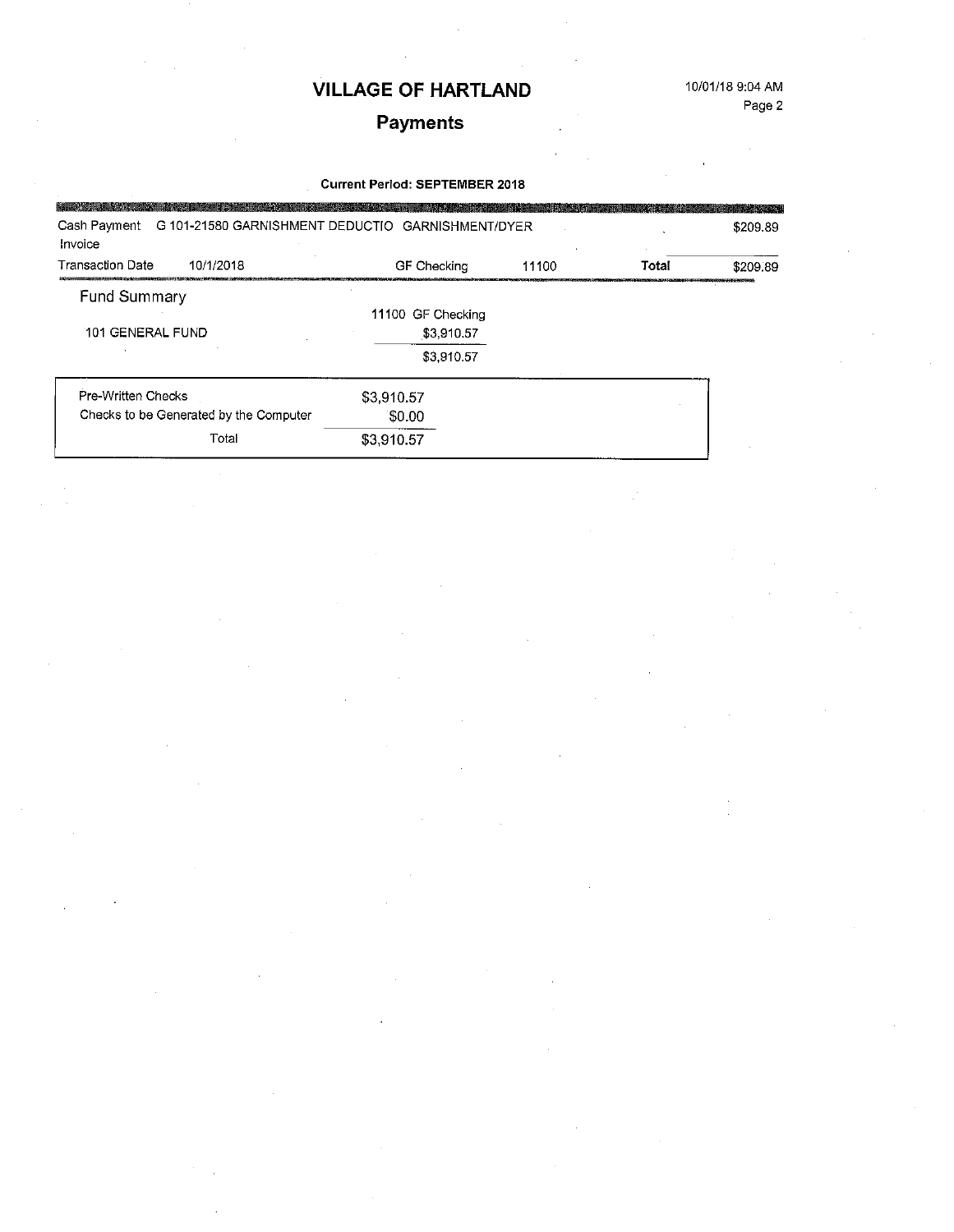# Payments

| Batch Name              | SEP18CC                                                          |                     |                   |                        |               |       |          |
|-------------------------|------------------------------------------------------------------|---------------------|-------------------|------------------------|---------------|-------|----------|
|                         | Payment                                                          | Computer Dollar Amt |                   | \$41,255.18            | <b>Posted</b> |       |          |
|                         |                                                                  |                     |                   |                        |               |       |          |
| Refer                   | 57549 ALDI                                                       |                     |                   | Ck# 2018348E 9/27/2018 |               |       |          |
|                         | Cash Payment E 101-55110-300 OPERATING SUPPLIES program supplies |                     |                   |                        |               |       | \$19.42  |
| Invoice                 |                                                                  |                     |                   |                        |               |       |          |
| <b>Transaction Date</b> | 9/6/2018                                                         |                     | Due 0 GF Checking |                        | 11100         | Total | \$19.42  |
| Refer                   | 57550 AMAZON                                                     |                     |                   | Ck# 2018349E 9/27/2018 |               |       |          |
| Cash Payment            | E 101-55110-325 PERIODICALS                                      |                     |                   | BOOKS/DVD'S/MATERIALS  |               |       | \$205.84 |
| Invoice                 |                                                                  |                     |                   |                        |               |       |          |
| Cash Payment            | E 101-55110-310 BOOKS & MATERIALS                                |                     |                   | BOOKS/DVD'S/MATERIALS  |               |       | \$1796   |
| Invoice                 |                                                                  |                     |                   |                        |               |       |          |
| Cash Payment            | E 101-55110-310 BOOKS & MATERIALS                                |                     |                   | BOOKS/DVD'S/MATERIALS  |               |       | \$50.88  |
| Invoice                 |                                                                  |                     |                   |                        |               |       |          |
| Cash Payment<br>Invoice | E 101-55110-310 BOOKS & MATERIALS                                |                     |                   | BOOKS/DVD'S/MATERIALS  |               |       | -\$5.98  |
| Cash Payment            | E 101-55110-300 OPERATING SUPPLIES BOOKS/DVD'S/MATERIALS         |                     |                   |                        |               |       |          |
| Invoice                 |                                                                  |                     |                   |                        |               |       | \$14.99  |
| Cash Payment            | E 101-55110-310 BOOKS & MATERIALS                                |                     |                   | BOOKS/DVD'S/MATERIALS  |               |       | \$30.74  |
| Invoice                 |                                                                  |                     |                   |                        |               |       |          |
| Cash Payment            | E 101-55110-300 OPERATING SUPPLIES BOOKS/DVD'S/MATERIALS         |                     |                   |                        |               |       | \$10.98  |
| Invoice                 |                                                                  |                     |                   |                        |               |       |          |
| Cash Payment            | E 101-55110-310 BOOKS & MATERIALS BOOKS/DVD'S/MATERIALS          |                     |                   |                        |               |       | $-53.11$ |
| Invoice                 |                                                                  |                     |                   |                        |               |       |          |
| Cash Payment            | E 101-55110-325 PERIODICALS                                      |                     |                   | BOOKS/DVD'S/MATERIALS  |               |       | \$19.00  |
| Invoice                 |                                                                  |                     |                   |                        |               |       |          |
| Cash Payment            | E 101-55110-310 BOOKS & MATERIALS                                |                     |                   | BOOKS/DVD'S/MATERIALS  |               |       | \$158.59 |
| Invoice                 |                                                                  |                     |                   |                        |               |       |          |
| Cash Payment            | E 101-55110-325 PERIODICALS                                      |                     |                   | BOOKS/DVD'S/MATERIALS  |               |       | \$14.99  |
| Invoice<br>Cash Payment | E 101-55110-310 BOOKS & MATERIALS                                |                     |                   |                        |               |       |          |
| Invoice                 |                                                                  |                     |                   | BOOKS/DVD'S/MATERIALS  |               |       | \$14.96  |
| Cash Payment            | E 101-55110-325 PERIODICALS                                      |                     |                   | BOOKS/DVD'S/MATERIALS  |               |       | \$22.00  |
| Invoice                 |                                                                  |                     |                   |                        |               |       |          |
| Cash Payment            | E 101-55110-325 PERIODICALS                                      |                     |                   | BOOKS/DVD'S/MATERIALS  |               |       | \$89.89  |
| Invoice                 |                                                                  |                     |                   |                        |               |       |          |
| Cash Payment            | E 101-55110-310 BOOKS & MATERIALS                                |                     |                   | BOOKS/DVD'S/MATERIALS  |               |       | \$17.96  |
| Invoice                 |                                                                  |                     |                   |                        |               |       |          |
| Cash Payment            | E 101-55110-310 BOOKS & MATERIALS                                |                     |                   | BOOKS/DVD'S/MATERIALS  |               |       | \$54.92  |
| Invoice                 |                                                                  |                     |                   |                        |               |       |          |
| Cash Payment            | E 101-55110-300 OPERATING SUPPLIES                               |                     |                   | BOOKS/DVD'S/MATERIALS  |               |       | \$30.38  |
| Invoice                 |                                                                  |                     |                   |                        |               |       |          |
| Cash Payment            | E 101-55110-310 BOOKS & MATERIALS                                |                     |                   | BOOKS/DVD'S/MATERIALS  |               |       | \$14.35  |
| Invoice                 |                                                                  |                     |                   |                        |               |       |          |
| Cash Payment<br>Invoice | E 101-55110-310 BOOKS & MATERIALS                                |                     |                   | BOOKS/DVD'S/MATERIALS  |               |       | \$25.91  |
| Cash Payment            | E 101-55110-310 BOOKS & MATERIALS                                |                     |                   | BOOKS/DVD'S/MATERIALS  |               |       |          |
| Invoice                 |                                                                  |                     |                   |                        |               |       | \$50.59  |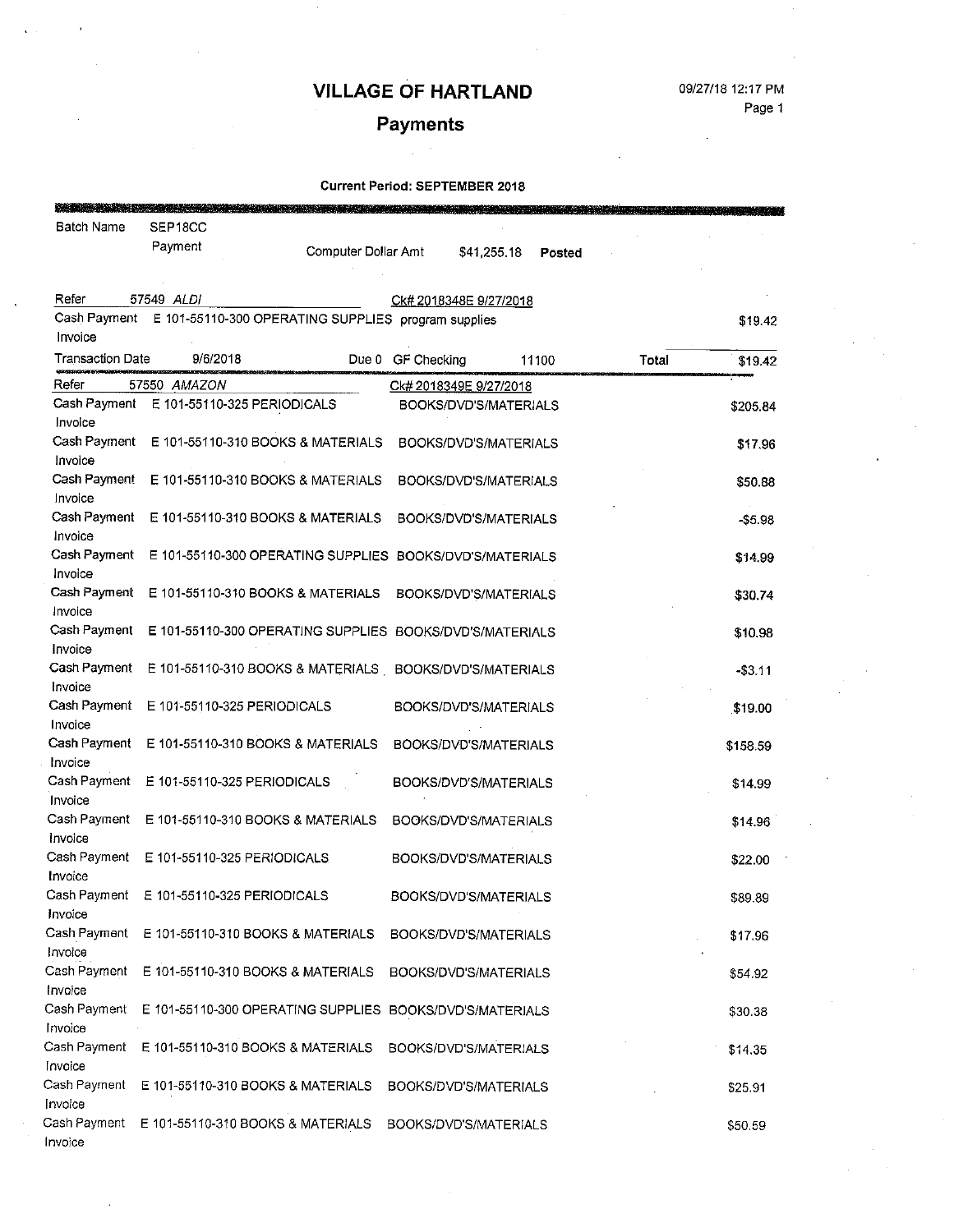#### 09/27/18 12:17 PM Page 2

# Payments

| 아버지와 전 사람들은 유민이 있         |                                                          |                       |          |
|---------------------------|----------------------------------------------------------|-----------------------|----------|
| Cash Payment<br>Invoice   | E 101-55110-325 PERIODICALS                              | BOOKS/DVD'S/MATERIALS | \$258.91 |
| Cash Payment<br>Invoice   | E 101-55110-310 BOOKS & MATERIALS                        | BOOKS/DVD'S/MATERIALS | \$28.60  |
| Cash Payment<br>Invoice   | E 101-55110-300 OPERATING SUPPLIES BOOKS/DVD'S/MATERIALS |                       | \$52.26  |
| Cash Payment<br>Invoice   | E 101-55110-310 BOOKS & MATERIALS                        | BOOKS/DVD'S/MATERIALS | \$19.54  |
| Cash Payment<br>Invoice   | E 101-55110-310 BOOKS & MATERIALS                        | BOOKS/DVD'S/MATERIALS | $-$0.03$ |
| Cash Payment<br>Invoice   | E 101-55110-325 PERIODICALS                              | BOOKS/DVD'S/MATERIALS | \$10.00  |
| Cash Payment<br>Invoice   | E 101-55110-310 BOOKS & MATERIALS                        | BOOKS/DVD'S/MATERIALS | \$35.92  |
| Cash Payment<br>Invoice   | E 101-55110-310 BOOKS & MATERIALS                        | BOOKS/DVD'S/MATERIALS | \$9.96   |
| Cash Payment<br>Invoice   | E 101-55110-310 BOOKS & MATERIALS                        | BOOKS/DVD'S/MATERIALS | \$35.98  |
| Cash Payment<br>Invoice   | E 101-55110-310 BOOKS & MATERIALS                        | BOOKS/DVD'S/MATERIALS | \$17.96  |
| Cash Payment<br>Invoice   | E 101-55110-310 BOOKS & MATERIALS                        | BOOKS/DVD'S/MATERIALS | \$26.00  |
| Cash Payment<br>Invoice   | E 101-55110-310 BOOKS & MATERIALS                        | BOOKS/DVD'S/MATERIALS | \$34.88  |
| Cash Payment<br>Invoice   | E 101-55110-310 BOOKS & MATERIALS                        | BOOKS/DVD'S/MATERIALS | \$14.29  |
| Cash Payment<br>Invoice   | E 101-55110-310 BOOKS & MATERIALS                        | BOOKS/DVD'S/MATERIALS | \$38.73  |
| Cash Payment<br>Invoice   | E 101-55110-310 BOOKS & MATERIALS                        | BOOKS/DVD'S/MATERIALS | \$19.96  |
| Cash Payment<br>Invoice   | E 101-55110-325 PERIODICALS                              | BOOKS/DVD'S/MATERIALS | \$31.46  |
| Cash Payment<br>Invoice   | E 101-55110-325 PERIODICALS                              | BOOKS/DVD'S/MATERIALS | \$72.90  |
| Cash Payment<br>Invoice   | E 101-55110-325 PERIODICALS                              | BOOKS/DVD'S/MATERIALS | \$10.00  |
| Invoice                   | Cash Payment E 101-55110-325 PERIODICALS                 | BOOKS/DVD'S/MATERIALS | \$275.00 |
| Cash Payment<br>Invoice - | E 101-55110-310 BOOKS & MATERIALS                        | BOOKS/DVD'S/MATERIALS | $-$1.97$ |
| Invoice                   | Cash Payment E 101-55110-310 BOOKS & MATERIALS           | BOOKS/DVD'S/MATERIALS | $-$6.71$ |
| Cash Payment<br>Invoice   | E 101-55110-310 BOOKS & MATERIALS                        | BOOKS/DVD'S/MATERIALS | \$11.88  |
| Cash Payment<br>Invoice   | E 101-55110-300 OPERATING SUPPLIES BOOKS/DVD'S/MATERIALS |                       | \$8.42   |
| Cash Payment<br>Invoice   | E 101-55110-310 BOOKS & MATERIALS                        | BOOKS/DVD'S/MATERIALS | \$43.76  |
| Cash Payment<br>Invoice   | E 101-55110-310 BOOKS & MATERIALS                        | BOOKS/DVD'S/MATERIALS | \$23.00  |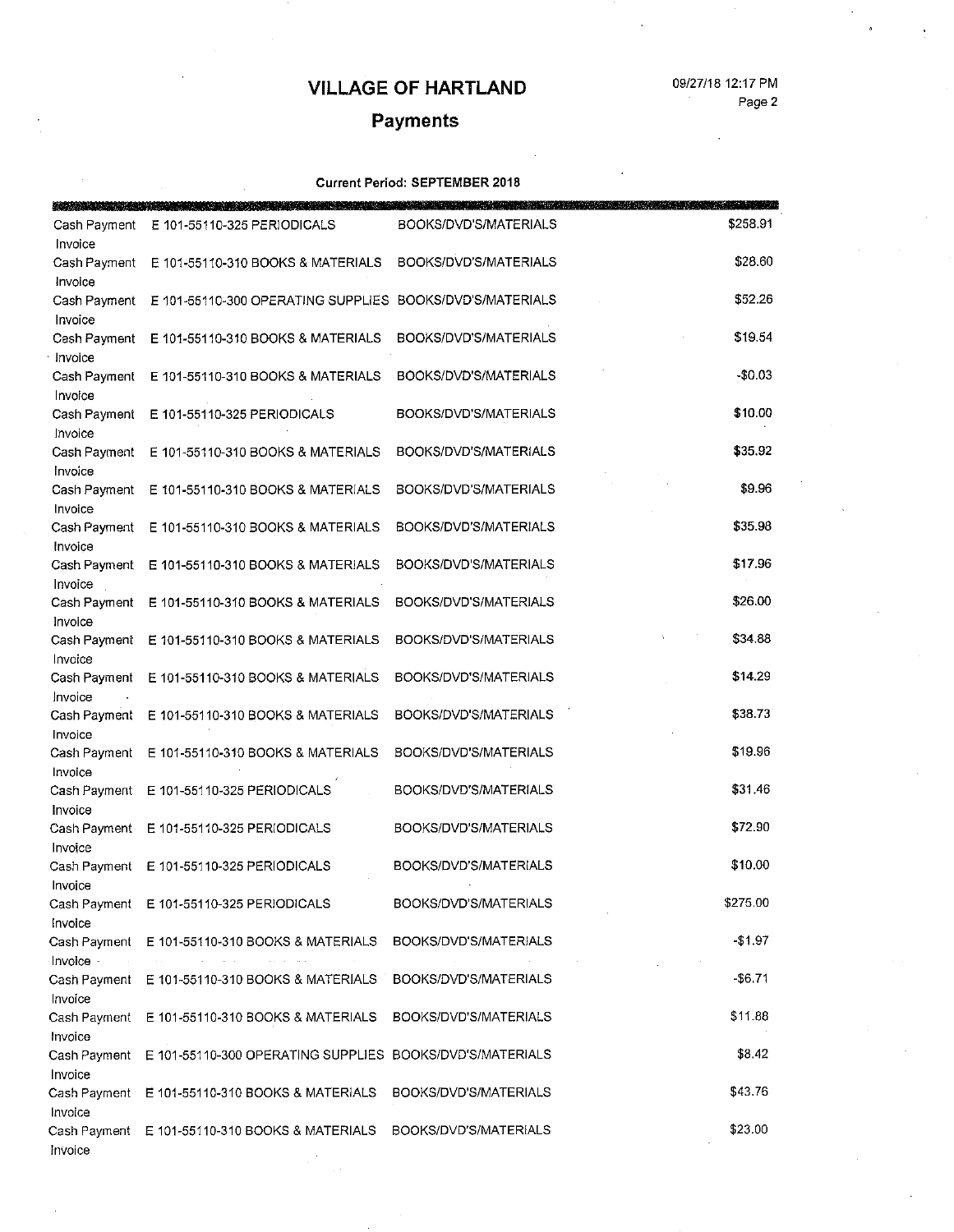09/27/18 12:17 PM

Page 3

# Payments

|                                    | a statistica di chiarica con registra e presenta con la componentata dell'alternativa di chiarica con la compo<br>Il provincia di controlla con la componenta di controlla con la componenta di controlla con la componenta di c |                       |          |
|------------------------------------|----------------------------------------------------------------------------------------------------------------------------------------------------------------------------------------------------------------------------------|-----------------------|----------|
| Cash Payment<br>Invoice            | E 101-55110-310 BOOKS & MATERIALS                                                                                                                                                                                                | BOOKS/DVD'S/MATERIALS | \$84.99  |
| Invoice                            | Cash Payment E 101-55110-310 BOOKS & MATERIALS                                                                                                                                                                                   | BOOKS/DVD'S/MATERIALS | \$33.94  |
|                                    | Cash Payment E 101-55110-310 BOOKS & MATERIALS                                                                                                                                                                                   | BOOKS/DVD'S/MATERIALS | \$91.64  |
| Invoice<br>Cash Payment            | E 101-55110-310 BOOKS & MATERIALS                                                                                                                                                                                                | BOOKS/DVD'S/MATERIALS | \$40.29  |
| Invoice                            | Cash Payment E 101-55110-310 BOOKS & MATERIALS                                                                                                                                                                                   | BOOKS/DVD'S/MATERIALS | \$76.69  |
| Invoice<br>Cash Payment            | E 101-55110-310 BOOKS & MATERIALS                                                                                                                                                                                                | BOOKS/DVD'S/MATERIALS | \$35.29  |
| Invoice<br>Cash Payment            | E 101-55110-310 BOOKS & MATERIALS                                                                                                                                                                                                | BOOKS/DVD'S/MATERIALS | \$20.87  |
| Invoice<br>Cash Payment<br>Invoice | E 101-55110-310 BOOKS & MATERIALS                                                                                                                                                                                                | BOOKS/DVD'S/MATERIALS | \$22.99  |
| Cash Payment<br>Invoice            | E 101-55110-300 OPERATING SUPPLIES BOOKS/DVD'S/MATERIALS                                                                                                                                                                         |                       | \$17.19  |
| Cash Payment<br>Invoice            | E 101-55110-310 BOOKS & MATERIALS                                                                                                                                                                                                | BOOKS/DVD'S/MATERIALS | \$54.87  |
| Cash Payment<br>Invoice            | E 101-55110-310 BOOKS & MATERIALS                                                                                                                                                                                                | BOOKS/DVD'S/MATERIALS | \$29.93  |
| Cash Payment<br>Invoice            | E 101-55110-310 BOOKS & MATERIALS                                                                                                                                                                                                | BOOKS/DVD'S/MATERIALS | \$12.98  |
| Cash Payment<br>Invoice            | E 101-53000-360 VEHICLE MAINT/EXPE                                                                                                                                                                                               | Gasoline cans         | \$88.54  |
| Cash Payment<br>Invoice            | E 101-51400-300 OPERATING SUPPLIES Office Supplies                                                                                                                                                                               |                       | \$70.56  |
| Cash Payment<br>Invoice            | E 101-55300-300 OPERATING SUPPLIES Brochure Holder                                                                                                                                                                               |                       | \$65.98  |
| Cash Payment<br>Invoice            | E 101-52100-300 OPERATING SUPPLIES Work cell phone accesseries                                                                                                                                                                   |                       | \$19.95  |
| Invoice                            | Cash Payment E 101-52100-300 OPERATING SUPPLIES First aid supplies                                                                                                                                                               |                       | \$34.26  |
| Invoice                            | Cash Payment E 101-52100-300 OPERATING SUPPLIES Office supplies-memo books                                                                                                                                                       |                       | \$321.65 |
| Cash Payment<br>Invoice            | E 101-52100-290 OUTSIDE SERVICES/C Amazon Prime Membership                                                                                                                                                                       |                       | \$119.00 |
| Cash Payment<br>Invoice            | E 101-52100-300 OPERATING SUPPLIES 5- Emergency blankets                                                                                                                                                                         |                       | \$25.95  |
| Cash Payment<br>Invoice            | E 101-55110-310 BOOKS & MATERIALS                                                                                                                                                                                                | BOOKS/DVD'S/MATERIALS | \$11.89  |
| Cash Payment<br>Invoice            | E 101-55110-300 OPERATING SUPPLIES BOOKS/DVD'S/MATERIALS                                                                                                                                                                         |                       | \$9.33   |
| Cash Payment<br>Invoice            | E 101-55110-325 PERIODICALS                                                                                                                                                                                                      | BOOKS/DVD'S/MATERIALS | \$24.99  |
| Cash Payment<br>Invoice            | E 101-55110-310 BOOKS & MATERIALS                                                                                                                                                                                                | BOOKS/DVD'S/MATERIALS | \$9.37   |
| Cash Payment<br>Invoice            | E 101-55110-325 PERIODICALS                                                                                                                                                                                                      | BOOKS/DVD'S/MATERIALS | \$12.00  |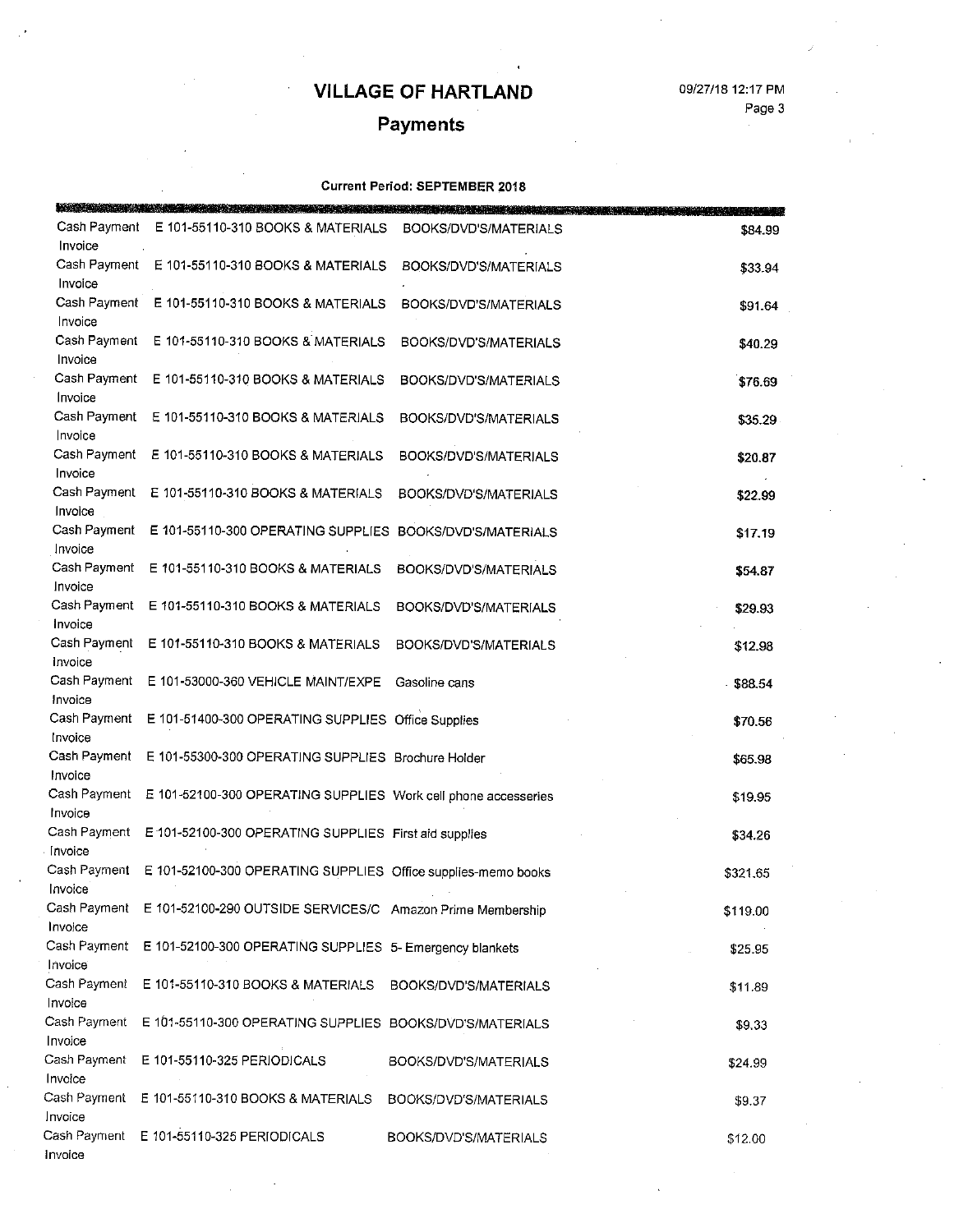#### 09/27/18 12:17 PM Page 4

# Payments

|                         | and the contract of the contract of the contract of the contract of the contract of the contract of |                        |                       |       |            |
|-------------------------|-----------------------------------------------------------------------------------------------------|------------------------|-----------------------|-------|------------|
| Cash Payment            | E 101-55110-325 PERIODICALS                                                                         |                        | BOOKS/DVD'S/MATERIALS |       | \$79.20    |
| Invoice                 |                                                                                                     |                        |                       |       |            |
| Cash Payment            | E 101-55110-325 PERIODICALS                                                                         |                        | BOOKS/DVD'S/MATERIALS |       | \$82.40    |
| Invoice                 |                                                                                                     |                        |                       |       |            |
| Cash Payment            | E 101-55110-310 BOOKS & MATERIALS                                                                   |                        | BOOKS/DVD'S/MATERIALS |       | $- $3.09$  |
| Invoice                 |                                                                                                     |                        |                       |       |            |
| Cash Payment            | E 101-55110-310 BOOKS & MATERIALS                                                                   |                        | BOOKS/DVD'S/MATERIALS |       | \$10.39    |
| Invoice                 |                                                                                                     |                        | BOOKS/DVD'S/MATERIALS |       | \$42.10    |
| Cash Payment<br>Invoice | E 101-55110-310 BOOKS & MATERIALS                                                                   |                        |                       |       |            |
| Cash Payment            | E 101-55110-310 BOOKS & MATERIALS                                                                   |                        | BOOKS/DVD'S/MATERIALS |       | $-50.62$   |
| Invoice                 |                                                                                                     |                        |                       |       |            |
| Cash Payment            | E 101-55110-310 BOOKS & MATERIALS                                                                   |                        | BOOKS/DVD'S/MATERIALS |       | \$14.95    |
| Invoice                 |                                                                                                     |                        |                       |       |            |
| Cash Payment            | E 101-55110-310 BOOKS & MATERIALS                                                                   |                        | BOOKS/DVD'S/MATERIALS |       | \$13.49    |
| Invoice                 |                                                                                                     |                        |                       |       |            |
| Cash Payment            | E 101-55110-325 PERIODICALS                                                                         |                        | BOOKS/DVD'S/MATERIALS |       | \$126.93   |
| Invoice                 |                                                                                                     |                        |                       |       |            |
| Cash Payment            | E 101-55110-310 BOOKS & MATERIALS                                                                   |                        | BOOKS/DVD'S/MATERIALS |       | \$50.91    |
| Invoice                 |                                                                                                     |                        |                       |       |            |
| Cash Payment            | E 101-55110-325 PERIODICALS                                                                         |                        | BOOKS/DVD'S/MATERIALS |       | \$15.00    |
| Invoice                 |                                                                                                     |                        |                       |       |            |
| Cash Payment            | E 101-55410-310 BOOKS & MATERIALS                                                                   |                        | BOOKS/DVD'S/MATERIALS |       | \$13.47    |
| Invoice                 |                                                                                                     |                        |                       |       |            |
|                         | Cash Payment E 101-55110-310 BOOKS & MATERIALS                                                      |                        | BOOKS/DVD'S/MATERIALS |       | \$30.88    |
| Invoice                 |                                                                                                     |                        |                       |       | \$13.47    |
| Cash Payment            | E 101-55110-310 BOOKS & MATERIALS                                                                   |                        | BOOKS/DVD'S/MATERIALS |       |            |
| Invoice                 | Cash Payment E 101-55110-310 BOOKS & MATERIALS                                                      |                        | BOOKS/DVD'S/MATERIALS |       | -\$12.69   |
| Invoice                 |                                                                                                     |                        |                       |       |            |
|                         | Cash Payment E 101-55110-310 BOOKS & MATERIALS                                                      | BOOKS/DVD'S/MATERIALS  |                       |       | \$12.94    |
| Invoice                 |                                                                                                     |                        |                       |       |            |
| Cash Payment            | E 101-55110-310 BOOKS & MATERIALS                                                                   | BOOKS/DVD'S/MATERIALS  |                       |       | \$33.92    |
| Invoice                 |                                                                                                     |                        |                       |       |            |
| <b>Transaction Date</b> | 9/6/2018                                                                                            | Due 0 GF Checking      | 11100                 | Total | \$3,765.33 |
| Refer                   | 57551 AT&T                                                                                          | Ck# 2018350E 9/27/2018 |                       |       |            |
|                         | Cash Payment E 101-52100-300 OPERATING SUPPLIES Service                                             |                        |                       |       | \$74.97    |
| Invoice                 |                                                                                                     |                        |                       |       |            |
| <b>Transaction Date</b> | 9/6/2018                                                                                            | Due 0 GF Checking      | 11100                 | Total | \$74.97    |
|                         |                                                                                                     |                        |                       |       |            |
| Refer                   | 57552 BAKER & TAYLOR CREDIT CARD                                                                    | Ck# 2018351E 9/27/2018 |                       |       |            |
|                         | Cash Payment . E 101-55110-310 BOOKS & MATERIALS                                                    | Books                  |                       |       | \$203.73   |
| Invoice                 |                                                                                                     |                        |                       |       | \$183.18   |
| Invoice                 | Cash Payment E 101-55110-310 BOOKS & MATERIALS                                                      | Books                  |                       |       |            |
|                         | Cash Payment E 101-55110-310 BOOKS & MATERIALS                                                      | Books                  |                       |       | \$362.41   |
| Invoice                 |                                                                                                     |                        |                       |       |            |
|                         | Cash Payment E 101-55110-310 BOOKS & MATERIALS                                                      | Books                  |                       |       | \$340.69   |
| Invoice                 |                                                                                                     |                        |                       |       |            |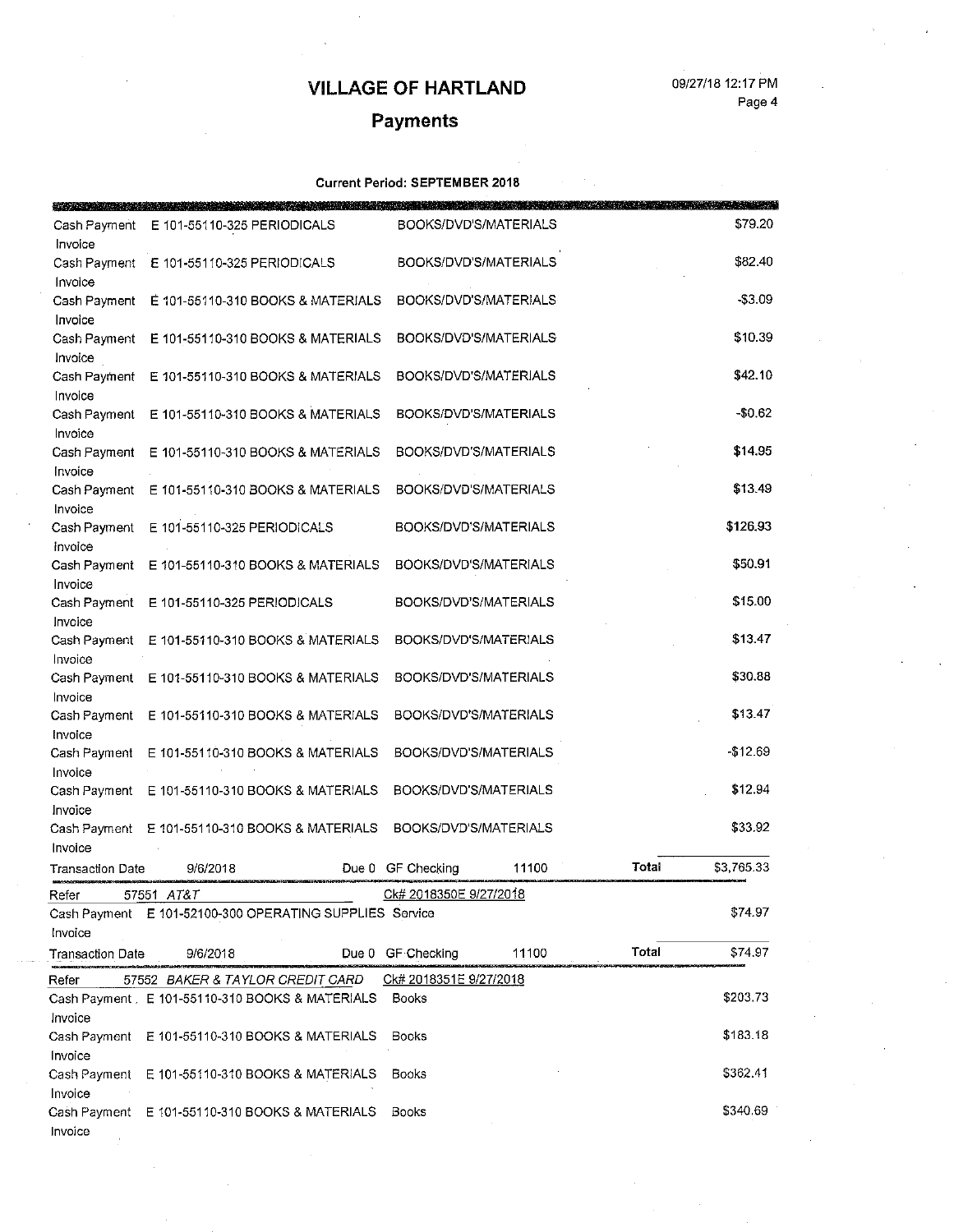09/27/18 12:17 PM

Page 5

# **Payments**

#### **Current Period: SEPTEMBER 2018**

| a bandar da basar da bandar da basar da bandar da basar da bandar da basar da bandar da basar da ba    |                                                      |                        |       |       |            |
|--------------------------------------------------------------------------------------------------------|------------------------------------------------------|------------------------|-------|-------|------------|
| Cash Payment<br>Invoice                                                                                | E 101-55110-310 BOOKS & MATERIALS                    | Books                  |       |       | \$177.46   |
| Cash Payment                                                                                           | E 101-55110-310 BOOKS & MATERIALS                    | Books                  |       |       | \$943.88   |
| Invoice<br>Cash Payment E 101-55110-310 BOOKS & MATERIALS                                              |                                                      | Books                  |       |       | \$820.28   |
| Invoice<br>Cash Payment E 101-55110-310 BOOKS & MATERIALS                                              |                                                      | Books                  |       |       | \$952.30   |
| Invoice                                                                                                |                                                      |                        |       |       |            |
| Transaction Date<br>9/6/2018                                                                           |                                                      | Due 0 GF Checking      | 11100 | Total | \$3,983.93 |
| Refer<br>57553 BIEBELS TRUE VALUE                                                                      |                                                      | Ck# 2018352E 9/27/2018 |       |       |            |
| Cash Payment<br>Invoice                                                                                | E 101-52100-300 OPERATING SUPPLIES sand paper for PD |                        |       |       | \$5.77     |
| Transaction Date<br>9/6/2018                                                                           |                                                      | Due 0 GF Checking      | 11100 | Total | \$5.77     |
| Refer<br>57554 BLUE HARBOR                                                                             |                                                      | Ck# 2018353E 9/27/2018 |       |       |            |
| Cash Payment E 101-55300-300 OPERATING SUPPLIES Fieldtrip for Summer Camp                              |                                                      |                        |       |       | 5560.00    |
| Invoice                                                                                                |                                                      |                        |       |       |            |
| Transaction Date<br>9/6/2018                                                                           |                                                      | Due 0 GF Checking      | 11100 | Total | \$560.00   |
| Refer<br>57555 BUSINESS JOURNAL                                                                        |                                                      | Ck# 2018354E 9/27/2018 |       |       |            |
| Cash Payment E 101-51400-300 OPERATING SUPPLIES THE BUSINESS JOURNALS                                  |                                                      |                        |       |       | \$90.00    |
| Invoice<br><b>Transaction Date</b>                                                                     |                                                      |                        |       |       |            |
| 9/6/2018                                                                                               |                                                      | Due 0 GF Checking      | 11100 | Total | \$90.00    |
| Refer<br>57556 CITY OF SUN PRAIRIE                                                                     |                                                      | Ck# 2018355E 9/27/2018 |       |       |            |
| Cash Payment E 101-55300-303 SUMMER REC EXPENS Summer Camp Field Trip<br>Invoice                       |                                                      |                        |       |       | \$192.15   |
| Transaction Date<br>9/6/2018                                                                           |                                                      | Due 0 GF Checking      | 11100 | Total | \$192.15   |
| Refer<br>57557 CONSTANT CONTACT                                                                        |                                                      | Ck# 2018356E 9/27/2018 |       |       |            |
| Cash Payment E 101-55110-290 OUTSIDE SERVICES/C CONSTANT CONTACT<br>Invoice                            |                                                      |                        |       |       | \$20.00    |
| Transaction Date<br>9/6/2018                                                                           |                                                      | Due 0 GF Checking      | 11100 | Total | \$20.00    |
| Refer<br>57558 COPS PLUS, INC                                                                          |                                                      | Ck# 2018357E 9/27/2018 |       |       |            |
| Cash Payment E 101-52100-300 OPERATING SUPPLIES Conrad Soboniak uniform allowance for baton<br>Invoice |                                                      |                        |       |       | \$139.05   |
| Transaction Date<br>9/6/2018                                                                           |                                                      | Due 0 GF Checking      | 11100 | Total | \$139.05   |
| Refer<br>57559 COUNTRY SPRING HOTEL                                                                    |                                                      | Ck# 2018358E 9/27/2018 |       |       |            |
| Cash Payment E 101-55300-303 SUMMER REC EXPENS Fieldtrip for Summer Camp<br>Invoice                    |                                                      |                        |       |       | \$445.00   |
| Transaction Date<br>9/6/2018                                                                           |                                                      | Due 0 GF Checking      | 11100 | Total | \$445.00   |
| Refer<br>57560 COUSINS SUBS                                                                            |                                                      | Ck# 2018359E 9/27/2018 |       |       |            |
| Cash Payment E 101-51440-300 OPERATING SUPPLIES ELECTION FOOD                                          |                                                      |                        |       |       | \$9.98     |
| Invoice                                                                                                |                                                      |                        |       |       |            |
| Cash Payment E 101-51440-300 OPERATING SUPPLIES ELECTION FOOD<br>Invoice                               |                                                      |                        |       |       | \$124.93   |
| Cash Payment E 101-51440-300 OPERATING SUPPLIES ELECTION FOOD                                          |                                                      |                        |       |       | \$49.99    |
| Invoice<br>Fransaction Date<br>9/6/2018                                                                |                                                      | Due 0 GF Checking      | 11100 | Total | \$184.90   |
| रेefer ।<br>57561 DOLLAR TREE                                                                          |                                                      | Ck# 2018360F 9/27/2018 |       |       |            |
|                                                                                                        |                                                      |                        |       |       |            |

J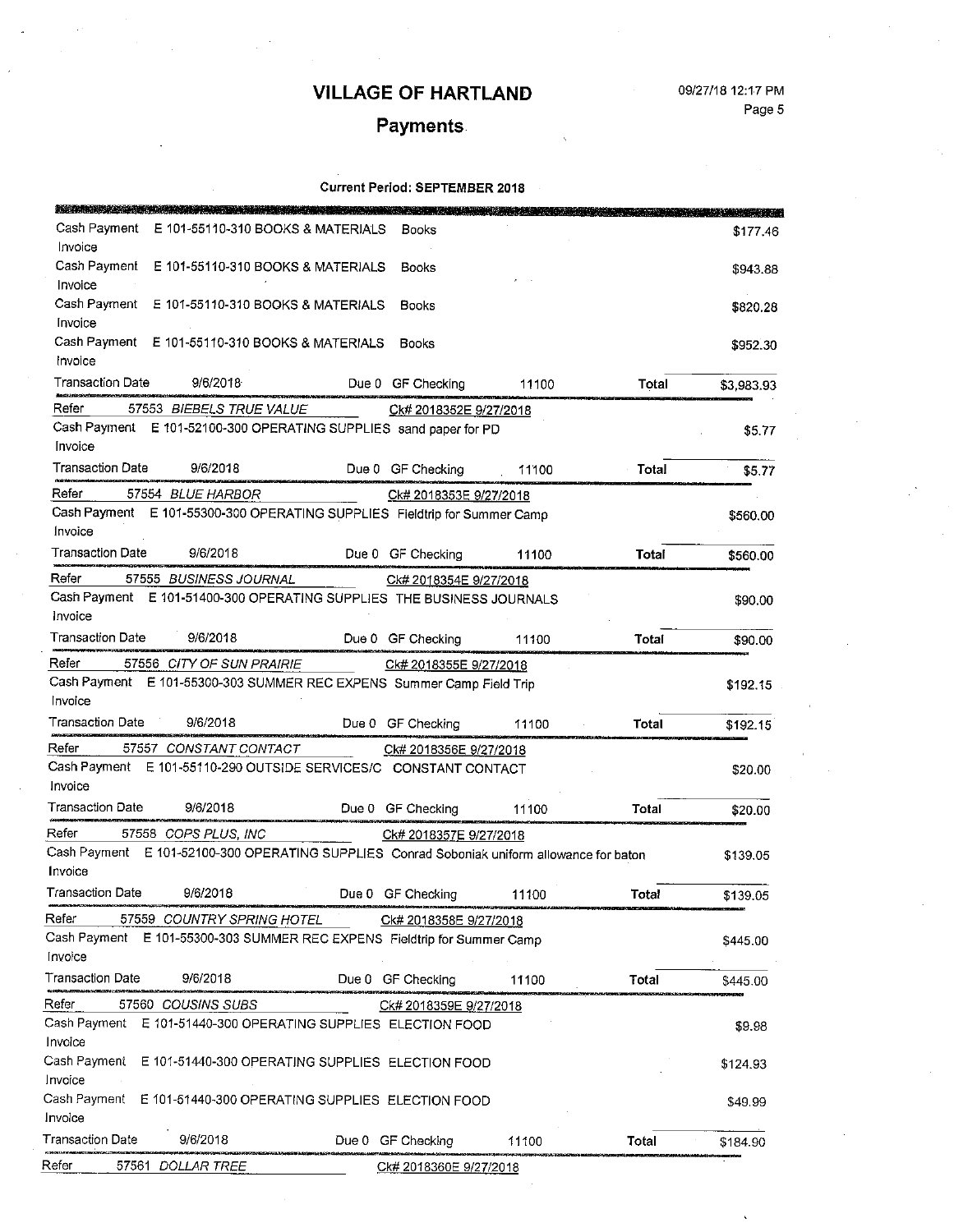i.

#### 09/27/18 12:17 PM Page 6

# Payments

| <b>TANK OF STANDARD</b> |                                                                                      |                        |       |       |            |
|-------------------------|--------------------------------------------------------------------------------------|------------------------|-------|-------|------------|
| Cash Payment<br>Invoice | E 101-55110-300 OPERATING SUPPLIES program supplies                                  |                        |       |       | \$12.00    |
| <b>Transaction Date</b> | 9/6/2018                                                                             | Due 0 GF Checking      | 11100 | Total | \$12.00    |
| Refer                   | 57562 E.H. WOLF                                                                      | Ck# 2018361E 9/27/2018 |       |       |            |
|                         | Cash Payment E 101-53000-360 VEHICLE MAINT/EXPE Diesel and Unleaded Gasoline         |                        |       |       | \$3,715.31 |
| Invoice                 |                                                                                      |                        |       |       |            |
| Transaction Date        | 9/6/2018                                                                             | Due 0 GF Checking      | 11100 | Total | \$3,715.31 |
| Refer                   | 57563 FGA CHICAGO CHART                                                              | Ck# 2018362E 9/27/2018 |       |       |            |
|                         | Cash Payment E 101-51400-395 COMMUNITY RELATIO Bus for staff outing to Brewer's Game |                        |       |       | \$418.50   |
| Invoice                 |                                                                                      |                        |       |       |            |
| Transaction Date        | 9/6/2018                                                                             | Due 0 GF Checking      | 11100 | Total | \$418.50   |
| Refer                   | 57564 FORCE FLOW                                                                     | Ck# 2018363E 9/27/2018 |       |       |            |
| Cash Payment            | E 620-53700-635 MAINTENANCE OF TRE Scale                                             |                        |       |       | \$710.01   |
| Invoice                 |                                                                                      |                        |       |       |            |
| <b>Transaction Date</b> | 9/6/2018                                                                             | Due 0 GF Checking      | 11100 | Total | \$710.01   |
| Refer                   | 57565 FOX BROS PIGGLY WIGGLY                                                         | Ck# 2018364E 9/27/2018 |       |       |            |
|                         | Cash Payment E 101-53000-300 OPERATING SUPPLIES Supplies for staff Lunch             |                        |       |       | \$43.87    |
| Invoice                 |                                                                                      |                        |       |       |            |
|                         | Cash Payment E 101-51440-300 OPERATING SUPPLIES Coffee for election                  |                        |       |       | \$12.08    |
| Invoice                 |                                                                                      |                        |       |       | \$321.35   |
| Cash Payment<br>Invoice | E 101-53000-300 OPERATING SUPPLIES Food for staff lunch                              |                        |       |       |            |
| Cash Payment            | E 101-51440-300 OPERATING SUPPLIES ELECTION FOOD                                     |                        |       |       | \$33.17    |
| Invoice                 |                                                                                      |                        |       |       |            |
| Cash Payment            | E 101-55300-303 SUMMER REC EXPENS Supplies for Summer Camp                           |                        |       |       | \$5.56     |
| Invoice                 |                                                                                      |                        |       |       |            |
| Cash Payment<br>Invoice | E 101-55110-300 OPERATING SUPPLIES Cake for Program                                  |                        |       |       | \$29.99    |
|                         | Cash Payment E 101-55300-303 SUMMER REC EXPENS Supplies for Summer Camp              |                        |       |       | \$22.96    |
| Invoice                 |                                                                                      |                        |       |       |            |
| <b>Transaction Date</b> | 9/6/2018                                                                             | Due 0 GF Checking      | 11100 | Total | \$468.98   |
| Refer                   | 57566 FOX VALLEY TECHNICAL COLLEG Ck# 2018365E 9/27/2018                             |                        |       |       |            |
| Cash Payment            | E 101-52100-300 OPERATING SUPPLIES Credit from dropping class at FVTC                |                        |       |       | -\$60.00   |
| Invoice                 |                                                                                      |                        |       |       |            |
| <b>Transaction Date</b> | 9/6/2018                                                                             | Due 0 GF Checking      | 11100 | Total | -\$60.00   |
| Refer                   | 57567 FRANKS PIGGLY WIGGLY                                                           | Ck# 2018366E 9/27/2018 |       |       |            |
|                         | Cash Payment E 101-55110-345 STAFF EDUCATION/TR staff meeting                        |                        |       |       | \$29.33    |
| Invoice                 |                                                                                      |                        |       |       |            |
| Transaction Date        | 9/6/2018                                                                             | Due 0 GF Checking      | 11100 | Total | \$29.33    |
| Refer                   | 57568 FVTC FINANCIAL SERVICES                                                        | Ck# 2018367E 9/27/2018 |       |       |            |
|                         | Cash Payment E 101-52100-300 OPERATING SUPPLIES Training at FVTC-Paula Hoffa         |                        |       |       | \$60.00    |
| Invoice                 |                                                                                      |                        |       |       |            |
| Transaction Date        | 9/6/2018                                                                             | Due 0 GF Checking      | 11100 | Total | \$60.00    |
| Refer                   | 57569 GAST MANUFACTURING INC                                                         | Ck# 2018368E 9/27/2018 |       |       |            |
| Cash Payment            | E 204-53610-385 MAINTENANCE-COLLE Lift station relays Woodlands LS                   |                        |       |       | \$49.00    |
| Invoice                 |                                                                                      |                        |       |       |            |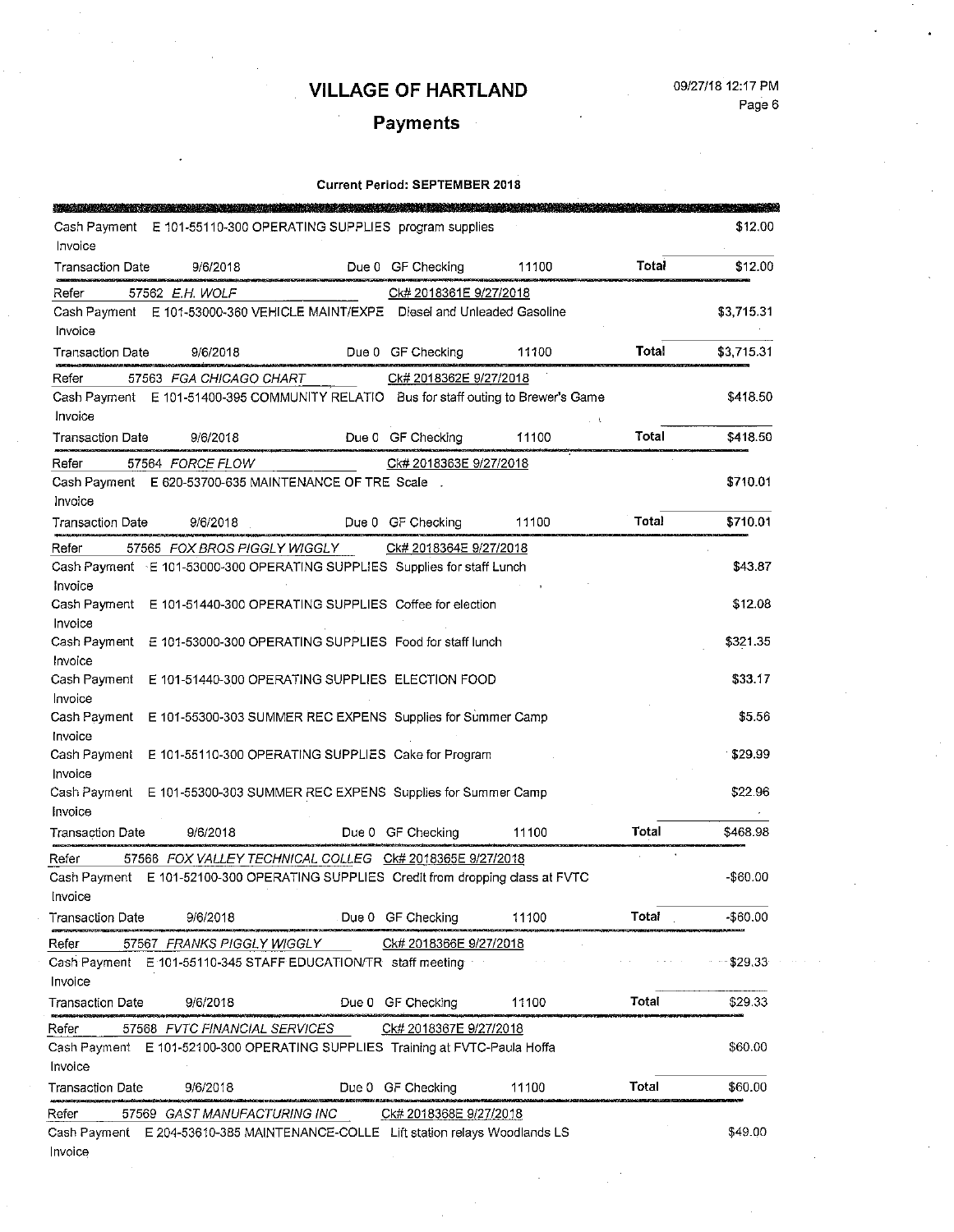### 09/27/18 12:17 PM Page 7

# Payments

| Transaction Date<br>9/6/2018                                                            | Due 0 GF Checking      | 11100    | Total | \$49.00    |
|-----------------------------------------------------------------------------------------|------------------------|----------|-------|------------|
| Refer<br>57570 GLOBAL INDUSTRIAL EQ                                                     | Ck# 2018369E 9/27/2018 |          |       |            |
| Cash Payment E 205-59100-305 EXPENSES-OTHER<br>Invoice                                  | picnic table           |          |       | \$769.55   |
| <b>Transaction Date</b><br>9/6/2018                                                     | Due 0 GF Checking      | 11100    | Total | \$769.55   |
| Refer<br>57571 GORDON FLESCH CO INC                                                     | Ck# 2018370E 9/27/2018 |          |       |            |
| Cash Payment E 101-52100-290 OUTSIDE SERVICES/C Aug-Sept Copier                         |                        |          |       | \$76.74    |
| Invoice                                                                                 |                        |          |       |            |
| Transaction Date<br>9/6/2018                                                            | Due 0 GF Checking      | 11100    | Total | \$76.74    |
| Refer<br>57572 GRANTWRITIN                                                              | Ck# 2018371E 9/27/2018 |          |       |            |
| Cash Payment E 101-52100-300 OPERATING SUPPLIES Training for T.Bagin<br>Invoice         |                        |          |       | \$455.00   |
| Transaction Date<br>9/6/2018                                                            | Due 0 GF Checking      | 11100    | Total | \$455.00   |
| Refer<br>57573 H O BOSTROM CO                                                           | Ck# 2018372E 9/27/2018 |          |       |            |
| Cash Payment E 101-52200-360 VEHICLE MAINT/EXPE seat belt for 4362 passenger side front |                        |          |       | \$284.24   |
| Invoice                                                                                 |                        |          |       |            |
| <b>Transaction Date</b><br>9/6/2018                                                     | Due 0 GF Checking      | 11100    | Total | \$284.24   |
| Refer<br>57574 HARD HEAD VETERAN                                                        | Ck# 2018373E 9/27/2018 |          |       |            |
| Cash Payment E 101-52100-300 OPERATING SUPPLIES 2 SCIT Helmets for BDD and BMM          |                        |          |       | \$922.98   |
| Invoice                                                                                 |                        |          |       |            |
| Transaction Date<br>9/6/2018                                                            | Due 0 GF Checking      | 11100    | Total | \$922.98   |
| Refer<br>57575 HARTLAND QUIK LUBE                                                       | Ck# 2018374E 9/27/2018 |          |       |            |
| Cash Payment E 101-52300-360 VEHICLE MAINT/EXPE oil change on 4386 chiefs car           |                        |          |       | \$35.68    |
| Invoice                                                                                 |                        |          |       |            |
| <b>Transaction Date</b><br>9/6/2018                                                     | Due 0 GF Checking      | 11100    | Total | \$35.68    |
| Refer<br>57576 HILLSIDE CINEMAS                                                         | Ck# 2018375E 9/27/2018 |          |       |            |
| Cash Payment E 101-55300-303 SUMMER REC EXPENS Fieldtrip for Summer Camp<br>Invoice     |                        |          |       | \$417.50   |
| Cash Payment E 101-55300-303 SUMMER REC EXPENS Fieldtrip for Summer Camp                |                        |          |       | \$264.00   |
| Invoice                                                                                 |                        |          |       |            |
| Transaction Date<br>9/6/2018                                                            | Due 0 GF Checking      | 11100    | Total | \$681.50   |
| Refer<br>57577 INTERSTATE POWER SYSTEMS, I CK# 2018376E 9/27/2018                       |                        |          |       |            |
| Cash Payment E 101-52200-360 VEHICLE MAINT/EXPE Repair of 4362                          |                        |          |       | \$2,639.10 |
| Invoice                                                                                 |                        |          |       |            |
| Transaction Date<br>9/6/2018                                                            | Due 0 GF Checking      | 11100    | Total | \$2,639.10 |
| Refer<br>57578 INTOXIMETERS                                                             | Ck# 2018377E 9/27/2018 |          |       |            |
| Cash Payment E 101-52100-300 OPERATING SUPPLIES Intoximeter mouthpieces (500)           |                        |          |       | \$256.25   |
| Invoice                                                                                 |                        |          |       |            |
| Transaction Date<br>9/6/2018                                                            | Due 0 GF Checking      | $-11100$ | Total | \$256.25   |
| Refer<br>57579 JONES & BARTLETT LEARNING                                                | Ck# 2018378E 9/27/2018 |          |       |            |
| Cash Payment E 101-52300-300 OPERATING SUPPLIES books for Paramedic Shannon Carroll     |                        |          |       | \$603.95   |
| Invoice<br>Fransaction Date<br>9/6/2018                                                 |                        |          |       |            |
|                                                                                         | Due 0 GF Checking      | 11100    | Total | \$603.95   |
| Refer<br>57580 KALAHARI RESORT CREDIT CARD CK# 2018379E 9/27/2018                       |                        |          |       |            |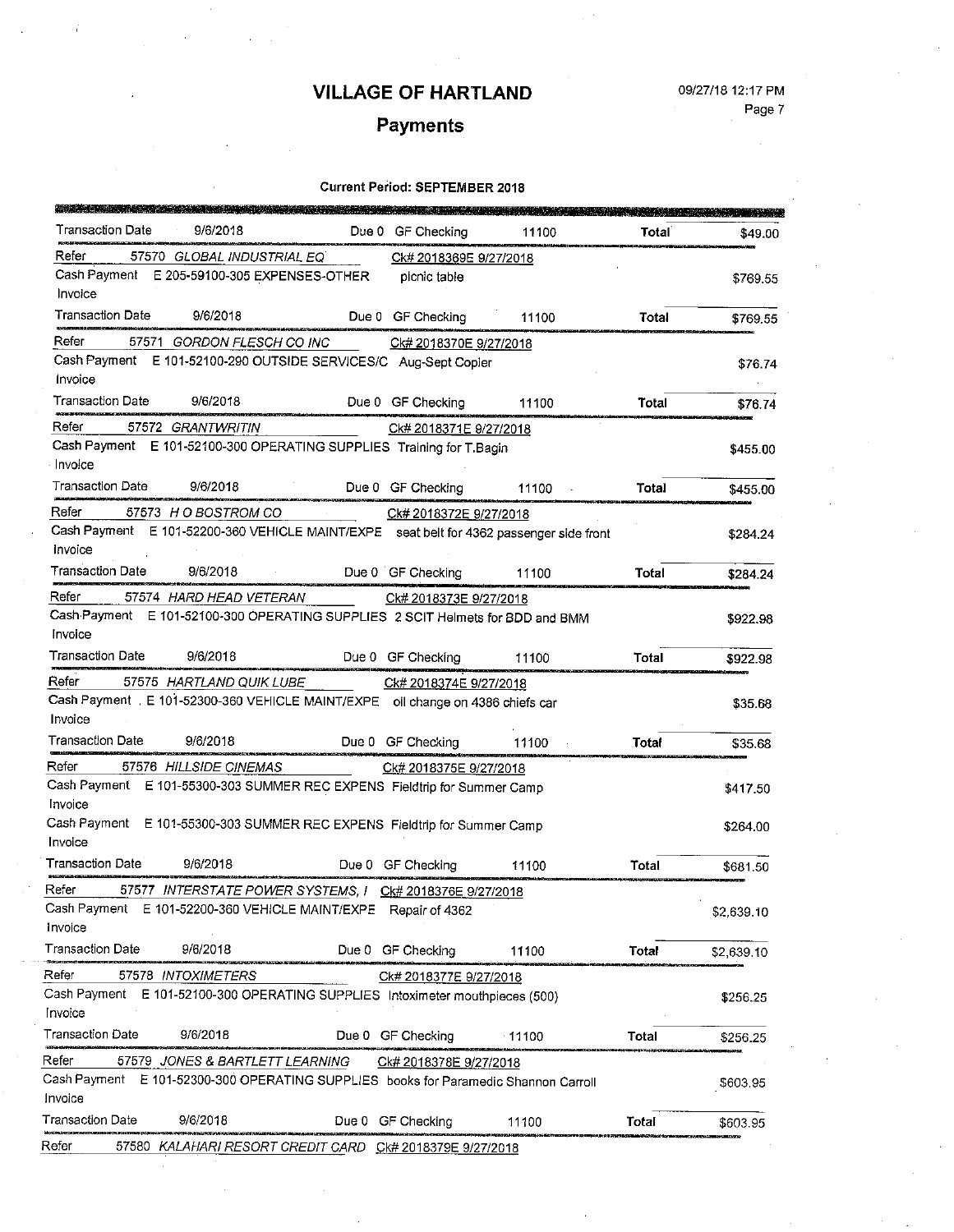# Payments

| <b>CONTRACTOR</b>       |                                                                             |       |                        |                                                                                              |              |            |
|-------------------------|-----------------------------------------------------------------------------|-------|------------------------|----------------------------------------------------------------------------------------------|--------------|------------|
| Cash Payment            | E 101-52200-300 OPERATING SUPPLIES refund for room tax                      |       |                        |                                                                                              |              | \$54.78    |
| Invoice                 |                                                                             |       |                        |                                                                                              |              |            |
| <b>Transaction Date</b> | 9/6/2018                                                                    |       | Due 0 GF Checking      | 11100                                                                                        | Total        | \$54.78    |
| Refer                   | 57581 LINKEDIN                                                              |       | Ck# 2018380E 9/27/2018 |                                                                                              |              |            |
|                         |                                                                             |       |                        | Cash Payment E 101-55300-300 OPERATING SUPPLIES Job posting for Before and After School Care |              | \$25.92    |
| Invoice                 |                                                                             |       |                        |                                                                                              |              |            |
| Transaction Date        | 9/6/2018                                                                    |       | Due 0 GF Checking      | 11100                                                                                        | Total        | \$25.92    |
| Refer                   | 57582 LITTLE AMERRICKA                                                      |       | Ck# 2018381E 9/27/2018 |                                                                                              |              |            |
|                         | Cash Payment E 101-55300-303 SUMMER REC EXPENS Fieldtrip for Summer Camp    |       |                        |                                                                                              |              | \$297.25   |
| Invoice                 |                                                                             |       |                        |                                                                                              |              |            |
| Transaction Date        | 9/6/2018                                                                    |       | Due 0 GF Checking      | 11100                                                                                        | Total        | \$297.25   |
| Refer                   | 57583 MILWAUKEE AREA TECHNICAL CO CK# 2018382E 9/27/2018                    |       |                        |                                                                                              |              |            |
|                         |                                                                             |       | Carroll                | Cash Payment E 101-52300-300 OPERATING SUPPLIES Paramedic school registration for Shannon    |              | \$3,386.50 |
| Invoice                 |                                                                             |       |                        |                                                                                              |              |            |
| Transaction Date        | 9/6/2018                                                                    |       | Due 0 GF Checking      | 11100                                                                                        | <b>Total</b> | \$3,386.50 |
| Refer                   | 57584 MILWAUKEE BREWERS                                                     |       | Ck# 2018383E 9/27/2018 |                                                                                              |              |            |
|                         |                                                                             |       |                        | Cash Payment E 101-51400-395 COMMUNITY RELATIO Bus for staff outing to Brewer's Game         |              | \$40.00    |
| Invoice                 |                                                                             |       |                        |                                                                                              |              |            |
| Cash Payment            |                                                                             |       |                        | E 101-51400-395 COMMUNITY RELATIO EMPLOYEE BREWERS GAME TICKETS                              |              | \$475.38   |
| Invoice                 |                                                                             |       |                        |                                                                                              |              |            |
| <b>Transaction Date</b> | 9/6/2018                                                                    |       | Due 0 GF Checking      | 11100                                                                                        | Total        | \$515.38   |
| Refer                   | 57585 NATIONAL BUSINESS FURNITURE CK# 2018384E 9/27/2018                    |       |                        |                                                                                              |              |            |
| Cash Payment<br>Invoice | E 804-56700-715 STREETSCAPE PROGR Benches - Final Payment                   |       |                        |                                                                                              |              | \$4,310.00 |
|                         | Cash Payment E 401-57300-285 CONSTRUCTION COST Benches - Final Payment      |       |                        |                                                                                              |              | \$4,310.00 |
| Invoice                 |                                                                             |       |                        |                                                                                              |              |            |
| <b>Transaction Date</b> | 9/6/2018                                                                    |       | Due 0 GF Checking      | 11100                                                                                        | Total        | \$8,620.00 |
| Refer                   | 57586 OCREATIVE DESIGN STUDIO                                               |       | Ck# 2018385E 9/27/2018 |                                                                                              |              |            |
|                         | Cash Payment E 804-56700-718 DISTRICT ADV & MARK Second Water Tower Concept |       |                        |                                                                                              |              | \$180.00   |
| Invoice                 |                                                                             |       |                        |                                                                                              |              |            |
| Transaction Date        | 9/6/2018                                                                    |       | Due 0 GF Checking      | 11100                                                                                        | Total        | \$180.00   |
| Refer                   | 57587  PAYPAL EMSTRENDSET                                                   |       | Ck# 2018386E 9/27/2018 |                                                                                              |              |            |
| Cash Payment            | E 101-52200-300 OPERATING SUPPLIES EMS conference Schuett                   |       |                        |                                                                                              |              | \$150.00   |
| Invoice                 |                                                                             |       |                        |                                                                                              |              |            |
| Cash Payment            | E 101-52200-300 OPERATING SUPPLIES EMS conference Fallon                    |       |                        |                                                                                              |              | \$150.00   |
| Invoice<br>Cash Payment |                                                                             |       |                        |                                                                                              |              |            |
| Invoice                 | E 101-52200-300 OPERATING SUPPLIES EMS conference Konen                     |       |                        |                                                                                              |              | \$150.00   |
| Cash Payment            | E 101-52200-300 OPERATING SUPPLIES EMS conference Monahan                   |       |                        |                                                                                              |              | \$150.00   |
| Invoice                 |                                                                             |       |                        |                                                                                              |              |            |
| <b>Transaction Date</b> | 9/6/2018                                                                    | Due 0 | GF Checking            | 11100                                                                                        | Total        | \$600.00   |
| Refer                   | 57588 SENDIKS HARTLAND LLC                                                  |       | Ck# 2018387E 9/27/2018 |                                                                                              |              |            |
| Cash Payment<br>Invoice | E 101-52200-300 OPERATING SUPPLIES cake for retirement at Village Board     |       |                        |                                                                                              |              | \$53.99    |
| <b>Transaction Date</b> | 9/6/2018                                                                    |       | Due 0 GF Checking      | 11100                                                                                        | Total        | \$53.99    |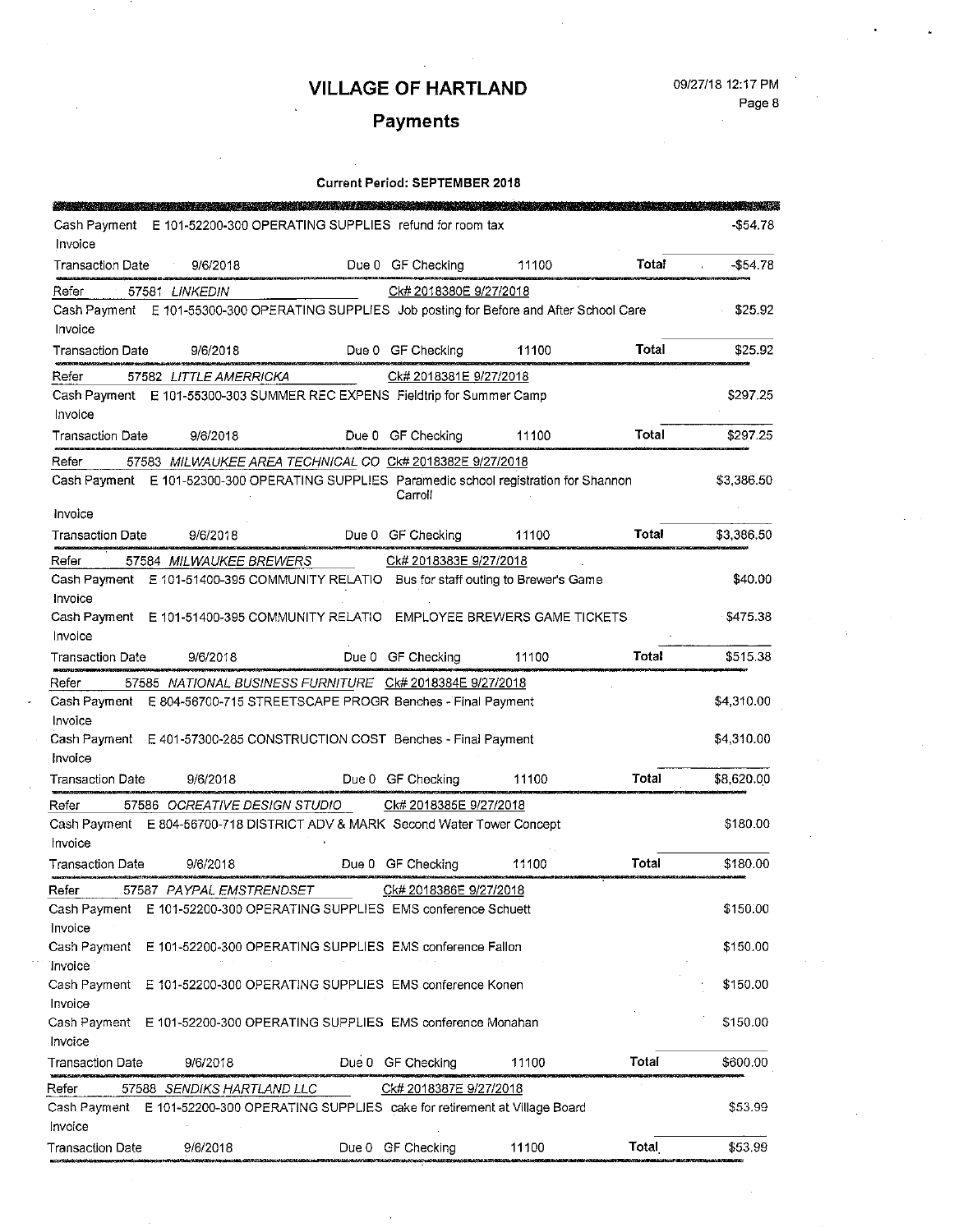# **Payments**

| <b>SALE TO BE A STATE OF</b><br>Refer | 57589 SKY ZONE                                                                 |       | Ck# 2018388E 9/27/2018 |       |       |            |
|---------------------------------------|--------------------------------------------------------------------------------|-------|------------------------|-------|-------|------------|
|                                       | Cash Payment E 101-55300-303 SUMMER REC EXPENS Fieldtrip for Summer Camp       |       |                        |       |       | \$427.66   |
| Invoice                               |                                                                                |       |                        |       |       |            |
| <b>Transaction Date</b>               | 9/6/2018                                                                       |       | Due 0 GF Checking      | 11100 | Total | \$427.66   |
| Refer                                 | 57590 SUSSEX BOWL                                                              |       | Ck# 2018389E 9/27/2018 |       |       |            |
|                                       | Cash Payment E 101-55300-303 SUMMER REC EXPENS Fieldtrip for Summer Camp       |       |                        |       |       | \$449.50   |
| Invoice                               |                                                                                |       |                        |       |       |            |
| <b>Transaction Date</b>               | 9/6/2018                                                                       |       | Due 0 GF Checking      | 11100 | Total | \$449.50   |
| Refer                                 | 57591 SWANK MOTION PICTURES INC                                                |       | Ck# 2018390E 9/27/2018 |       |       |            |
| Cash Payment                          | E 101-55300-300 OPERATING SUPPLIES Payment for the Movies in the Park.         |       |                        |       |       | \$1,246.00 |
| Invoice                               |                                                                                |       |                        |       |       |            |
| <b>Transaction Date</b>               | 9/6/2018                                                                       |       | Due 0 GF Checking      | 11100 | Total | \$1,246.00 |
| Refer                                 | 57592 TEAM VIEWER                                                              |       | Ck# 2018391E 9/27/2018 |       |       |            |
|                                       | Cash Payment E 204-53610-300 OPERATING SUPPLIES TeamViewer software annual fee |       |                        |       |       | \$491.40   |
| Invoice                               |                                                                                |       |                        |       |       |            |
|                                       | Cash Payment E 620-53700-930 MISC GENERAL EXPEN TeamViewer software annual fee |       |                        |       |       | \$491.40   |
| Invoice                               |                                                                                |       |                        |       |       |            |
| <b>Transaction Date</b>               | 9/6/2018                                                                       | Due 0 | GF Checking            | 11100 | Total | \$982.80   |
| Refer                                 | 57593 TIME WARNER CABLE CREDIT CA                                              |       | Ck# 2018392E 9/27/2018 |       |       |            |
| Cash Payment                          | E 101-53000-220 UTILITY SERVICES                                               |       | August-Sept Internet   |       |       | \$53.00    |
| Invoice                               |                                                                                |       |                        |       |       |            |
| Cash Payment                          | E 620-53700-605 MAINTENANCE-WATER August-Sept Internet                         |       |                        |       |       | \$53.00    |
| Invoice                               |                                                                                |       |                        |       |       |            |
| Cash Payment                          | E 101-53000-220 UTILITY SERVICES                                               |       | August-Sept Phone      |       |       | \$42.23    |
| Invoice                               |                                                                                |       |                        |       |       |            |
| Cash Payment<br>Invoice               | E 101-52100-300 OPERATING SUPPLIES August-Sept Phone                           |       |                        |       |       | \$42.22    |
| Cash Payment                          | E 101-55110-220 UTILITY SERVICES                                               |       |                        |       |       |            |
| Invoice                               |                                                                                |       | August-Sept Phone      |       |       | \$42.22    |
| Cash Payment                          | E 101-55300-300 OPERATING SUPPLIES August-Sept Phone                           |       |                        |       |       |            |
| Invoice                               |                                                                                |       |                        |       |       | \$42.22    |
| Cash Payment                          | E 101-51500-300 OPERATING SUPPLIES August-Sept Phone                           |       |                        |       |       | \$42.22    |
| Invoice                               |                                                                                |       |                        |       |       |            |
|                                       | Cash Payment E 101-52400-300 OPERATING SUPPLIES August-Sept Phone              |       |                        |       |       | \$42.22    |
| Invoice                               |                                                                                |       |                        |       |       |            |
| Cash Payment                          | E 101-51400-300 OPERATING SUPPLIES August-Sept Phone                           |       |                        |       |       | \$42.22    |
| Invoice                               |                                                                                |       |                        |       |       |            |
| Cash Payment                          | E 101-55370-300 OPERATING SUPPLIES August-Sept Internet                        |       |                        |       |       | \$30.00    |
| Invoice                               |                                                                                |       |                        |       |       |            |
| Cash Payment                          | E 204-53610-385 MAINTENANCE-COLLE August-Sept Phone                            |       |                        |       |       | \$42.23    |
| Invoice                               |                                                                                |       |                        |       |       |            |
| Cash Payment                          | E 620-53700-605 MAINTENANCE-WATER August-Sept Phone                            |       |                        |       |       | \$42.23    |
| Invoice<br>Cash Payment               |                                                                                |       |                        |       |       |            |
| Invoice                               | E 101-52100-300 OPERATING SUPPLIES August-Sept Internet                        |       |                        |       |       | \$53.00    |
| Cash Payment                          | E 101-55300-300 OPERATING SUPPLIES August-Sept Internet                        |       |                        |       |       |            |
| Invoice                               |                                                                                |       |                        |       |       | \$53.00    |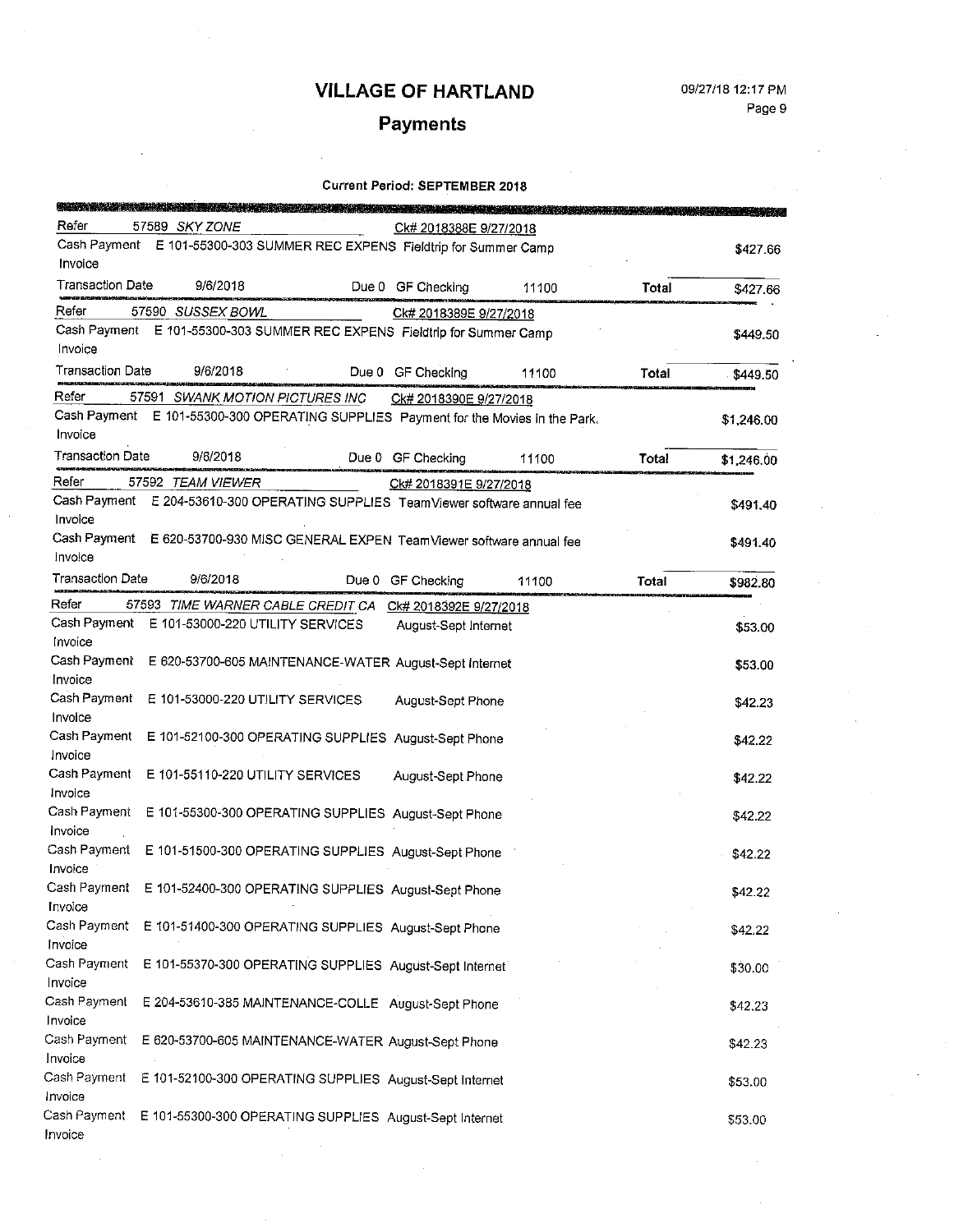#### 09/27/18 12:17 PM Page 10

# Payments

| Cash Payment                       | E 101-51500-300 OPERATING SUPPLIES August-Sept Internet                         |       |                        |       |              | \$53.00    |
|------------------------------------|---------------------------------------------------------------------------------|-------|------------------------|-------|--------------|------------|
| Invoice<br>Cash Payment            | E 101-52400-300 OPERATING SUPPLIES August-Sept internet                         |       |                        |       |              | \$53.00    |
| Invoice<br>Cash Payment            | E 101-51400-300 OPERATING SUPPLIES August-Sept Internet                         |       |                        |       |              | \$53.00    |
| Invoice<br>Cash Payment            | E 101-52200-290 OUTSIDE SERVICES/C August-Sept Service                          |       |                        |       |              | \$102.94   |
| Invoice<br>Cash Payment            | E 101-52200-290 OUTSIDE SERVICES/C August-Sept Service                          |       |                        |       |              | \$249.99   |
| Invoice<br>Cash Payment            | E 620-53700-605 MAINTENANCE-WATER July - August Internet                        |       |                        |       |              | \$83.33    |
| Invoice                            |                                                                                 |       |                        |       |              |            |
| Cash Payment<br>Invoice            | E 204-53610-385 MAINTENANCE-COLLE July - August Internet                        |       |                        |       |              | \$83.33    |
| Cash Payment<br>Invoice            | E 101-53000-220 UTILITY SERVICES                                                |       | July-August Internet   |       |              | \$83,33    |
| Cash Payment<br>Invoice            | E 204-53610-385 MAINTENANCE-COLLE August-Sept Internet                          |       |                        |       |              | \$53.00    |
| Transaction Date                   | 9/6/2018                                                                        |       | Due 0 GF Checking      | 11100 | Total        | \$1,436.93 |
| Refer                              | 57594 TRAFFIC LOGIX                                                             |       | Ck# 2018393E 9/27/2018 |       |              |            |
| Cash Payment                       | E 101-52100-300 OPERATING SUPPLIES Cell Battery Assembly                        |       |                        |       |              | \$410.00   |
| Invoice                            |                                                                                 |       |                        |       |              |            |
| <b>Transaction Date</b>            | 9/6/2018                                                                        |       | Due 0 GF Checking      | 11100 | Total        | \$410.00   |
| Refer                              | 57595 TUFF FLAGS                                                                |       | Ck# 2018394E 9/27/2018 |       |              |            |
| Cash Payment                       | E 101-55200-370 ATHLETIC FACILITY MA Light pole light Nixon Park                |       |                        |       |              | \$167.37   |
| Invoice                            |                                                                                 |       |                        |       |              |            |
| Transaction Date                   | 9/6/2018                                                                        | Due 0 | <b>GF Checking</b>     | 11100 | Total        | \$167.37   |
| Refer                              | 57596 WALGREENS                                                                 |       | Ck# 2018395E 9/27/2018 |       |              |            |
| Cash Payment<br>Invoice            | E 101-55300-300 OPERATING SUPPLIES Supplies for Nixon Park Klosk                |       |                        |       |              | \$16,77    |
| <b>Transaction Date</b>            | 9/6/2018                                                                        | Due 0 | <b>GF Checking</b>     | 11100 | <b>Total</b> | \$16.77    |
| Refer                              | 57597 WALMART                                                                   |       | Ck# 2018396E 9/27/2018 |       |              |            |
| Cash Payment                       | E 101-55110-300 OPERATING SUPPLIES Program supplies                             |       |                        |       |              | \$12,80    |
| Invoice<br>Cash Payment            | E 101-55300-300 OPERATING SUPPLIES Movie and table for movie equipment          |       |                        |       |              | \$45.80    |
| Invoice<br>Cash Payment            | E 101-55110-300 OPERATING SUPPLIES program supplies                             |       |                        |       |              | \$16.50    |
| Invoice<br>Cash Payment<br>Invoice | E 101-55110-310 BOOKS & MATERIALS                                               |       | BOOKS/DVD'S/MATERIALS  |       |              | \$39.92    |
| Invoice                            | Cash Payment E 101-55110-310 BOOKS & MATERIALS                                  |       | BOOKS/DVD'S/MATERIALS  |       |              | \$94.19    |
| Transaction Date                   | 9/6/2018                                                                        |       | Due 0 GF Checking      | 11100 | Total        | \$209.21   |
| Refer                              | 57598 WI LIBRARY ASSOC                                                          |       | Ck# 2018397E 9/27/2018 |       |              |            |
|                                    | Cash Payment E 101-55110-345 STAFF EDUCATION/TR CONFERENCE REGISTRATION LIBRARY |       |                        |       |              | \$185.00   |
| Invoice                            | Cash Payment E 101-55110-345 STAFF EDUCATION/TR WLA                             |       |                        |       |              | \$30.00    |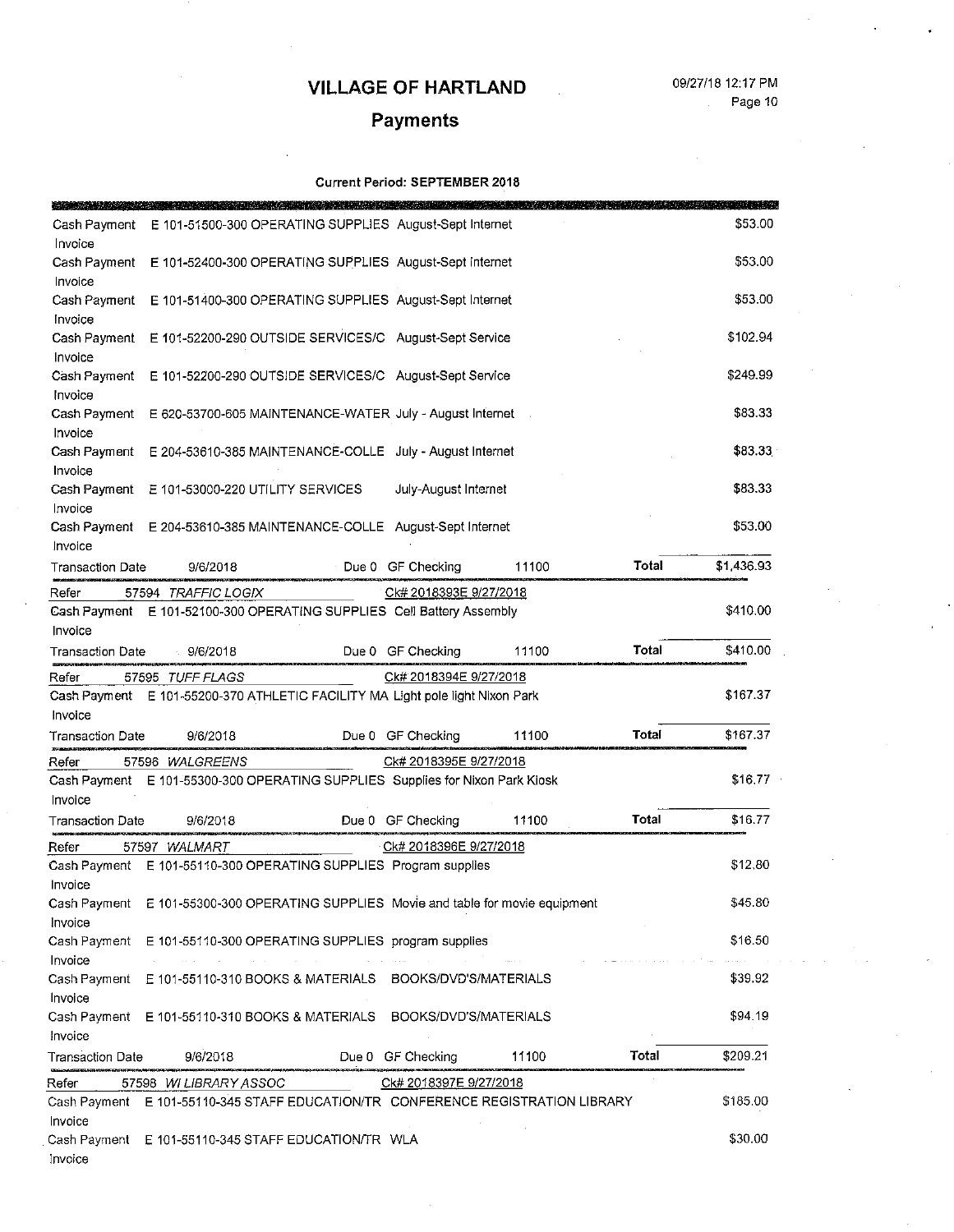### 09/27/18 12:17 PM Page 11

# Payments

#### **Current Period: SEPTEMBER 2018**

| <b>Transaction Date</b><br>9/6/2018                                           | Due 0<br>GF Checking        | 11100 | Total | \$215.00 |
|-------------------------------------------------------------------------------|-----------------------------|-------|-------|----------|
| Refer<br>57599 WI MARITIME MUSEUM                                             | Ck# 2018398E 9/27/2018      |       |       |          |
| Cash Payment E 101-55300-303 SUMMER REC EXPENS Fieldtrip for Summer Camp      |                             |       |       | \$204.00 |
| Invoice                                                                       |                             |       |       |          |
| <b>Transaction Date</b><br>9/6/2018                                           | Due 0<br><b>GF Checking</b> | 11100 | Total | \$204.00 |
| Refer<br>57600 WINGATE INN                                                    | Ck# 2018399E 9/27/2018      |       |       |          |
| Cash Payment E 101-51400-300 OPERATING SUPPLIES Clerk's Conference<br>Invoice |                             |       |       | \$257.04 |
| <b>Transaction Date</b><br>9/6/2018                                           | Due 0 GF Checking           | 11100 | Total | \$257.04 |
| Fund Summary                                                                  |                             |       |       |          |
|                                                                               | 11100 GF Checking           |       |       |          |
| 804 BUSINESS IMPROVEMENT DISTRICT                                             | \$4,490.00                  |       |       |          |
| 620 WATER FUND                                                                | \$1,379.97                  |       |       |          |
| 401 CAPITAL PROJECTS FUND                                                     | \$4,310.00                  |       |       |          |
| 205 SPECIAL LIBRARY FUND                                                      | \$769.55                    |       |       |          |
| <b>204 SEWER</b>                                                              | \$718.96                    |       |       |          |
| 101 GENERAL FUND                                                              | \$29,586.70                 |       |       |          |
|                                                                               | \$41,255,18                 |       |       |          |
| Pre-Written Checks                                                            | \$41,255.18                 |       |       |          |
| Checks to be Generated by the Computer                                        | \$0.00                      |       |       |          |
| Total                                                                         | \$41,255.18                 |       |       |          |

J,

 $\hat{\mathcal{A}}$ 

 $\ddot{\phantom{a}}$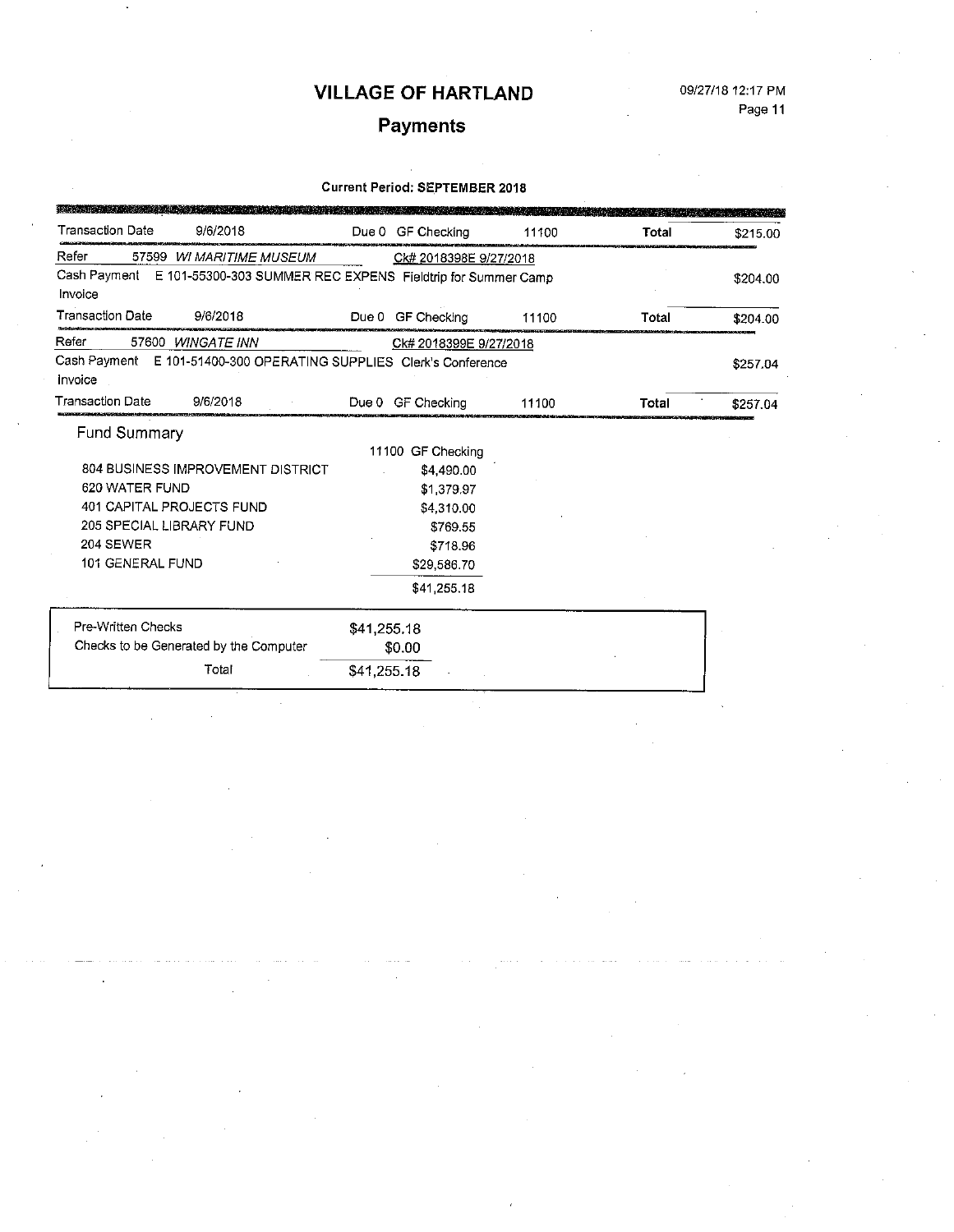### **CITY OF DELAFIELD ORDINANCE NO. \_\_\_\_\_\_\_\_\_\_**

### **VILLAGE OF HARTLAND ORDINANCE NO. \_\_\_\_\_\_\_\_\_\_**

## **DELAFIELD-HARTLAND WATER POLLUTION CONTROL COMMISSION ORDINANCE NO. \_\_\_\_\_\_\_\_\_\_**

### **AMENDING THE QUORUM REQUIREMENTS FOR THE DELAFIELD HARTLAND WATER POLLUTION CONTROL COMMISSION**

 **WHEREAS**, the City of Delafield and the Village of Hartland (hereinafter individually called the "Municipality" and collectively called the "Municipalities") each adopted an identical ordinance effective on December 23, 1971, which created the Delafield-Hartland Water Pollution Control Commission (the "Commission") and which has been subsequently amended from time to time (collectively, the "Initial Ordinance"); and

 **WHEREAS**, according to the terms of the Initial Ordinance the Commission consists of eight (8) members, with four (4) selected by the Village of Hartland and four (4) selected by the City of Delafield; and

 **WHEREAS**, the Initial Ordinance, as amended, requires a quorum to conduct business of six (6) members present, with at least three (3) members from each Municipality; and

 **WHEREAS**, the Commission is concerned that due to periodic absences of members of the Commission, there may be an inability to satisfy the quorum requirements and/or provide for adequate representation of the Municipalities.

 **NOW**, **THEREFORE,** the Common Council of the City of Delafield, the Village Board of the Village of Hartland and the Delafield-Hartland Water Pollution Control Commission do ordain as follows:

### **SECTION I. QUORUM**

Section 4(c) entitled "Quorum" of Amended Ordinance No. 82.06 (Delafield) and Ordinance No. 343 (Hartland), be and hereby is repealed and a new subsection (c) is created to read as follows:

"(c) Quorum. The quorum necessary for the Commission to conduct business shall consist of five (5) members present, with at least two (2) members from each Municipality; provided, that a meeting may be adjourned to another time and place without a quorum being present. In such event, notice of the adjournment shall be given by the Clerk in writing to all members of the Commission. Commission officers shall be counted in determining whether a quorum is present.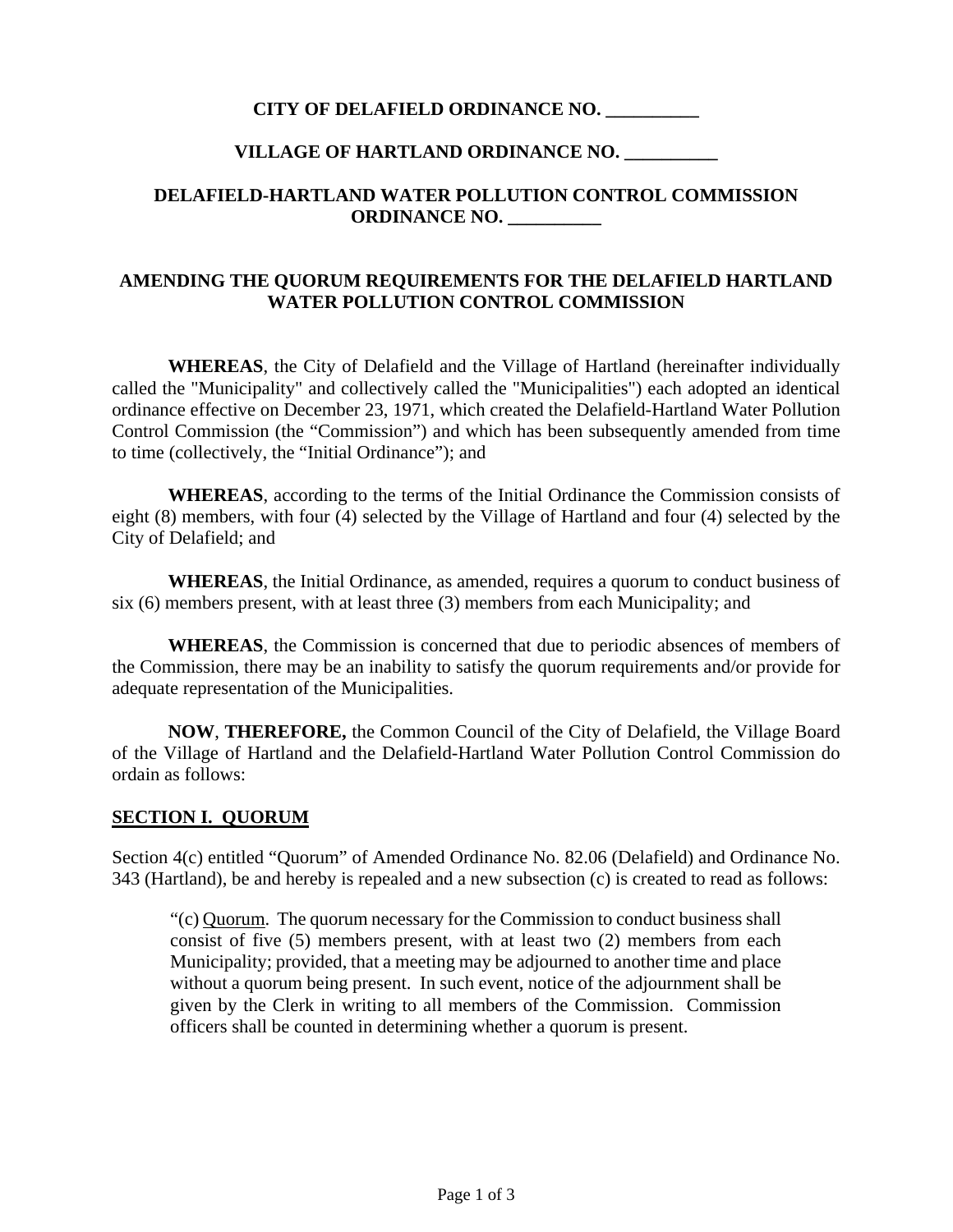**SECTION II. SEVERABILITY**. The several sections of this ordinance are declared to be severable. If any section or portion thereof shall be declared by a decision of a court of competent jurisdiction to be invalid, unlawful, or unenforceable, such decision shall apply only to the specific section or portion thereof directly specified in the decision, and not affect the validity of all other provisions, sections, or portions thereof of the ordinance which shall remain in full force and effect. Any other ordinances whose terms are in conflict with the provisions of this ordinance are hereby repealed as to those terms that conflict.

**SECTION III. EFFECTIVE DATE.** Upon adoption and publication or posting as required by law by both Municipalities, this ordinance shall take effect and shall constitute a contract entered into by the Municipalities pursuant to the power granted by Section 66.0301, Wisconsin Statutes.

Passed and adopted: \_\_\_\_\_\_\_\_\_\_\_\_\_\_\_\_\_\_.

CITY OF DELAFIELD

By: \_\_\_\_\_\_\_\_\_\_\_\_\_\_\_\_\_\_\_\_\_\_\_\_\_\_\_\_\_\_\_\_\_

Kent Attwell, City Mayor

ATTEST:

By:  $\frac{1}{\sqrt{2\pi}}$ 

Michelle Luedtke, City Clerk

Passed and adopted: \_\_\_\_\_\_\_\_\_\_\_\_\_\_\_\_\_\_.

VILLAGE OF HARTLAND

By: \_\_\_\_\_\_\_\_\_\_\_\_\_\_\_\_\_\_\_\_\_\_\_\_\_\_\_\_\_\_\_\_\_

Jeffrey Pfannerstill, Village President

ATTEST:

By: \_\_\_\_\_\_\_\_\_\_\_\_\_\_\_\_\_\_\_\_\_\_\_\_\_\_\_\_\_\_\_\_\_

Darlene Igl, Village Clerk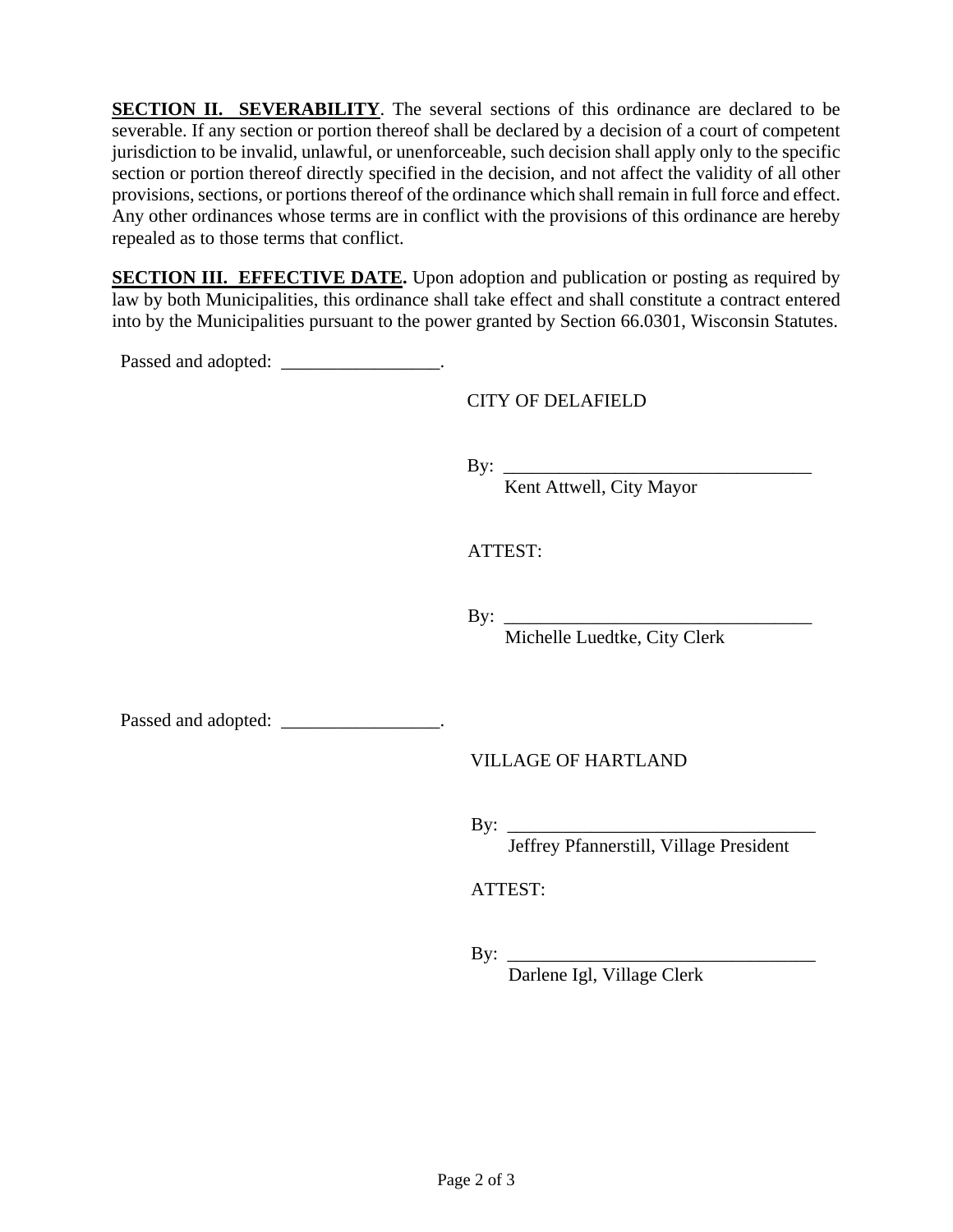The Commission hereby executes this instrument for purposes of giving its consent thereto.

Passed and adopted: \_\_\_\_\_\_\_\_\_\_\_\_\_\_\_\_\_\_.

Votes: \_\_\_ Ayes \_\_\_ Nays

## DELAFIELD-HARTLAND WPCC

By: \_\_\_\_\_\_\_\_\_\_\_\_\_\_\_\_\_\_\_\_\_\_\_\_\_\_\_\_\_\_\_\_

Timothy Aicher, Chairman

ATTEST:

By: \_\_\_\_\_\_\_\_\_\_\_\_\_\_\_\_\_\_\_\_\_\_\_\_\_\_\_\_\_\_\_\_

Rosemary Frick, Finance Director

| Published dates of Ordinance: City of Delafield, | Village of Hartland, |  |
|--------------------------------------------------|----------------------|--|
| Effective dates of Ordinance: City of Delafield, | Village of Hartland. |  |